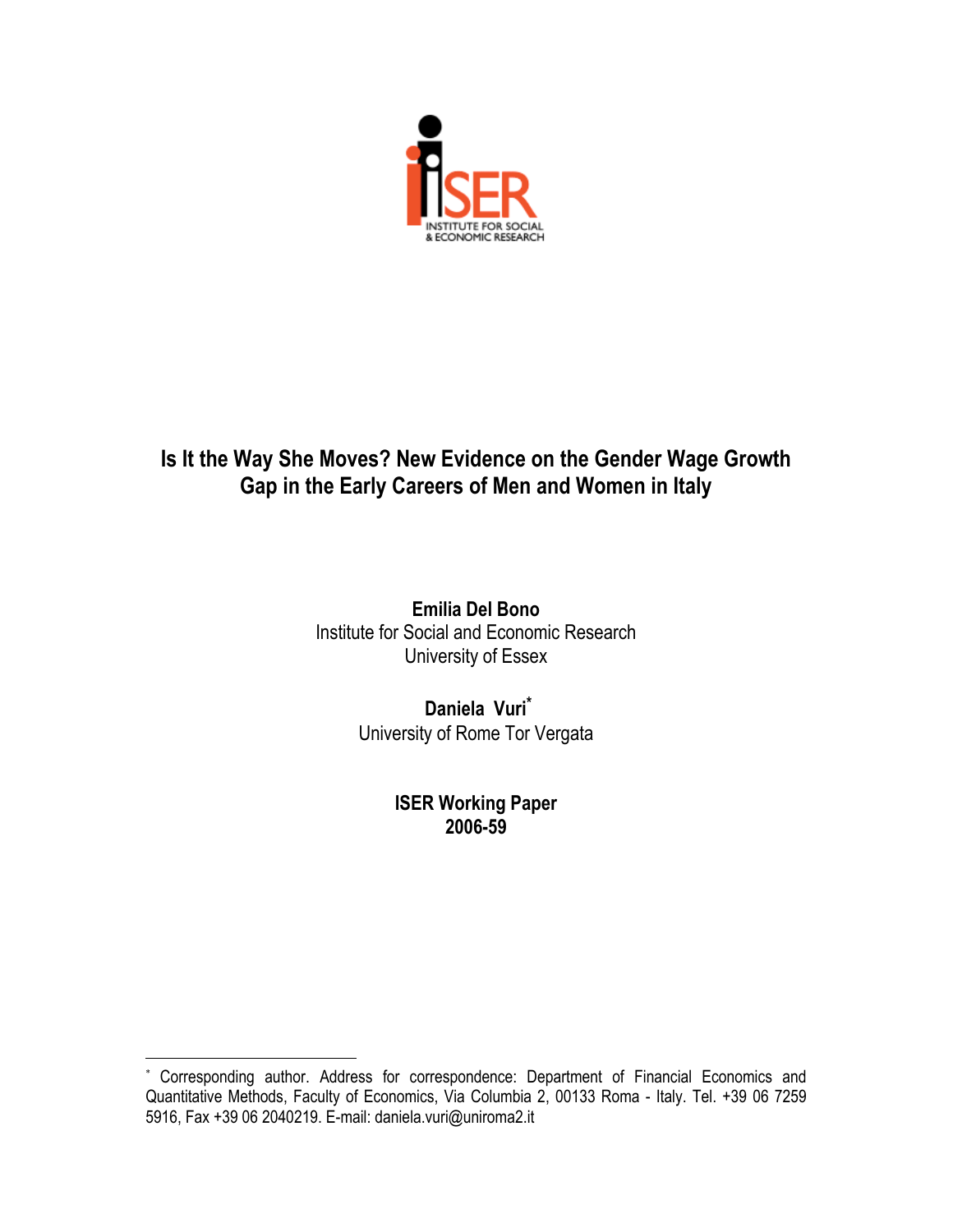**Acknowledgement:** 

**We would like to thank Vincenzo Atella, Mark Bryan, David Card, John Ermisch and seminar participants at the Institute for Social and Economic Research (University of Essex), the 2006 ESPE Conference in Verona, and the 2006 EALE meeting in Prague for useful comments and suggestions. We acknowledge ISFOL (Rome) for providing the dataset and Emiliano Rustichelli for his excellent support with the data preparation. Any error is the authors' sole responsibility.** 

**Readers wishing to cite this document are asked to use the following form of words:** 

**Del Bono, E. and Vuri, D. (December 2006) 'Is It the Way She Moves? New Evidence on the Gender Wage Growth Gap in the Early Careers of Men and Women in Italy', ISER Working Paper 2006-59. Colchester: University of Essex.** 

The on-line version of this working paper can be found at http://www.iser.essex.ac.uk/pubs/workpaps/

The Institute for Social and Economic Research (ISER) specialises in the production and analysis of longitudinal data. ISER incorporates

- MISOC (the ESRC Research Centre on Micro-social Change), an international centre for research into the lifecourse, and
- ULSC (the ESRC UK Longitudinal Studies Centre), a national resource centre to promote longitudinal surveys and longitudinal research.

The support of both the Economic and Social Research Council (ESRC) and the University of Essex is gratefully acknowledged. The work reported in this paper is part of the scientific programme of the Institute for Social and Economic Research.

Institute for Social and Economic Research, University of Essex, Wivenhoe Park, Colchester. Essex CO4 3SQ UK Telephone: +44 (0) 1206 872957 Fax: +44 (0) 1206 873151 E-mail: iser@essex.ac.uk Website: http://www.iser.essex.ac.uk

#### December 2006

All rights reserved. No part of this publication may be reproduced, stored in a retrieval system or transmitted, in any form, or by any means, mechanical, photocopying, recording or otherwise, without the prior permission of the Communications Manager, Institute for Social and Economic Research.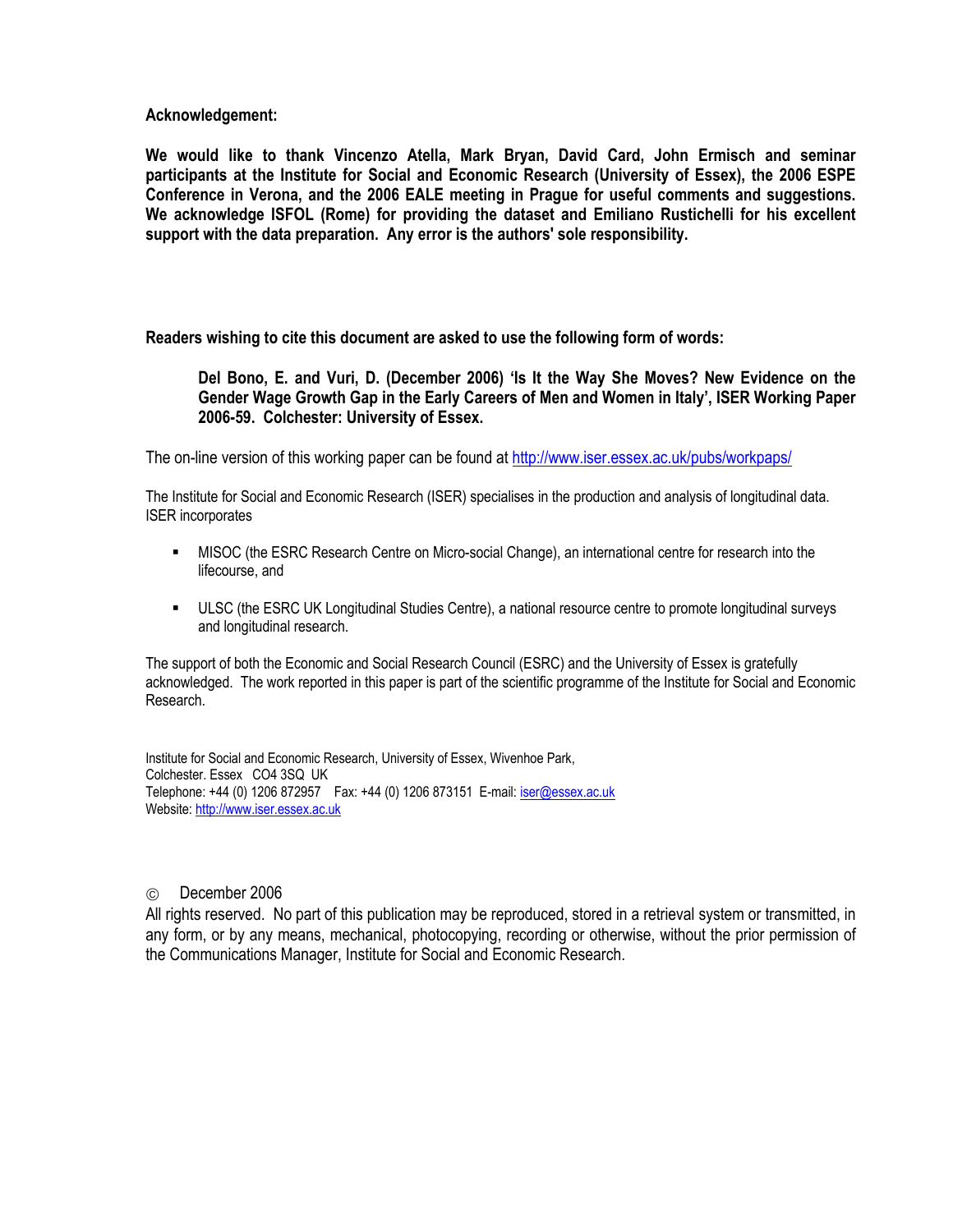### **ABSTRACT**

This paper explores newly available Italian data derived from a 1:90 sample of social security administrative records (INPS) to investigate gender differences in pay during the initial stages of a worker's career. We find that a significant and growing pay differential between men and women emerges during the first years of labour market experience, and that gender differences are highest when workers move across firms. In particular, we find that the most significant gender gap in log wage growth is associated with job moves which take place within a very short period of time, involve positive wage growth and result in the highest salary increases. Moreover, this gender mobility penalty occurs mainly when workers move to larger firms and we show that this is most likely explained by the fact that women value more than men some of the characteristics of these jobs or employers. Overall our results suggest that job and firm characteristics, rather than differences in worker characteristics or across-theboard discrimination, are the most important determinants of the gender wage growth differential in the Italian labour market.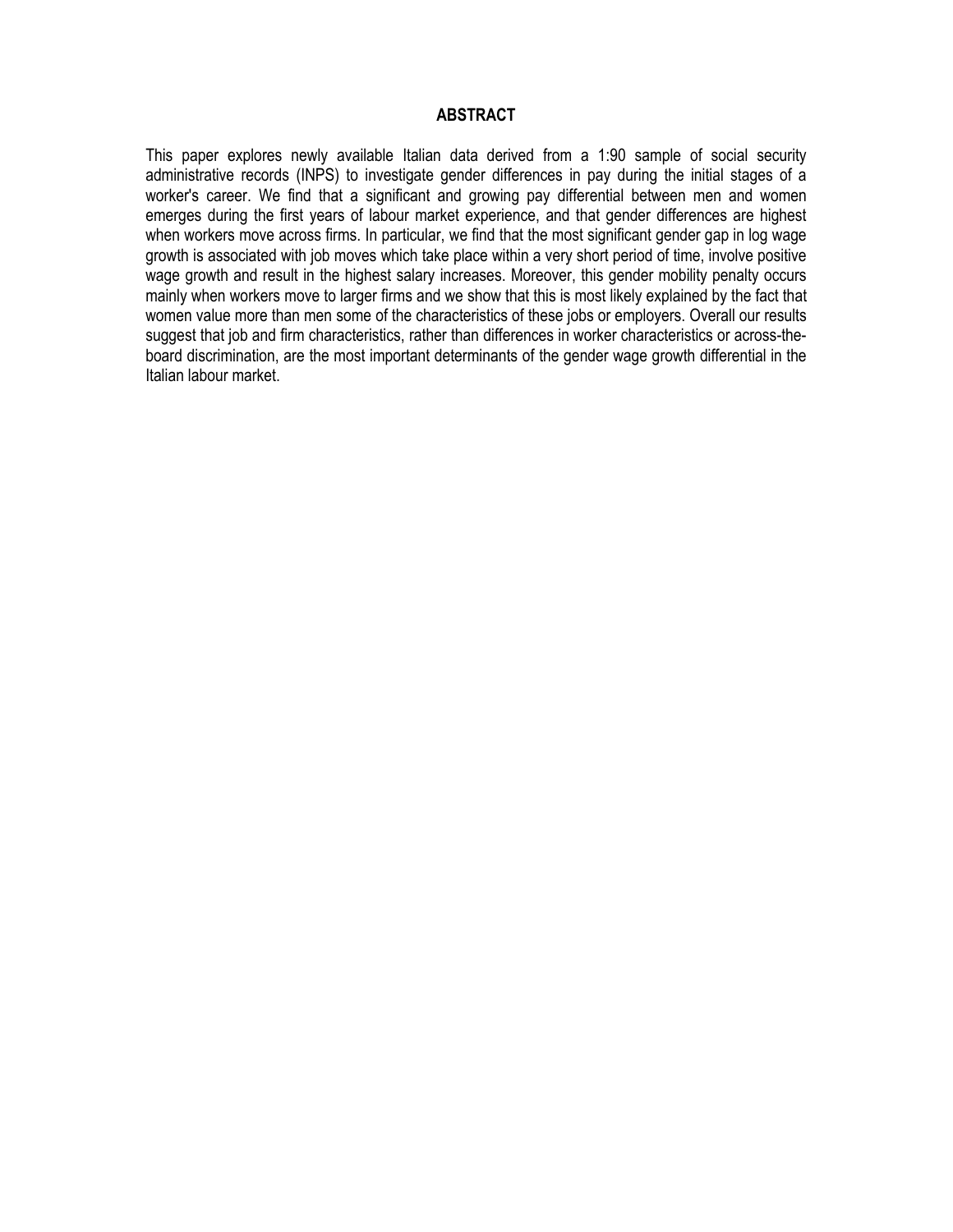### **NON-TECHNICAL SUMMARY**

A vast and still growing literature analyses discrepancies in pay between men and women and their possible explanations. This paper contributes to these efforts by investigating gender differences in pay which emerge during the initial stages of a worker's career. In particular, our analysis focuses on early career wage growth and on the way it contributes to the formation of the gender wage gap. This is because it has been shown that wage growth in the first ten years of a worker's experience accounts for over two thirds of lifetime wage growth, so that the early stages of a worker's career represent the period in which most of the observed gender differences are likely to emerge.

Our data is derived from the Italian Social Security Administration (INPS) archives to form a 1:90 random sample of private sector employees. Information on these individuals and the firms which employ them is collected every year, so it is possible to derive continuous labour market histories for each worker over the period between 1985 and 1997.

The data shows that although there seems to be very little difference between male and female wages at entry (about 3 per cent), the gap widens rapidly over time. By the end of the first ten years of experience real wages are 37.4 per cent higher for men but only 27.6 higher for women. This translates into an average gender wage differential of about 14 per cent, which becomes 18 per cent if we consider only workers with lower education levels. Moreover, we see that gender differences in log wage growth are strongly related to job mobility in that men and women experience similar rates of within firm wage growth but significantly different rates of between firm wage growth.

The significant association between job mobility and gender differences in log wage growth could simply be the result of different individual characteristics or it could reflect a significant degree of discrimination in the labour market, whereby women are more subject to involuntary separations or find it systematically more difficult to negotiate their salary when moving to a different employer.

We investigate these different hypotheses and we find that: (i) observed and unobserved individual characteristics are not able to explain the observed gender mobility penalty, and (ii) the most significant differences are found among voluntary moves, defined here as those which occur within a very short period of time, involve positive wage growth and the highest salary increases. We also find that there is not a perfect correspondence between the timing of job changes and fertility or marriage, so that these events are unlikely to be a direct explanation of the gender mobility penalty.

This leads us to speculate that the gender gap might be explained by differences in the process of job search and therefore by different characteristics of the job or the employer. It turns out that once we control for the specific types of changes into different industries, occupations, firms of various sizes and provinces, we are able to account for the entire gender gap in between firm wage growth. In particular, the gender penalty is higher when workers move towards larger firms and we show that this is because women value more than men certain characteristics of the jobs offered by these employers.

Overall we can say that the existence of a gender wage growth gap in the Italian labour market is explained to a large extent by the characteristics of the job or the employer rather than differences in worker characteristics or across-the-board discrimination. The family formation process may be important, but only insofar as it influences the process of job search and leads women to value more certain non-monetary aspects of the job when moving to a different employer.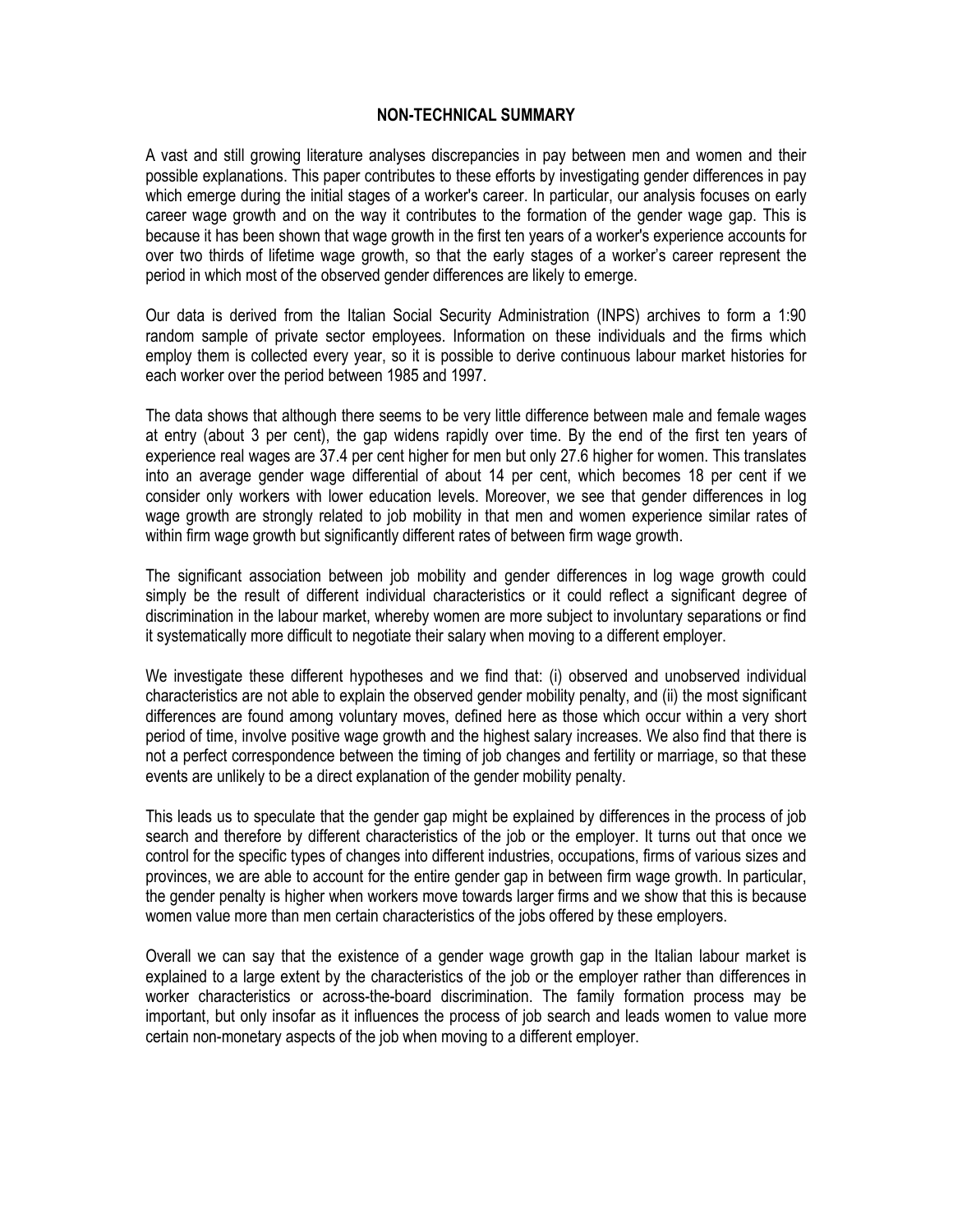### 1 Introduction

An earnings gap between men and women still persists today despite the widespread belief that there has been continued progress towards gender equality in the workplace over the last thirty years. In 2000 across the EU as a whole the raw gender wage gap was as high as 28 per cent and around 15 per cent after taking into account factors such as age, education, occupation, and job tenure. In light of the objectives set at the 2000 Lisbon Summit, which encouraged every country to achieve a 60 per cent rate of female labour market participation by 2010, we ought to understand the reasons behind these gender differences.

A vast and still growing literature analyses discrepancies in pay between men and women and their possible explanations (Blau and Khan, 2003, 2006; Kunze 2005). This paper contributes to these efforts by proposing a detailed analysis of gender differences in pay which emerge during the initial stages of a worker's career. We focus here on differences in gender wage growth, in particular those associated with between firm job moves, in order to study the mechanisms through which mobility contributes to the formation of the gender pay gap. In particular, we explore whether differences in between firm log wage growth are explained by observed or unobserved differences in the characteristics of workers, or whether there is any evidence of gender discrimination in the labour market. We find that these explanations cannot entirely account for the emergence of a gender wage growth gap and that this is instead most likely to be attributed to the characteristics of the job and the employer.

The study of early career wage growth is important because it has been shown that wage growth in the first ten years of a worker's experience accounts for over two thirds of lifetime wage growth (Topel and Ward, 1992; Borjas and Rosen, 1980). This is therefore the period in which most if not all the observed gender differences are likely to emerge. Indeed, our data reveals a substantial gap in the early career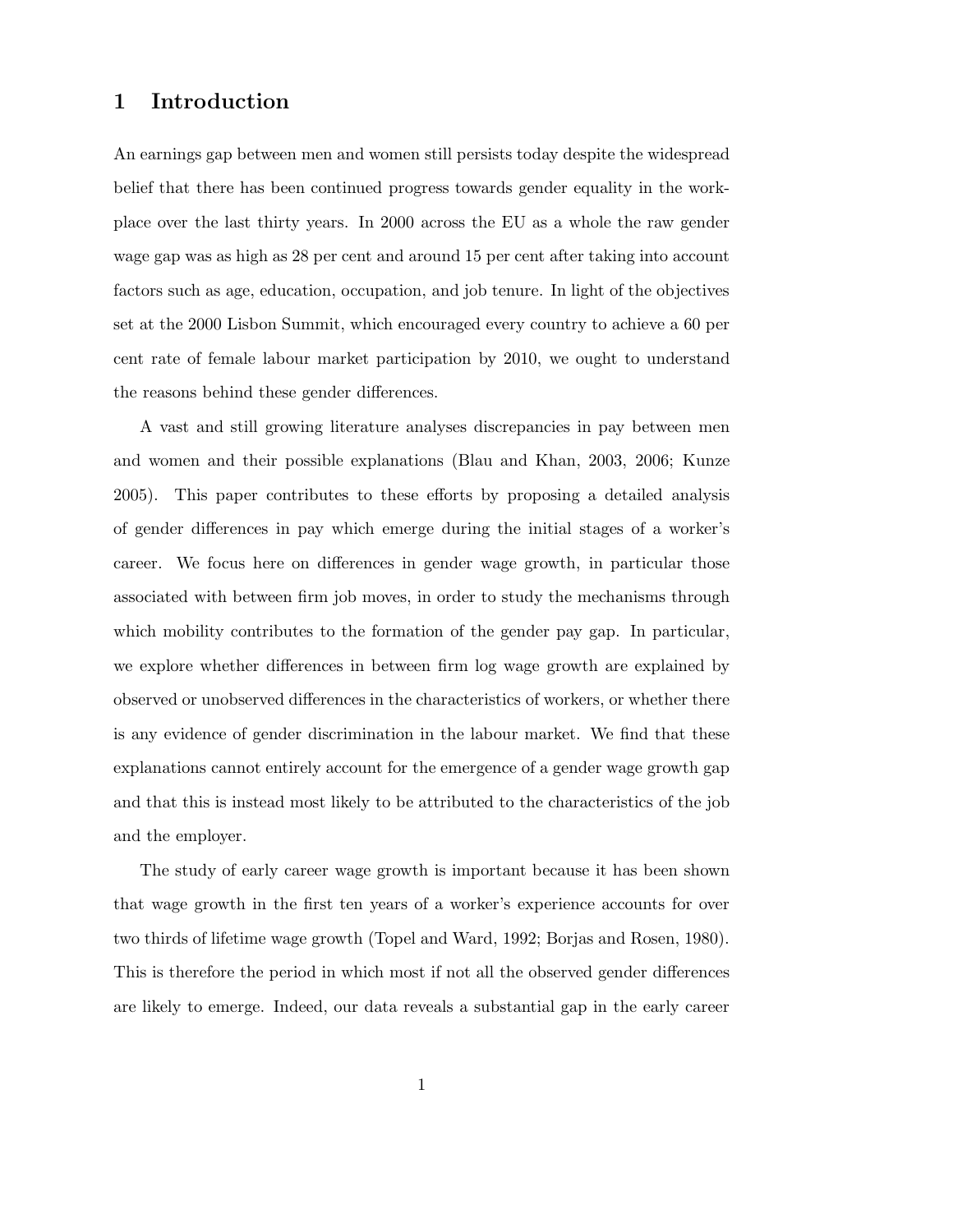wage growth of men and women. In particular, we see that wages increase by 21 percent for men and 20.4 per cent for women three years after labour market entry, but the gap widens rapidly over time. By the end of the first ten years of experience real wages are 37.4 per cent higher for men but only 27.6 higher for women. These gender differentials are strongly related to job mobility in that men and women experience similar rates of within firm wage growth but significantly different rates of between firm wage growth.

The association between job mobility and the existence of a gender differential in wage growth rates has been the subject of several analyses. Some studies have found that differences in the characteristics of the jobs in terms of working hours and type of occupation after a job change explain some of the difference between men's and women's wage growth but cannot account for the entire gender wage growth gap (Loprest, 1992). Others have shown that the timing of the work interruption (Light and Ureta, 1995) and human capital accumulation (Manning and Swaffield, 2005) matter. Family might play a crucial role in explaining early career gender wage differences, as found by Napari (2006) for university graduates in Finland. However, there is also some evidence that men gain more from voluntary mobility than women even among those continuously employed (Ruhm, 1987).

There are at least two reasons why men and women have different wage growth rates when changing employer. First, there could be some form of discrimination in the labour market. This may happen if, for example, employers think that women are more likely to drop out of the labour force or to demand shorter hours in the future and therefore are less willing to invest on women and to employ them in jobs with high responsibilities and high rewards. The second explanation suggests that women might have different job preferences, so that they value more some nonpecuniary aspects of the job - such as a more flexible schedule - and are prepared to accept lower wages in return.

In our analysis we focus on individuals who are more likely to be homogeneous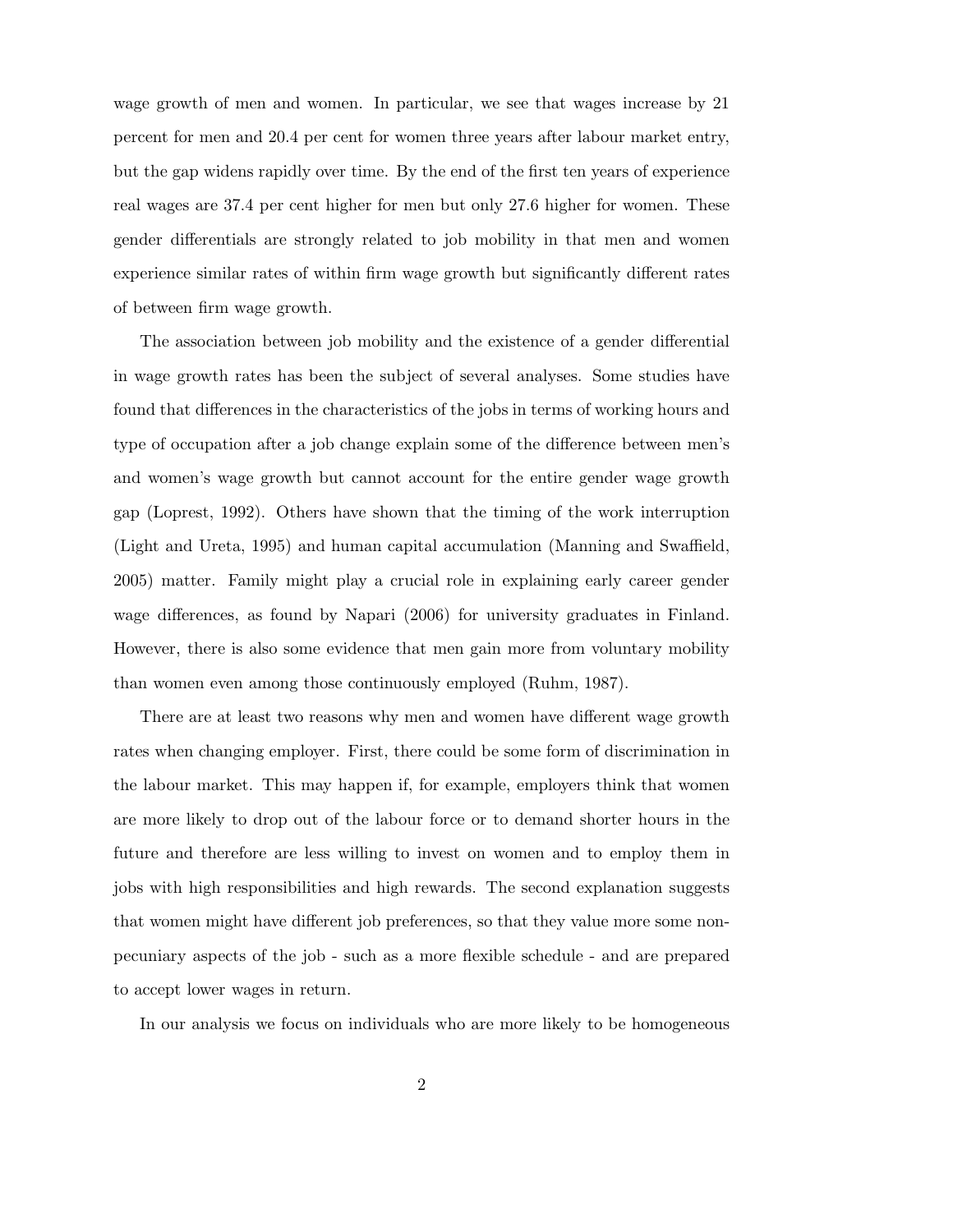in terms of individual preferences. Therefore, our sample is limited to men and women that work full time. We begin by estimating wage growth equations via ordinary least squares where we control for a set of characteristics of the worker and the previous and the current employer. These estimates reveal that the mobility premium is significantly negative for women and in general not significant for men, even after controlling for unobserved individual fixed-effects.

We then investigate whether there is any evidence that men and women move to different jobs for different reasons, in particular reasons related to gender discrimination or family decisions. We find no evidence that the gender mobility gap might be explained by a higher incidence of involuntary separations among women than men. This is confirmed by the fact that women are not always penalized with respect to men, but that this occurs only for positive wage changes, for the highest wage increases and for job moves which take place within a very short period of time. Moreover, a large part of the mobility gap seems to emerge before marriage or childbearing and so cannot be directly linked to these events.

This leads us to investigate whether gender differences in the process of search for a new job can explain the gender mobility gap in log wage growth. It turns out that once we control for the particular types of changes into different industries, occupations, firms of various sizes and provinces, the unexplained gender differential is dramatically reduced and becomes even statistically insignificant. This seems to indicate that the characteristics of the job or the employer are what matters most in explaining the existence of a gender gap in log wage growth. In particular, the gender penalty is higher when women move towards larger firms and we show that this is likely due to the fact that women value more than men certain characteristics of the jobs offered by large firms and are prepared to accept a lower compensation. Overall, these results suggest that job and firm characteristics rather than acrossthe-board discrimination are the most important determinants of the gender wage growth differential in the Italian labour market.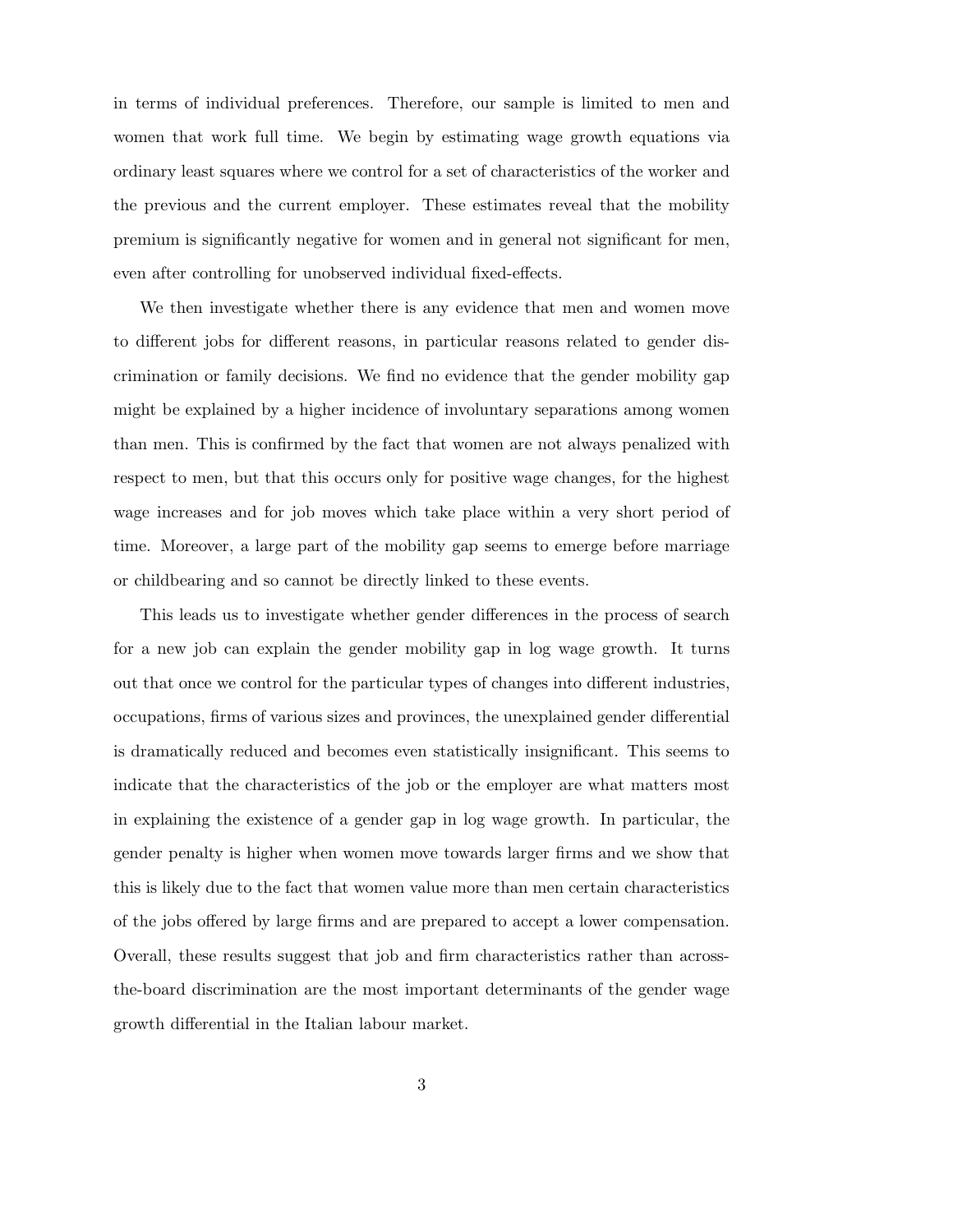The reminder of our paper is organised as follows. Section 2 presents our data, section 3 gives an overview of the gender differences in wage growth and job mobility, sections 4 and 5 discuss the results from the wage growth regressions and provide some alternative explanations of individual mobility behaviour. Section 6 analyses whether the gender mobility wage growth gap is associated with job and firm specific characteristics, while the final section concludes.

## 2 The INPS administrative archives

The data used in this paper have been extracted from the Italian Social Security Administration (INPS) archives. These archives cover all private sectors workers that contribute to compulsory social security funds (some 13 million individual records per year). In Italy this dataset is unique in terms of the coverage and the accuracy of the individual labour market histories and the wage information it provides. Its very large sample size and panel structure are attractive features for empirical analysis and have generated a substantial amount of research in the past few years (see for example Favaro and Magrini, 2005, Capellari et al., 2004, Contini and Villosio, 2003, and Borgarello and Devicienti, 2002).

Analyses are generally carried out on a 1:90 random sample of employees. Information on these individuals is collected every year, so it is possible to derive an annual panel of workers and construct their labour market histories for a long period of time. As our focus is on early career wage growth, all individuals analysed in this study must have at least two yearly records. We concentrate our attention on individuals working full time, as they should constitute a more homogeneous group in terms of individual preferences. Our final sample consists of an unbalanced panel of 130,499 person-year observations followed for a maximum period of ten years between  $1985$  and  $1997<sup>1</sup>$  Details of the sample selection and of the derivation of the

<sup>&</sup>lt;sup>1</sup>The original file includes the years 1998 and 1999. These years cannot be used in our analysis as information on some firm characteristics is missing for a very large part of the sample in 1998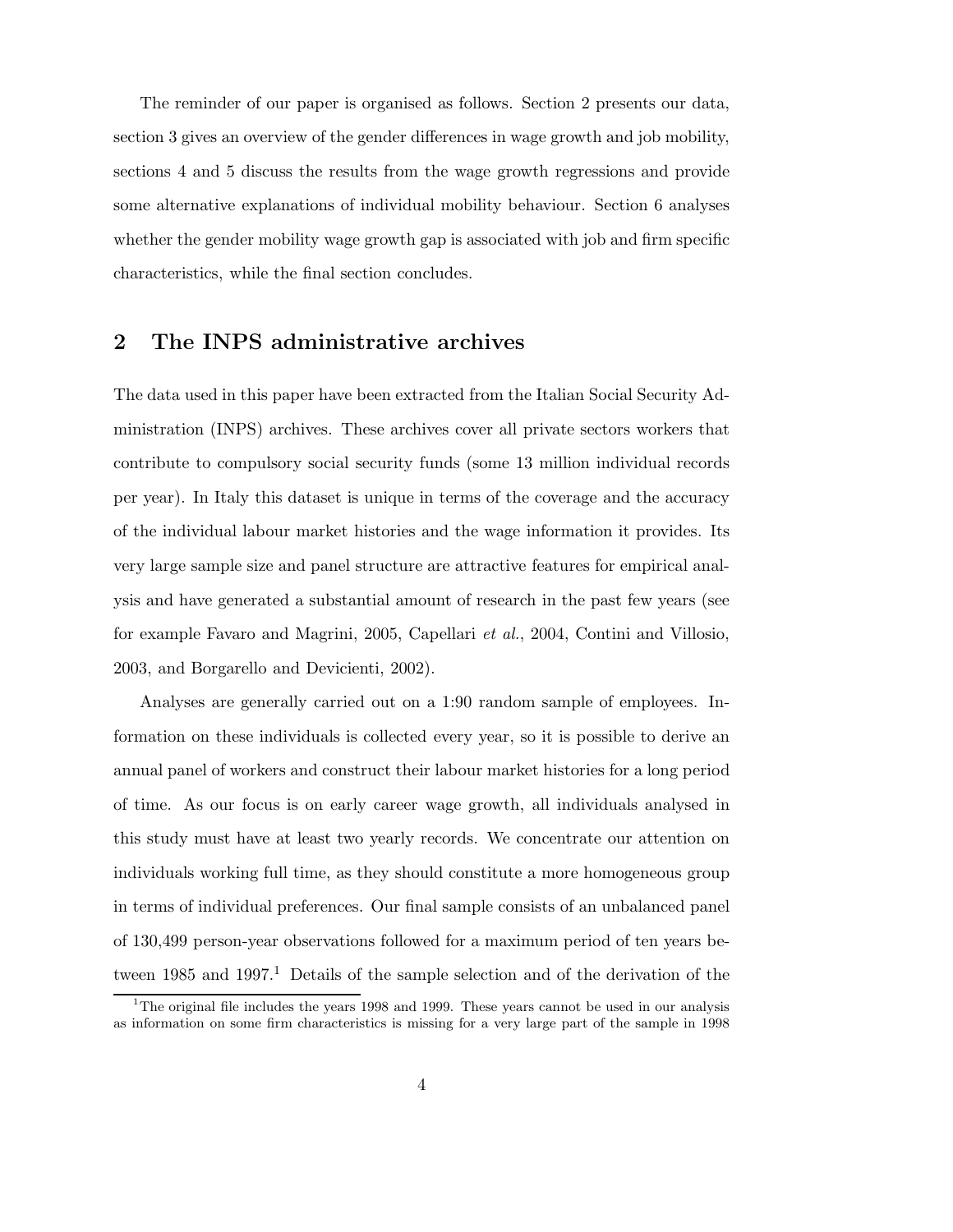main variables of interest are reported in Appendix 1.

# 3 Early career mobility and log wage growth: some stylized facts

As mentioned in section 2, our workers are followed for up to 10 years since the beginning of their working career. Therefore, we can observe their entry wage and then analyse how this changes over time. Figure 1 presents log wage profiles disaggregated by sex and level of education at different levels of potential experience.<sup>2</sup> Consistently with the basic prediction of human capital theory, we find concaveshaped profiles for both men and women. Log daily wage rates first increase with experience and then level-off, and this happens slightly earlier for women than for men. The figure also shows the existence of a very small gender wage gap at entry, which increases over time and becomes more evident after the first three years of experience (top-left panel).

We also display the same log wage profiles for low and high education workers separately (respectively top-right panel and bottom-left panel in figure 1). We see that the widening of the gender wage gap observed for the whole sample is mainly due to the behaviour of individuals with low education. Here the difference between the log wage of men and women more than doubles, increasing from 7.5 per cent at the beginning of the career to almost 18 percentage points towards the end of the observation period. By contrast, for those with high education we observe a roughly constant difference in the wage profiles of men and women of about 7 percentage points.

These patterns translate into the log wage growth rates presented in figure 2. Here we notice that wage growth is consistently higher for men than women during the entire working experience. Wages first increase at a rate of about 7 percentage

and for the entire sample in 1999.

<sup>&</sup>lt;sup>2</sup>For the distinction between low and high education levels see Appendix 1.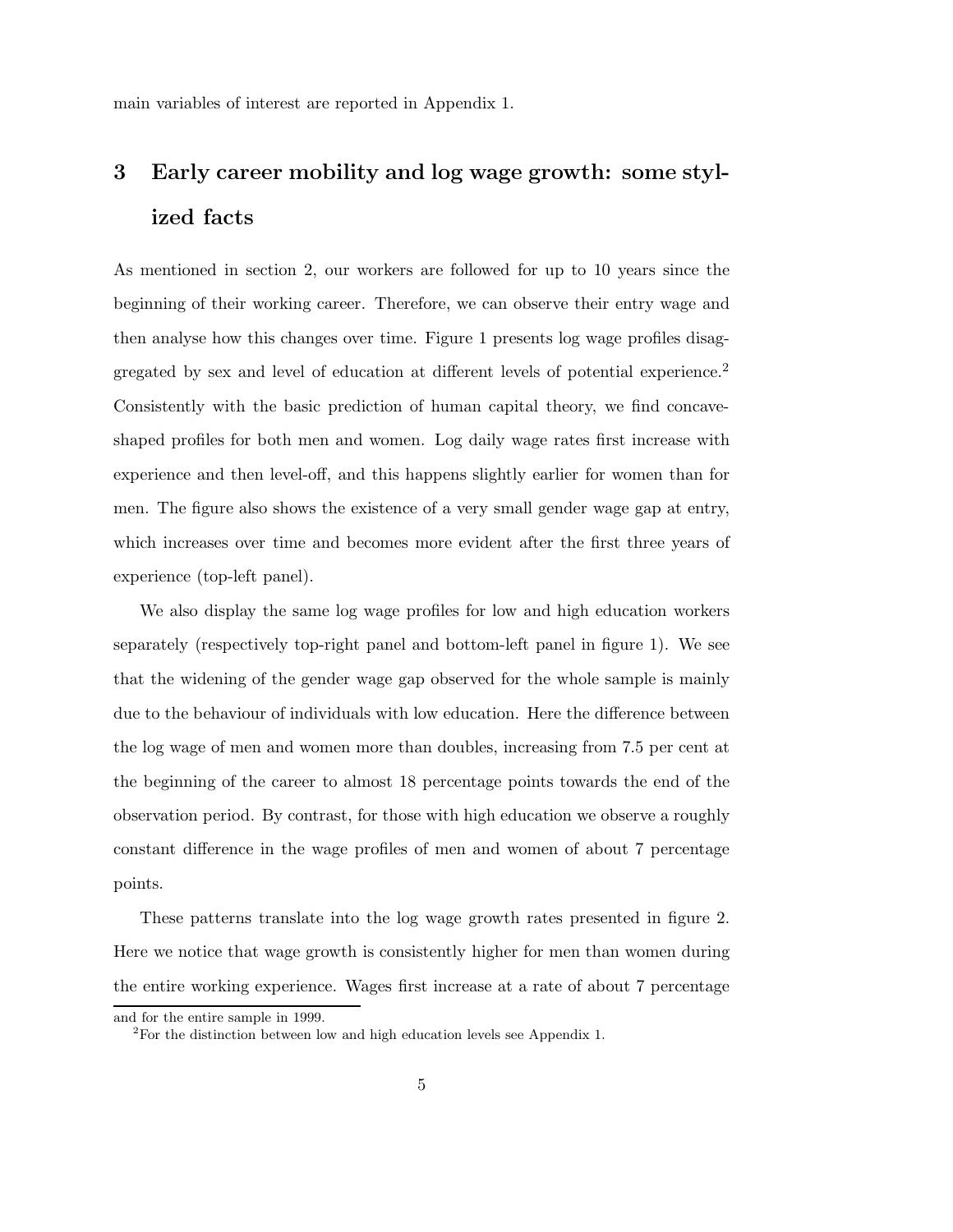points for the first two years and then start to slow down. There is also substantial heterogeneity in wage growth across education groups; low educated workers exhibit substantially high wage increases earlier in their career and a sharp slowdown later on, while the wage growth profile of highly educated workers appears rather flat.

Figure 3 shows that male workers change firm more frequently than women during their early career. However, this difference is rather small, only about 4 percentage points overall, and much less for more educated workers. This translates into small differences in overall mobility between men and women. Among those who move at least once in the observed period, we calculate that the average man has worked with 1.7 employers while the average woman has changed firm 1.6 times over the period of observation (figure 4). The same results hold for the low and high education groups.

On the other hand, comparing the wage growth of men and women and distinguishing within firm from between firm wage changes we get some striking differences. Table 1 shows that for the sample of all workers the difference in within firm wage growth between men and women is only about 0.4 percentage points. When we look instead at changes between firms we see that men gain about 1.8 percentage points more than women on average. In particular, it looks as if men who move to a different firm gain significantly more than those who stay with the same employer, while women seem to experience the same rate of log wage growth. This is also true for workers with low levels of education, while we observe lower and less significant gender differences for the high education group.

Figure 5 explores the same effects by displaying within firm and between firm gender differences in log wage growth by year of potential experience. The top two graphs show that what found in table 1 holds for all levels of experience. The differences are even more striking if we display within firm and between firm growth rates by level of education (centre and bottom graphs). For low educated workers who stay with the same employer between  $t-1$  and  $t$  the gender wage gap is very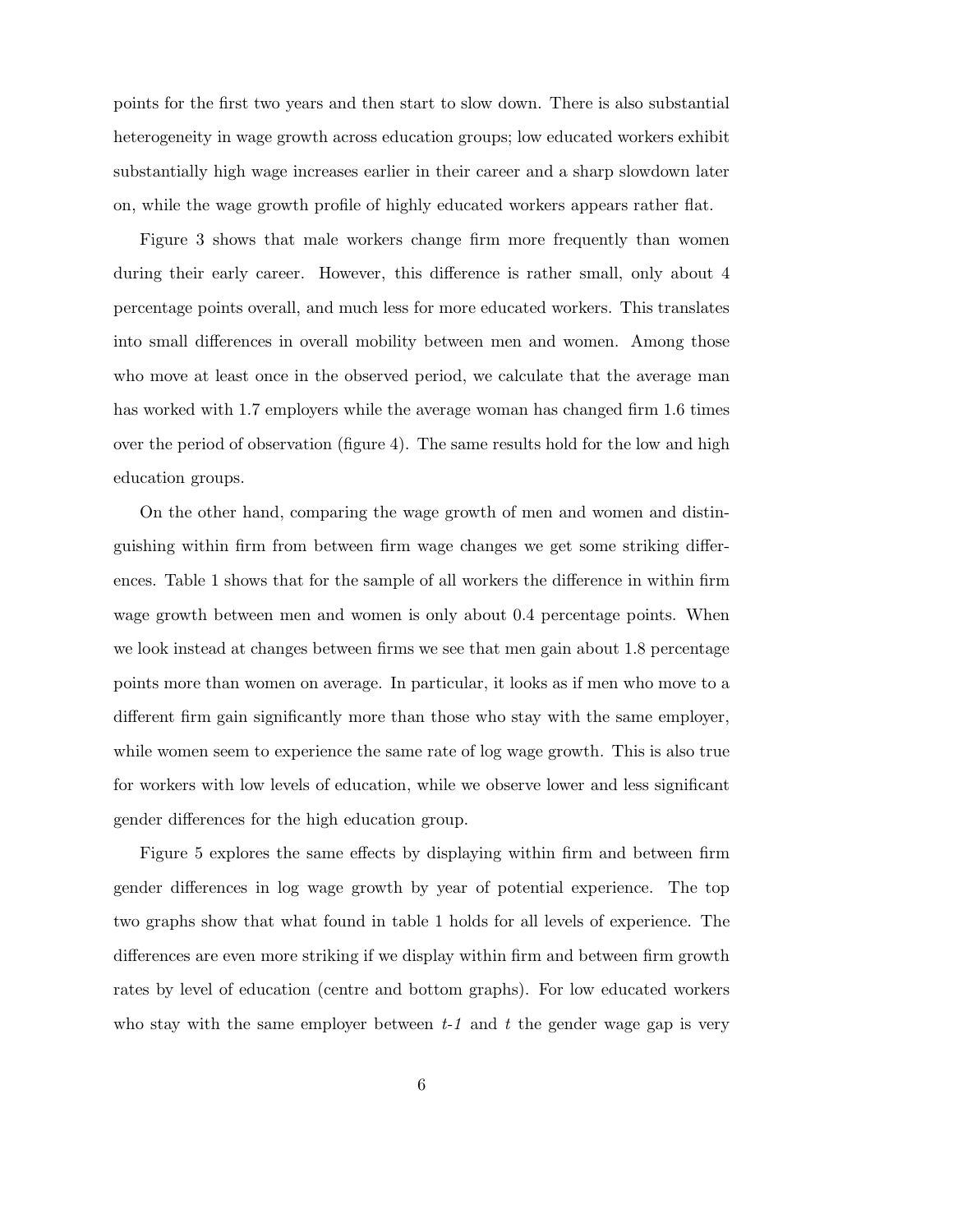small, while the between firm male wage growth is clearly much higher than the between firm female wage growth. Looking at highly educated workers we find smaller differences and they tend to appear later on in the workers' experience.

The finding of a significant gender difference in between firm log wage growth is similar to what observed in the U.S. by Loprest (1992) and represents the main focus of our analysis. This gender mobility gap could simply be the result of different individual characteristics, such as general or firm-specific human capital, or it could reflect a significant degree of discrimination in the labour market, whereby women are more subject to involuntary separations or find it systematically more difficult to negotiate their salary when moving to a different employer. As suggested by Crossley et al. (1994), this gender penalty could also be the result of differences in the process of search for a new job. These could arise if women are less geographically mobile than men, for example, or if they value more than men certain job and employer characteristics. The next sections address these questions in more detail.

### 4 The gender gap in log wage growth

We start by considering the difference in log wage growth between men and women after controlling for individual characteristics and the main observed characteristics of the job and the employer. The estimated equation includes current and lagged values of the time-variant regressors as well as time-invariant variables which are thought to affect the rate of growth of wages as well as their levels. In other words, our specification can be expressed as follows:

$$
\Delta w_{it} = X_{it}\alpha + X_{it-1}\beta + Z_i\gamma + \delta F_i + \nu_{it},\tag{1}
$$

where  $\Delta w_{it}$  represents the change in log daily wages for individual i between time t and time  $t-1$ ,  $X_{it}$  and  $X_{it-1}$  represent vectors of observable individual and firm characteristics at time t and  $t-1$ , respectively,  $Z_i$  is a vector of time invariant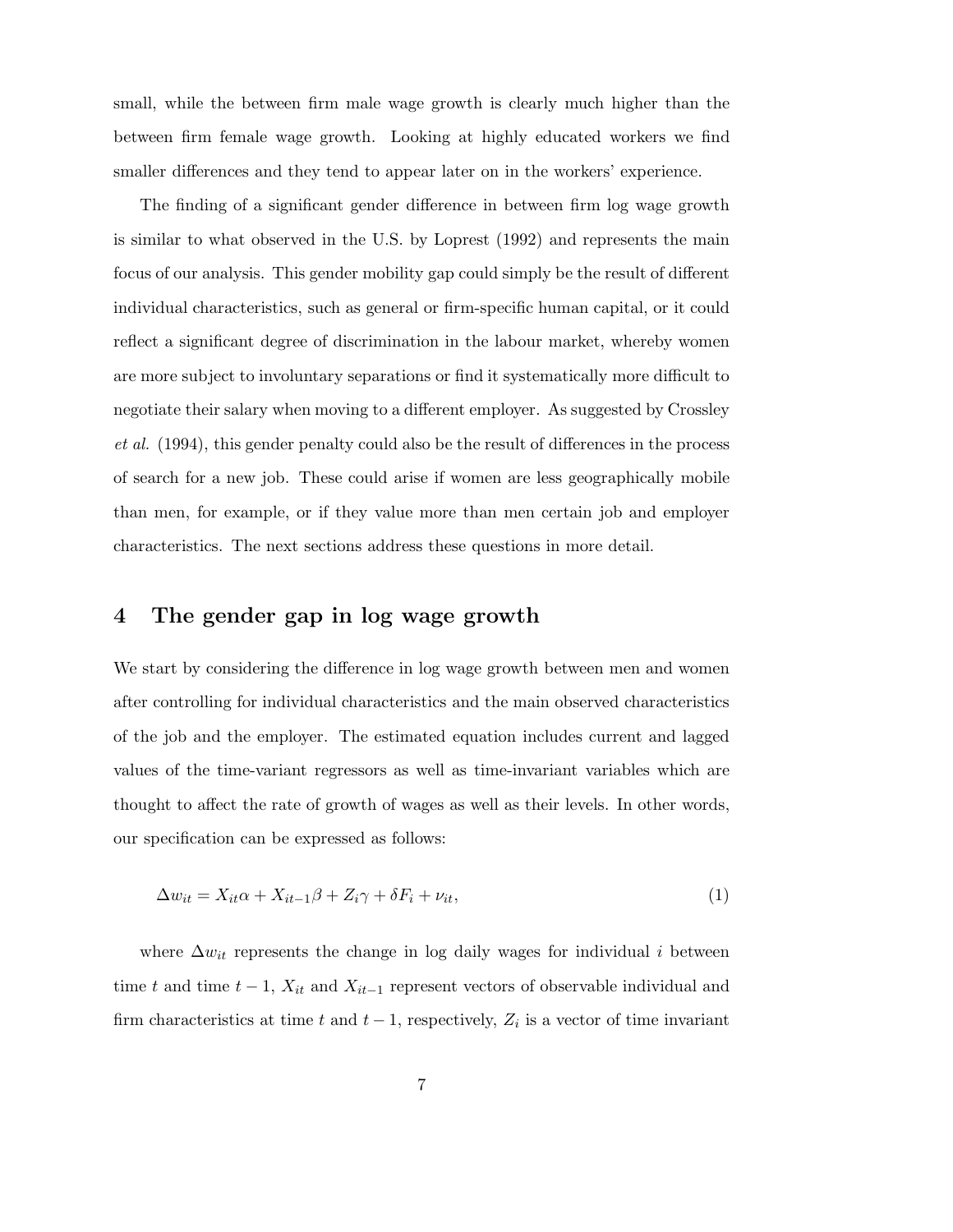individual characteristics,  $F_i$  is the female dummy, and  $\nu_{it}$  is an i.i.d. error term. The estimates are shown in table 2. We first present the unadjusted gender log wage growth differential and then control for a set of observable characteristics of the worker and the firm.<sup>3</sup> Each specification is estimated on the whole sample and on the separate groups of workers with low and high education, respectively. This is because we saw from the descriptive analysis that log wage growth rates are very different for these groups and that gender differences are particularly marked among individuals with lower education.<sup>4</sup>

As we can see, the raw gender gap in year-to-year wage growth rates is only about 0.6 per cent for the whole sample, about 0.5 per cent for the sample of low educated workers, and close to zero and not significant for the group of workers with high education (columns 1, 3 and 5 respectively). Contrary to what one would expect, controlling for observed worker and job characteristics increases the differential for the entire sample as well as for the subsamples corresponding to different educational groups (table 2, columns 2, 4 and 6 respectively). This indicates that observed characteristics are such that women should progress even more rapidly than men during the initial years of their career.

Moreover, as we can see from the regression-adjusted estimates, there is a negative relationship between wage growth and potential experience, which reflects what we saw in figure 2. Longer current tenure is instead positively correlated with wage growth, while the higher the tenure in the previous year the lower the growth rate.

<sup>&</sup>lt;sup>3</sup>Table A.1 displays summary statistics of the main observed characteristics of the individual and the firm at time  $t$ . The full set of control variables include: a dummy for female worker, a high education dummy (where applicable), a linear and quadratic term in potential experience, tenure at time t and at time t-1, a full set of dummies for occupation at time t and at time  $t-1$ , a full set of dummies for the type of initial contract, a linear term in the age of the firm, a full set of dummies for firm size at time t and at time t-1, a full set of dummies for industry  $(2 \text{ digit})$  at time t and at time  $t-1$ , a full set of dummies for province of work at time t and at time  $t-1$ , and a full set of year dummies.

<sup>&</sup>lt;sup>4</sup>In the analysis that follows we consider a combined equation for men and women. Although a test of whether two separate equations for men and women differed only by a constant was usually rejected, the analysis conducted on separate equations revealed the same qualitative results. Here we prefer a single equation for ease of exposition as it allows us to highlight more clearly differences across education groups.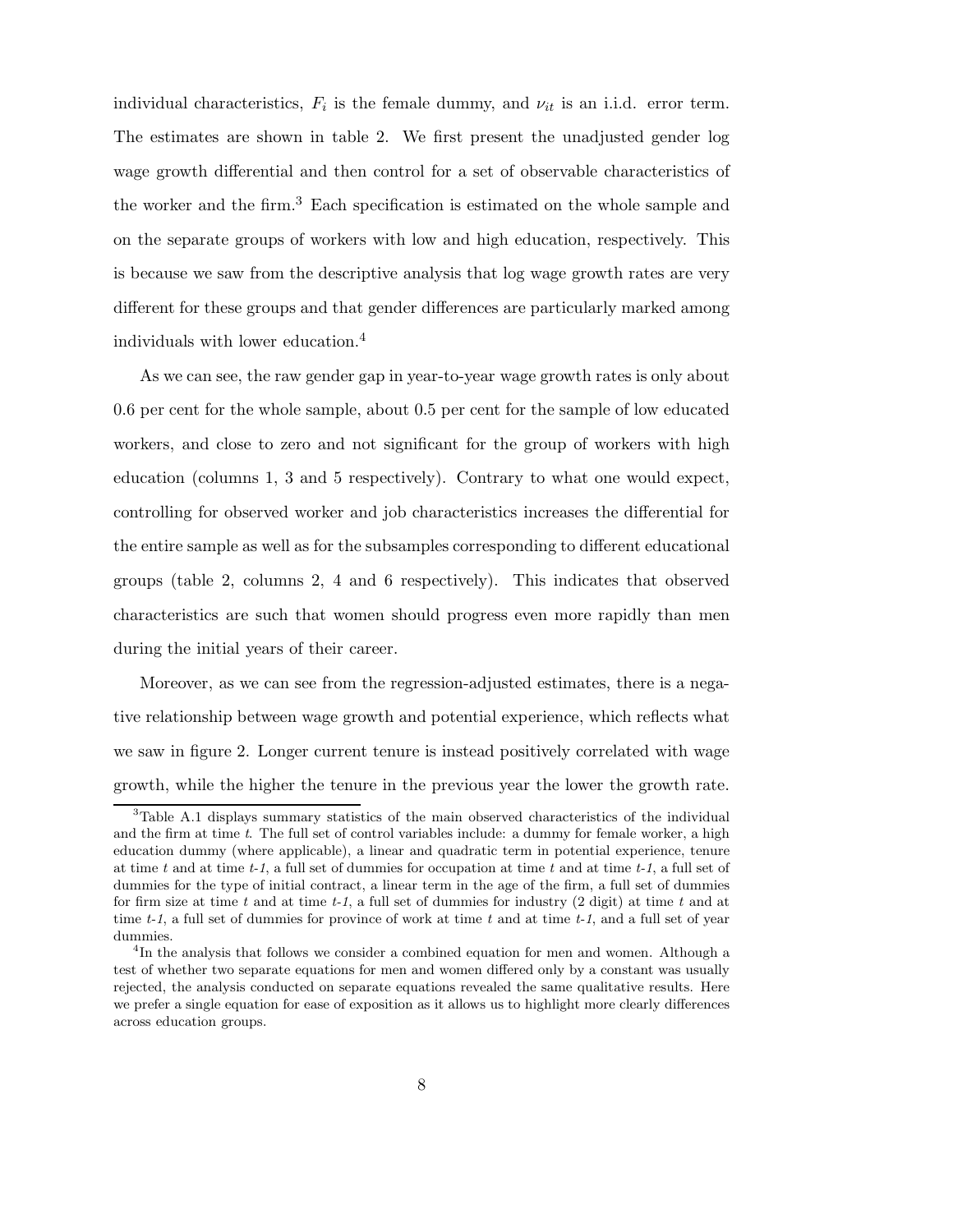Looking at current qualification levels, we see that white collar workers enjoy a higher level of wage growth with respect to blue collar workers, while apprentices experience a slower wage growth. This can be explained by the fact that an apprentice's salary is almost entirely fixed for the duration of the apprenticeship period and increases only afterwards, as shown by the positive and significant estimate on the apprenticeship dummy for the initial type of contract.

When considering firm variables, we see a positive effect of age of the firm and firm size on log wage growth. The same relationships are found when looking at the two groups of low and high educated workers. There are a few notable exceptions: a white collar qualification seems to affect wage growth only for high educated workers, starting with an apprenticeship contract benefits mainly the log wage growth rate of high education workers, and starting with a fixed-term contract has a negative effect on the wage growth of the low educated group. Moreover, only working in very large firms seems to matter for highly educated workers, while for low educated workers the relationship between firm size and log wage growth is much stronger.

As we saw in table 1, the gender differential in log wage growth is mainly found in correspondence of a change of employer. Table 3 proposes the same comparisons in a regression framework. We present here the raw and regression-adjusted log wage growth gender differential, distinguishing between periods in which there has been a change of firm by means of a dummy variable and considering its interaction with the female dummy. We estimate the following specification:

$$
\Delta w_{it} = X_{it}\alpha + X_{it-1}\beta + Z_i\gamma + \delta F_i + \kappa C_{it} + \eta F_i * C_{it} + \nu_{it},\tag{2}
$$

where  $C_{it}$  is a dummy assuming value 1 if the individual has changed employer between  $t-1$  and t. The unadjusted differential implies that on top of a gap of about 0.4 percentage points in log wage growth, women cumulate an extra 1.4 percentage points wage loss when moving to another firm. Very similar values for the female penalty associated with a change of employer are seen when looking at different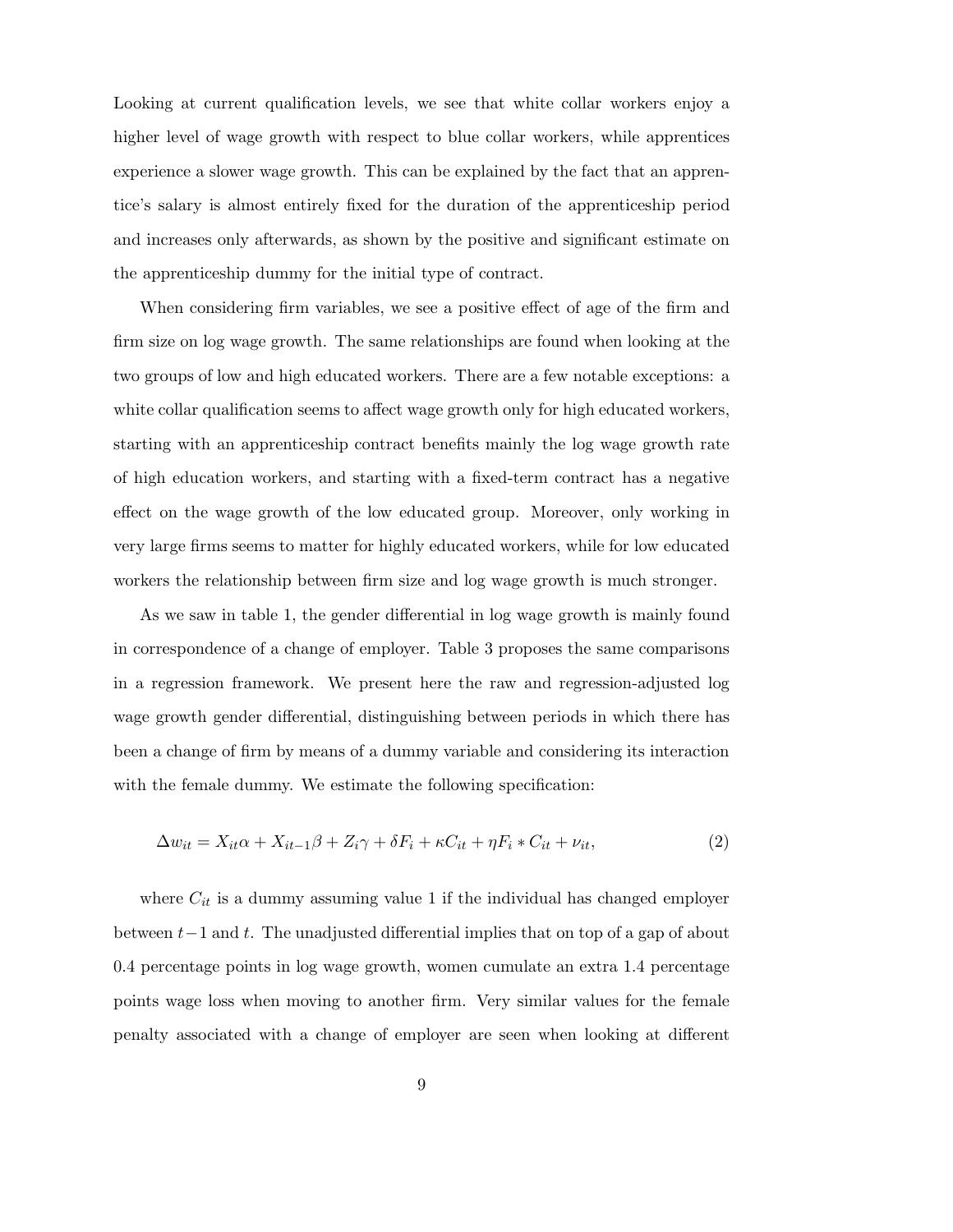education groups. Controlling for observed characteristics of the worker and the firm does not modify these results.

We further ask whether the same effect can be found when we control for timeinvariant unobserved individual characteristics using a fixed-effects estimator. Since some workers move across jobs more than once in their early career, it is possible to identify the gender difference associated with a change of employer by looking at the interaction between the female dummy and the change of firm dummy. In other words, we estimate the following specification:

$$
\Delta w_{it} = X_{it}\alpha + X_{it-1}\beta + Z_i\gamma + \delta F_i + \kappa C_{it} + \eta F_i * C_{it} + \mu_i + \epsilon_{it},\tag{3}
$$

where we decompose the error term  $\nu_{it}$  into an individual specific component  $\mu_i$ , reflecting individual time invariant differences in preferences and unobservable characteristics, and a component varying with time,  $\epsilon_{it}$ , which is assumed orthogonal with respect to all the regressors. The coefficient of interest in this case is given by  $\hat{\eta}$ , which represents the gender difference due to a change of firm net of any other difference between the wage growth rate of men and women.

As we can see from table 4, the female penalty associated with a change of employer is always negative and significant, whether we control for observable characteristics or not. If anything, the gap becomes even larger (although not significantly so) after taking into account unobserved individual-specific effects. Therefore, although selectivity into job mobility on the basis of individual heterogeneity is certainly present, the direction of the bias would seem to suggest that this type of heterogeneity is not an explanation of the lower log wage growth of women with respect to men.

These estimates of the effect of mobility rely on a comparison between movers and stayers at time  $t$ . As a further check, we introduce a second control group given by individuals who are stayers at time t but move to another firm at time  $t + 1$ . As suggested by Mincer (1986), it might be reasonable to assume that the next period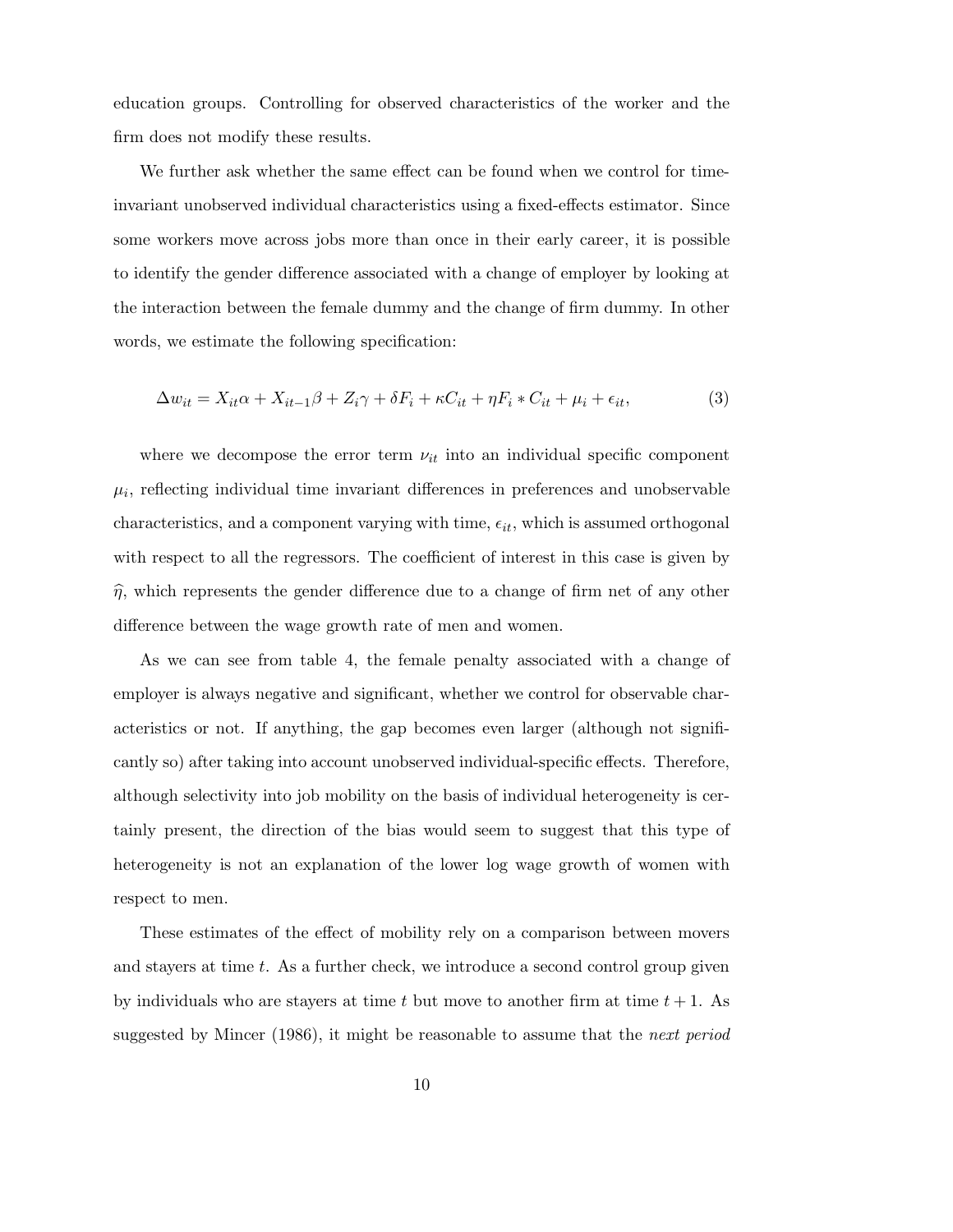movers share the same unobservable characteristics of the *current period movers*. This implies that the on-the-job wage growth next period movers experience in the current period is a better proxy of the wage gain current period movers would have received had they not moved than the current stayers' wage growth rate.

The comparison between *current movers* and *future movers* is achieved by estimating the following specification:

$$
\Delta w_{it} = X_{it}\alpha + X_{it-1}\beta + Z_i\gamma + \delta F_i + \kappa C_{it} + \eta F_i * C_{it} + \theta * C_{it+1} +
$$
  

$$
+ \lambda F_i * C_{it+1} + \mu_i + \epsilon_{it}, \tag{4}
$$

where  $C_{it+1}$  represents a dummy with value 1 if the individual has not changed employer between  $t - 1$  and t but will move to another firm between t and  $t + 1$ . According to this specification, the gain (penalty) associated to a change of firm is given by the difference between  $\hat{\kappa}$  and  $\hat{\theta}$  for men, and an additional term given by the difference between  $\hat{\eta}$  and  $\hat{\lambda}$  for women.

One of the most important findings of table 4 (see columns 5 and 6) is that within the current period the wage change of next period male movers is not significantly different from that of male stayers (coefficient  $\widehat{\theta}$ ), therefore estimates of the mobility gain for men are not very different whether we consider as a comparison current stayers or future movers. This results holds for the entire sample and for the subsamples of low and high educated workers.

The situation is different if we look at women. Here we can see that for the full sample and for the sample of highly educated workers, the wage change of future female movers in the current period is higher than that of the current stayers (coefficient  $\widehat{\lambda}$ ). In other words, if the current wage change of next period movers is a proxy of the wage change current movers would have experienced had they not moved this result suggests that women who move to another firm suffer a penalty even larger than the simple comparison with the group of stayers indicates. Looking at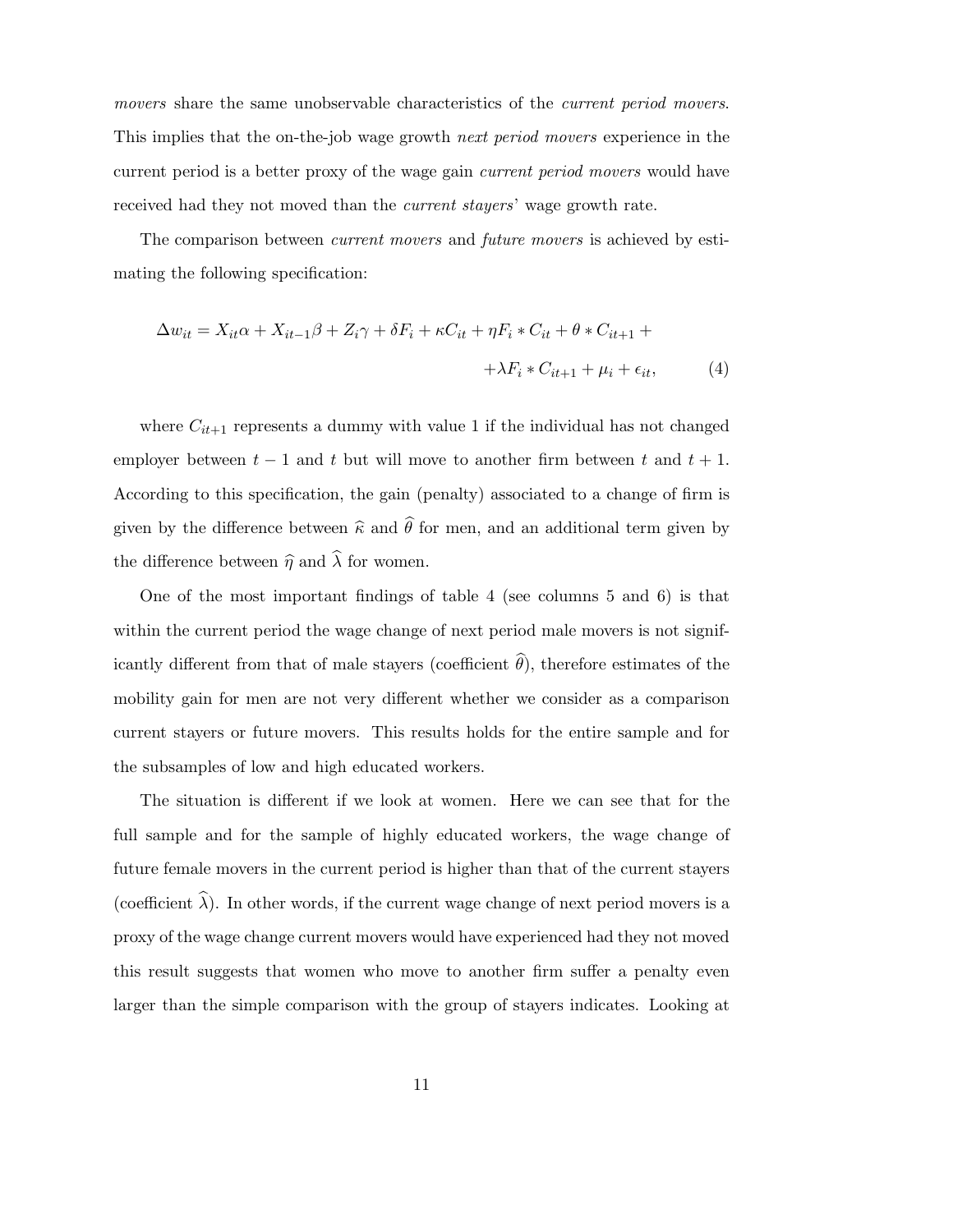the fixed-effects estimates for the whole sample, for instance, we see that comparing current movers with current stayers would give a gender penalty of about 1.8 per cent (column 4), while using future movers as the control group we would estimate a gender penalty of about 2.8 per cent (column 6). Overall, these section provides strong evidence that even after choosing alternative control groups the gender wage growth gap cannot be explained by the presence of unobserved heterogeneity.

# 5 Different reasons for changing job

Our first results point out clearly that there is a significant gender gap in between firm wage growth and that this difference is unlikely to be explained by traditional methods which allow to control for observed or unobserved individual heterogeneity. It is therefore important to consider in more detail other explanations and in this section we investigate whether there is any evidence to suggest that men and women move to different jobs for different reasons. It could be argued, for example, that gender discrimination results in higher involuntary separation rates for women than men, so that women may observe lower between firm wage growth rates. On the other hand, it could simply be that while men move to a different firm in search of career advancement, women's mobility might be more closely related to marriage and fertility decisions. In this section we will consider both these hypotheses in turn.

#### 5.1 Voluntary and involuntary firm changes

A possibility we need to consider is whether women are more likely to suffer an involuntary separation than men and therefore experience a larger penalty associated with job mobility. As the INPS archives are not survey-based, we do not have direct information about the reason why a job change occurs, so we cannot directly distinguish between voluntary and involuntary moves. We cannot even identify firm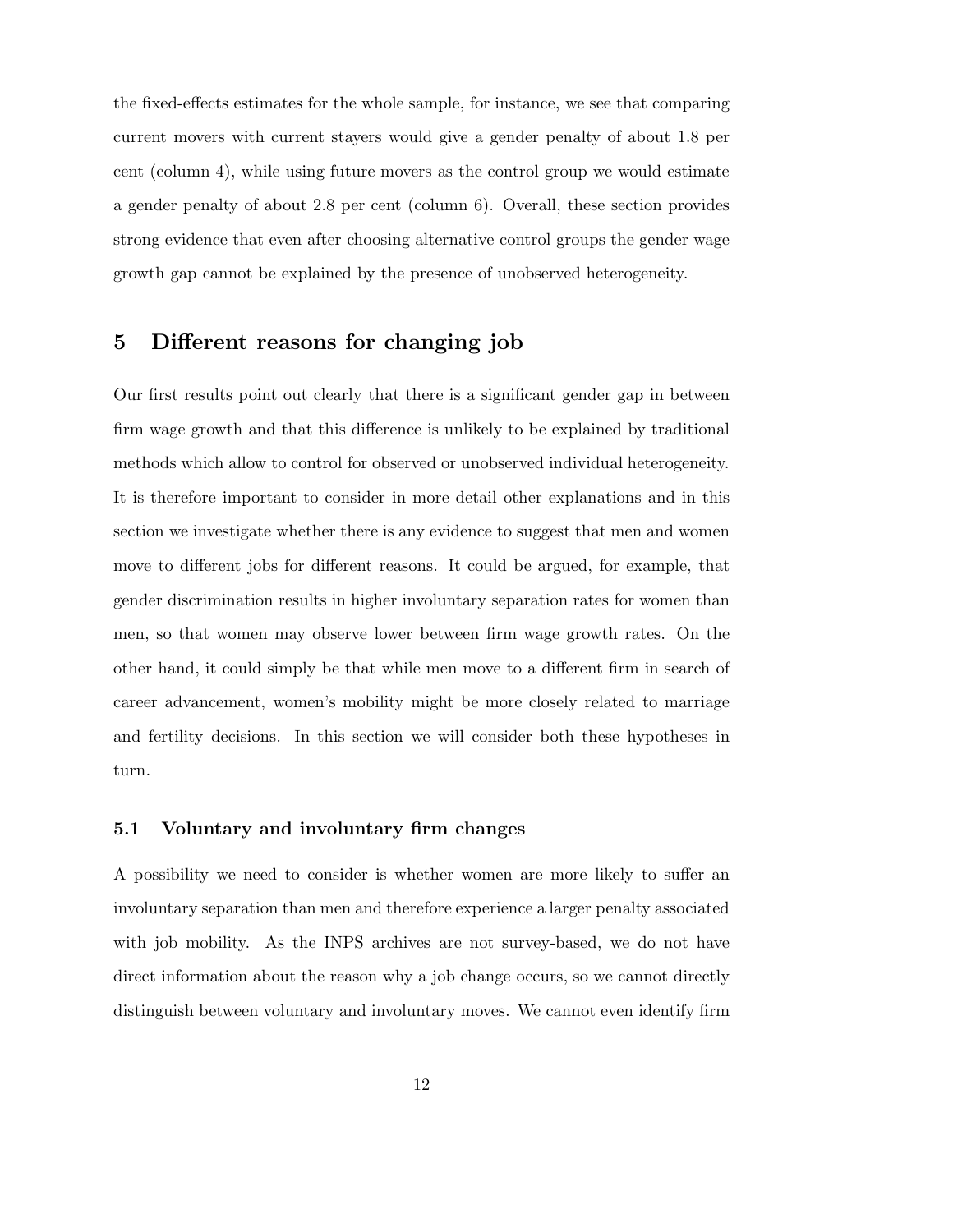closures or collective dismissals, because we have only a 1:90 sample of the universe of workers covered by the Social Security System, and the risk of misclassifying involuntary and voluntary separations is too high to proceed in this direction.<sup>5</sup>

What we can do, however, is to see whether there are systematic differences in mobility patterns across men and women which could indicate something about the voluntary or involuntary nature of the separation and test whether the gender penalty is sensitive to this distinction. In order to do so we run several checks. First we look at the length of the interruption between job changes. Secondly we analyse the relationship between the mobility gap and tenure in the previous job. Then we distinguish between positive and negative wage changes. Finally we consider the entire distribution of wage changes.

Since we observe the interval of time between the end of a job and the beginning of the next job in another firm, we argue that shorter intervals (less than two months) could result from voluntary moves, while longer gaps (more than two months) could be an indicator that an involuntary separation occurred.<sup>6</sup> The raw data offers no evidence that women are more likely to experience an "involuntary" separation. Looking at the duration of the average job interruption we see that the interval between two jobs is usually longer for men than for women (7 months for men compared to almost 6 for women), and that 39 per cent of men against 43.3 per cent of women move to another firm within 2 months of leaving the previous job. In table 5 we test in a regression framework whether the gender difference in between firm wage growth is sensitive to the length of the interruption. As we can see, there is no evidence that the size of the gender penalty increases with the length of the interval between two jobs. The most significant gender differences are to be found at shorter interval durations, while the gender penalty associated to intervals of more

<sup>&</sup>lt;sup>5</sup>Our earlier attempts in this direction were abandoned because of the excessive number of assumption required in identifying firm closures and collective dismissals.

<sup>&</sup>lt;sup>6</sup>We use a cut-off point of 2 months as there is a very sharp difference in the frequency of moves around this duration; about 26 per cent of job moves take place after an interval of 2 months, while only 6.5 per cent have an interval of 3 months.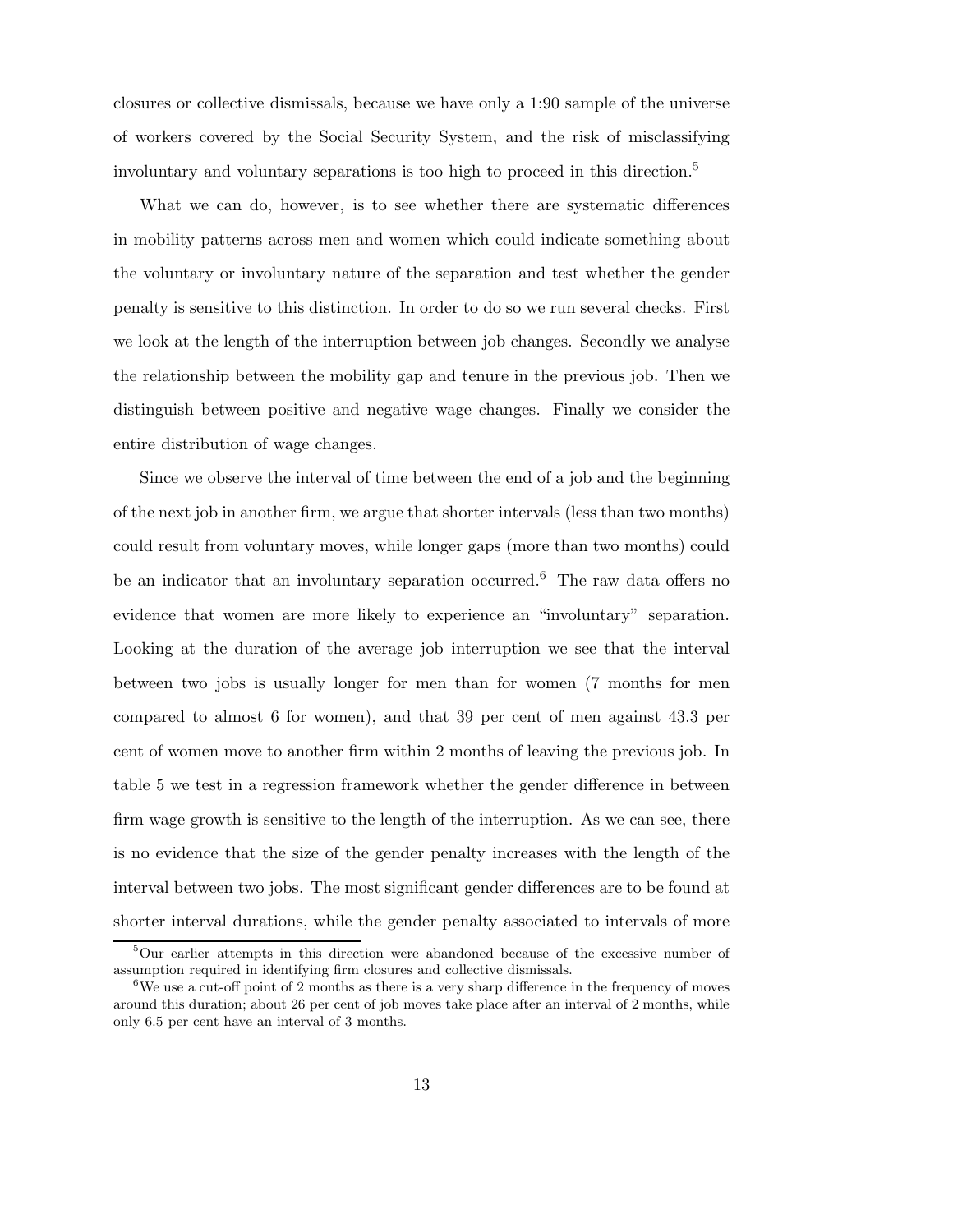than 2 months is usually not significant, and certainly no larger than the penalty associated with shorter interruptions.

Second, we investigate whether the gender wage growth gap observed after a change of employer is related to the amount of tenure accumulated before the move. If women are more likely to experience an involuntary separation because of discrimination in the labor market the extent of their wage loss after a job change should be positively related to the amount of tenure accumulated in the previous job, as this can be seen as a proxy for firm-specific human capital. Put differently, we should observe higher gender penalties for those who have longer tenure in the previous job. We explore whether this is the case in table 6 by estimating a specification similar to that in equation 2 plus an interaction between the female dummy and the variable representing tenure in the previous job. As we can see, this term is always insignificantly different from zero in all specifications and across all the different subsamples.<sup>7</sup>

As a third test we propose a very crude way of distinguishing between voluntary and involuntary separations, i.e. we distinguish between positive and negative wage changes. This is done in table 7, where we run separate regressions on positive and negative wage changes and consider for each regression the impact of the gender dummy. As we can see, when experiencing negative changes in log wage women lose as much as men and sometimes even less, but when experiencing a wage increase they seem to suffer considerably. Their average wage growth in this case is between 2 and 3.6 percentage points lower than that of men.

Finally, as the distribution of between firm log wage growth is different for men and women (the median wage growth for men is almost 5 per cent while for women it is only 3.5 per cent), another way of performing this test is to investigate whether the gender mobility gap is the same across the entire distribution of log wage changes,

<sup>&</sup>lt;sup>7</sup>Another possibility is that that women accumulate less firm-specific human capital than men, so that an involuntary separation has a smaller effect on female wages after a job change (for a discussion on this point see Madden (1987)). In this last case the coefficient on the interaction term should be positive and significant.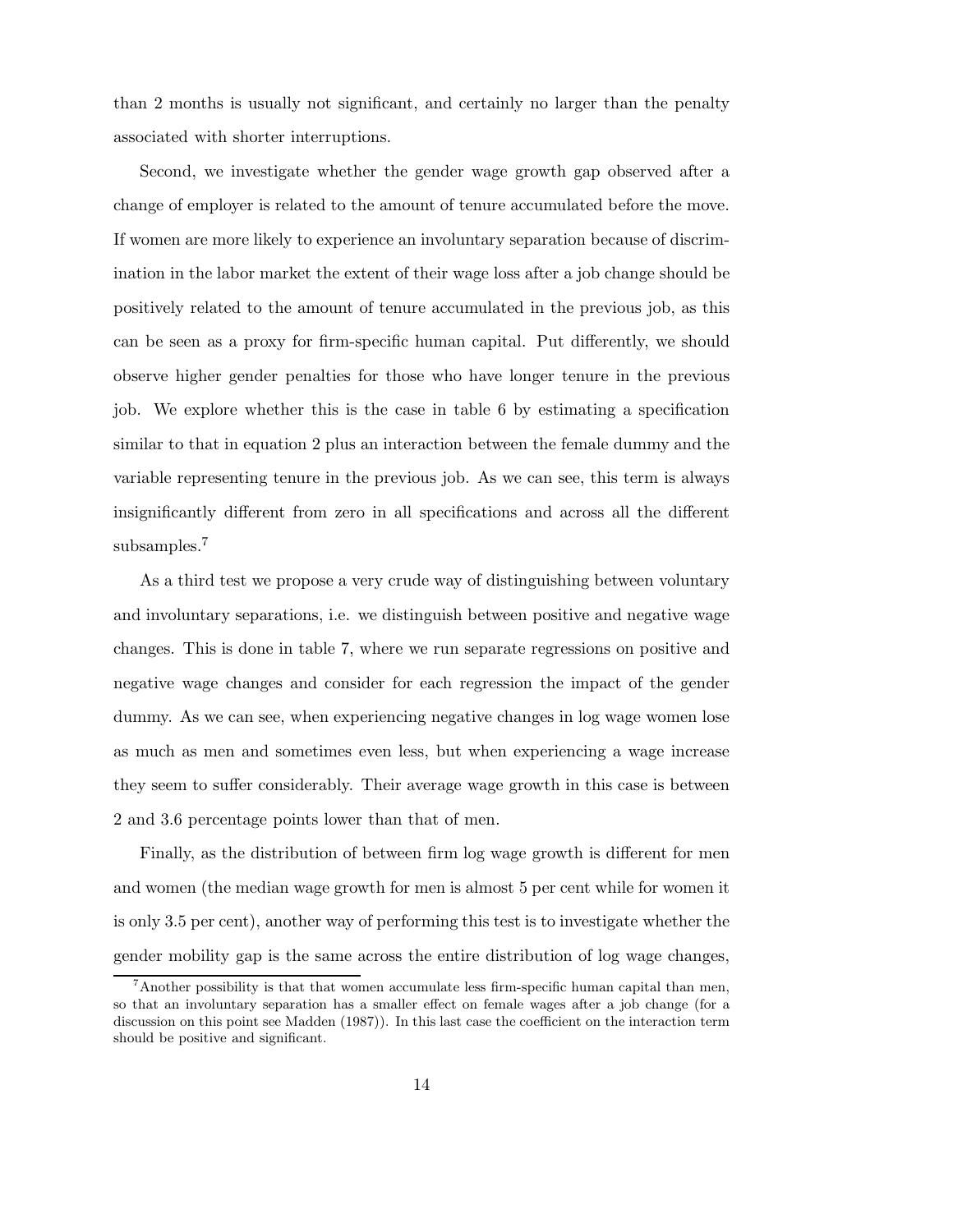or whether it is concentrated in some parts of the distribution. We run quantile regressions of the log of between firm wage growth on a vector of control variables distinguishing the effect of gender at the 25th, 50th and 75th percentile of the distribution. The results are very clear-cut. As we can see in table 8, the effect of being female becomes negative and higher in magnitude the higher the between firm wage growth.<sup>8</sup> In other words, it seems that the largest gender penalty is to be found among those who experience significant wage increases.<sup>9</sup>

Overall, these results suggest that the observed gender mobility gap cannot be explained by a higher incidence of involuntary separations among women than men.

#### 5.2 Fertility and marriage

Another likely explanation of a persistent difference in men and women's log wage growth associated with job mobility is that women's mobility might mainly be due to marriage and fertility considerations whereas this is not the case for men. In other words, it could be that women move to a different employer when they get married or have a child because they need to be closer to their partner, or because they are in search of a better work-life balance in terms of reduced hours or more flexible timetable. As long as these types of job moves are less likely to be associated with wage growth than moves due to career considerations we might observe a gender mobility gap.

The INPS archives do not contain information on hours of work, but only on part time and full time status. Since variation in part time hours is relatively high, knowing that an individual worked part time is not enough to take into account differences in hours, so we restricted our sample to individuals who always work full

<sup>&</sup>lt;sup>8</sup>We test whether the differences of the coefficients over each pair of quantiles are significantly different from zero. All the differences pass the test at 1 per cent significance level except for the difference between the 50th and the 75th percentile coefficients with controls for low educated workers and between the  $25th$  and the  $50th$  percentile coefficients with controls for high educated workers.

<sup>9</sup>Fitzenberger and Kunze (2005) perform a similar analysis but they look at the gender gap in wage levels. They find that the gender mobility gap is highest in the lower part of the wage distribution.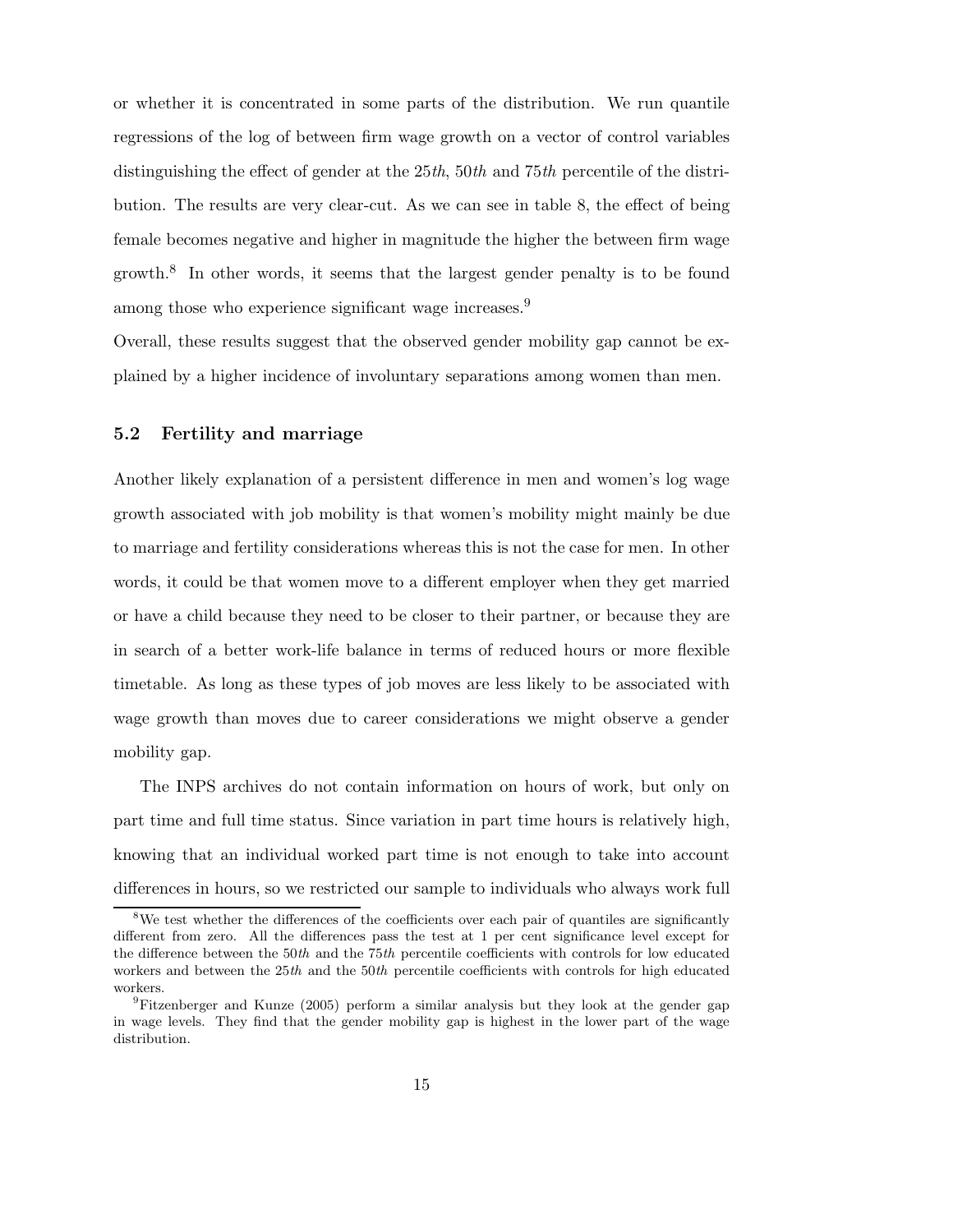time. By doing so we still cannot completely rule out the possibility that differences in working hours can explain differences in between firm log wage growth, however it is unlikely that variation in working hours among full timers is enough to wash out any observed gender wage growth difference.<sup>10</sup>

Even if we exclude hours of work as an explanation, it is still possible that women who move to a different job for family reasons are prepared to accept a trade-off between their salary and other aspects of the job we cannot control for. So, it would be important to know whether there is any evidence of a correlation between the timing of a job change and the timing of marriage or fertility. Unfortunately, our data does not provide any information on the marital status of individuals or on periods of maternity leave, so we lack any direct evidence in this respect.

We can however indirectly test for the existence of such a correlation by interacting the change of employer dummy with age dummies in order to see whether the largest gender differences associated with mobility across firms occur at a time in which women are more likely to get married or have children.<sup>11</sup> The results of this check are reported in table 9, which shows that a significant gender penalty is only found between 20 and 25 years of age, and that there are small timing differences across groups with different education. In particular, for the low educated sample the most significant effects are found between 20 and 24 years, while for the high educated sample the range is between 23 and 25 years. As we know that age at marriage and childbirth is usually positively correlated with education, there is a suggestion here that the type of job mobility we see in our data might be related to family events.<sup>12</sup>

<sup>&</sup>lt;sup>10</sup> According to data for the Italian Labour Force Survey (RTFL), the average number of weekly hours for men working part time was 29.94 and the standard deviation was 11.26, while the corresponding values for women were 23.25 with a standard deviation of 7.84. Among full time workers, men worked an average of 41.08 hours a week with a standard deviation of 5.09, while women worked on average 40.16 hours a week with a standard deviation of 5.30.

<sup>11</sup>We thank Marco Leonardi for having suggested this test.

<sup>&</sup>lt;sup>12</sup>We also gained access to another version of the INPS archive, which provides some information on maternity leave by means of a simple dummy variable. According to this version of the data, 8.2 per cent women in the sample had a recorded period of maternity leave over the period between 1985 and 1997, i.e. between 15 and 30 years of age; 10.1 per cent among those who entered the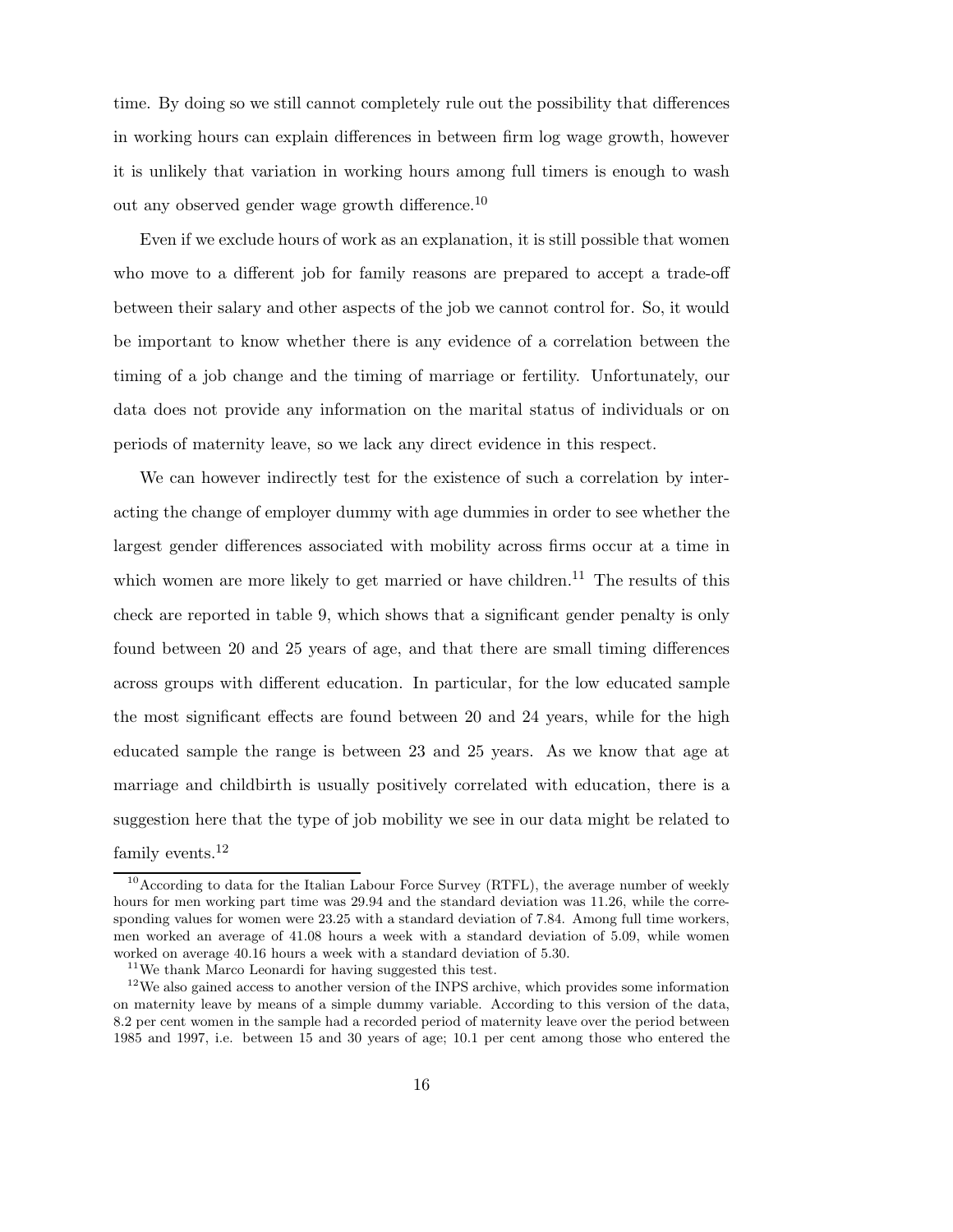From our discussion in Appendix 1 we know, however, that the distinction we make between low and high educational levels is subject to a certain degree of inaccuracy, so it is useful to look for further evidence. Official data from the Italian National Institute of Statistics (ISTAT) show that during the '90s the average age of women at marriage was well above 26 years, the average age of women at the birth of the first child was between 27 and 28 years, while the average age at childbearing was even higher (see table A.2). Unfortunately, these statistics are not available by level of education of the mother, or for earlier years, but serve to have an indication of the likely timing of these events.

This evidence suggests that marriage and fertility decisions are unlikely to be a direct explanation of the gender mobility penalty in that this penalty seems to emerge sometime before these events take place. However, we cannot exclude that marriage and fertility considerations influence the process of job search and lead women to choose jobs facilitating the achievement of a work-life balance well in advance of the formation of a family. In this case, the process of search for a new job could be different among men and women, in that the latter could be less geographically mobile, for example, or could value more certain characteristics of the new employer and accept a slightly lower wage in exchange. We return to this point below.

panel between 15 and 18 years, and 6.9 per cent among those who entered the panel between 19 and 25 years. The mean age at the onset of maternity leave was 25.3 for the whole sample, and 24.8 and 25.9 for the subsamples of women with low and high education, respectively. Moreover, since the dataset currently used in the paper does not allow to identify women in maternity leave, we used this alternative dataset to test whether the presence of women in maternity leave in the sample could affect our results. Our estimates did not change significantly when excluding them from the sample. Although it provides additional information with respect to the dataset used in this paper, we decided not to use this version of the INPS dataset since it does not contain information on firm characteristics for the years 1985 and 1986.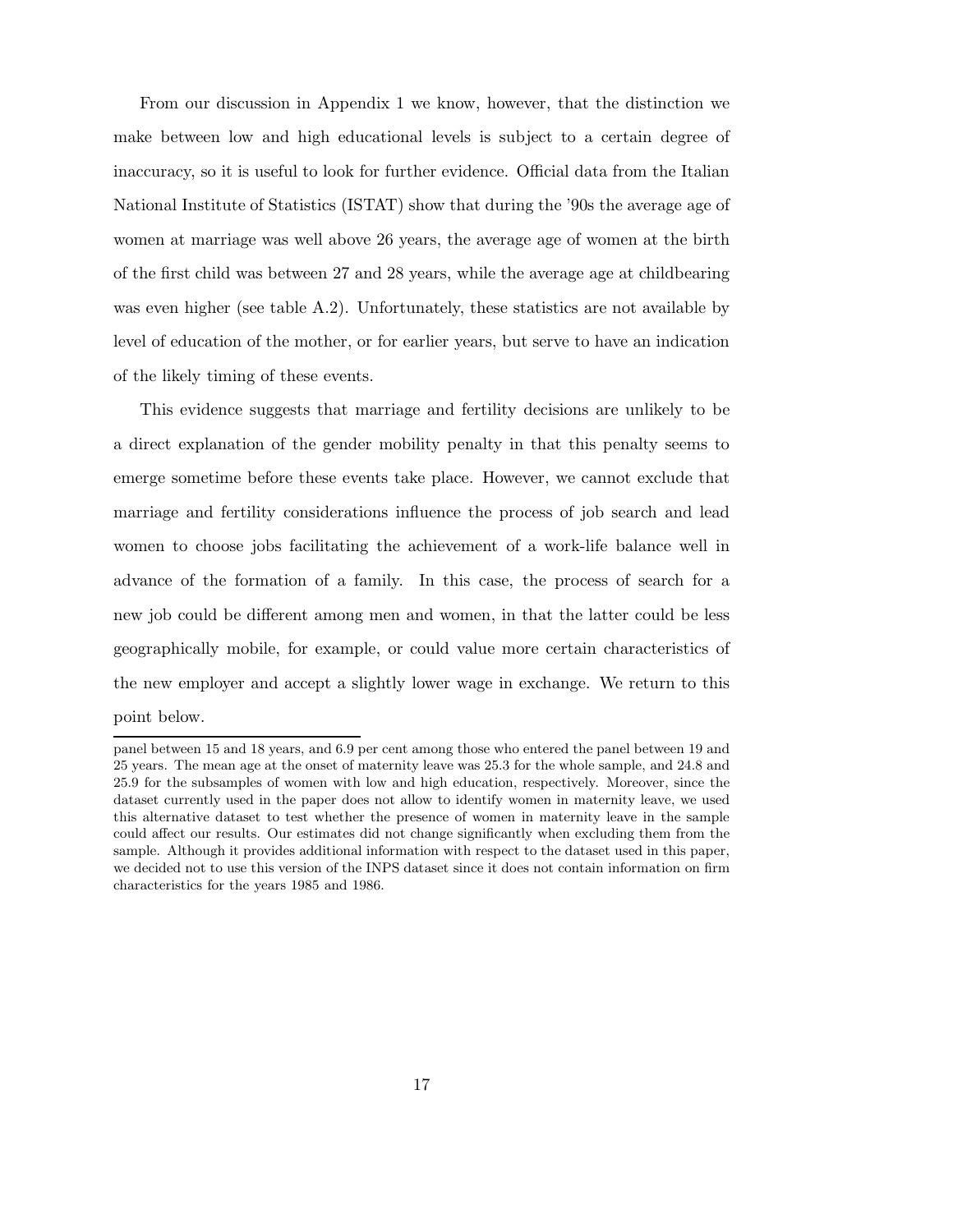# 6 Job and firm specific determinants of the gender mobility wage growth gap

So far, we focused on individual-level characteristics controlling for job and firm characteristics using a full set of dummies for occupation, industry, firm size and province at time  $t$  and at time  $t-1$  in the wage growth equation. We now turn to analyse more specifically these job and firm characteristics and in order to do so we summarise this information by means of  $0/1$  dummies indicating whether the worker changed occupation, industry, firm size or province while moving employer.

Table 10 presents a set of regressions which show the effect of these changes. In the first column we report the average gender differential in between firm wage growth, controlling only for individual level characteristics, a linear term in the age of the firm and time dummies. This differential is about 1.4 percentage points. In the second column (model II) we introduce a set of dummies indicating changes of occupation (distinguishing between apprentices, blue collar and white collar workers), industry, firm size (to larger and smaller firms) and province of work between time  $t-1$  and  $t$ . As we can see, with the exception of the change of province dummy, all the other dummies are significantly correlated to log wage growth. The overall gender differential decreases, but it remains significant, at least for the full sample.

In the third column (Model III) we introduce interactions between these dummies and the female dummy in order to analyse whether the gender penalty in between firm wage growth rates differs systematically according to a change in job qualification or firm characteristics. An important aspect which emerges from this table is that apprenticeship training is not as rewarding for women as it is for men. This could be due to the fact that the old type of apprenticeship contract (these contracts were modified in 1997 and then later on in 2003) was predominantly used to train workers in manual occupations, and women were less attracted to these types of jobs. Women accepting these contracts might invest less in human capi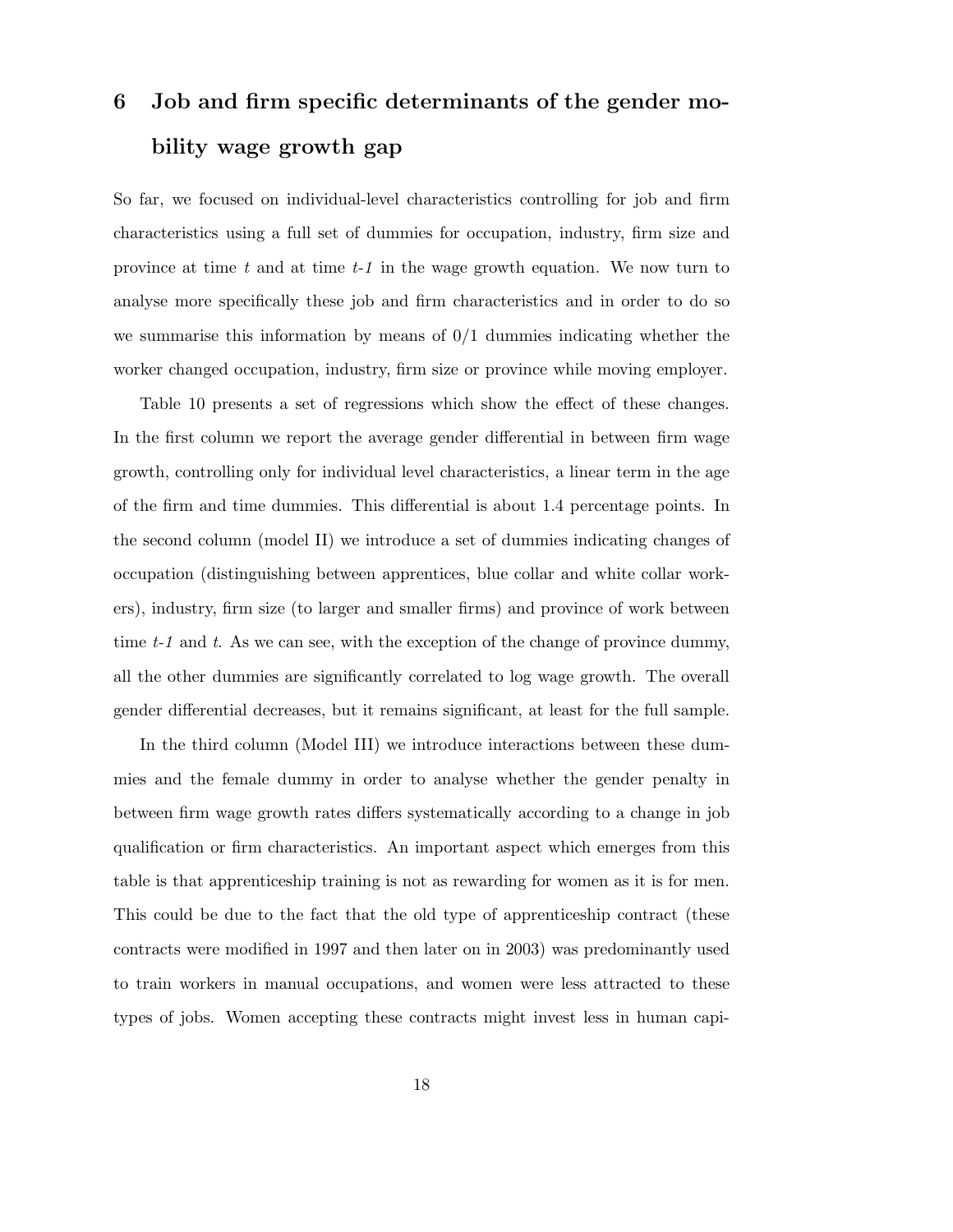tal accumulation during the training period.<sup>13</sup> The other interesting result is that women are observed to gain less than men when moving to larger firms, although this effect is precisely estimated only for the full sample. We also notice that the overall gender wage differential is now less than a quarter of its initial magnitude and totally insignificant, for all levels of education as well as for the entire sample.

As there are several industries, firm size categories and provinces, there are alternative and possibly better ways to take into account the way in which changes in these characteristics of the firm affect log wage growth.<sup>14</sup> Following Loprest (1992) and Winter-Ebmer and Zweimuller (1999), we construct a set of variables which represent the average premium (or penalty) associated with a specific change of industry, province and firm size. These variables are obtained as the difference in the coefficients of a regression in levels of log wages on the usual set of individual variables, plus the full set of occupation, industry, firm size, province and year dummies. The regression in levels is estimated on the whole sample, including periods in which the individual has not changed firm, and does not account for gender differences.<sup>15</sup> It therefore gives us the simple cross sectional coefficients which represent the relationship between average wages and firm characteristics.

Using firm size as an example, the OLS estimation of log wages on firm size dummies and all other controls produce the following results:

$$
\ln w_{it} = ... + 0.036(size5 - 14)_{it} + 0.089(size15 - 99)_{it} + 0.171(size100+)_{it} + ..., (5)
$$

where  $w_{it}$  is the gross daily wage rate and firms with less than five employees are the reference category.

<sup>&</sup>lt;sup>13</sup>Similarly, Kunze (2005) find that differences in the apprenticeship training occupation explain the main part of the gender wage gap and seem to lead to a permanent wage disadvantage throughout the early career.

<sup>&</sup>lt;sup>14</sup>Ideally we would like to control for both observable and unobservable firm heterogeneity (Abowd et al., 1999); unfortunately, the INPS archives take as their sampling unit the individual and not the firm, which means that we have too few individual observations at the firm level to estimate a model with both individual and firm fixed-effects.

<sup>&</sup>lt;sup>15</sup>In other words, it does not include a gender dummy.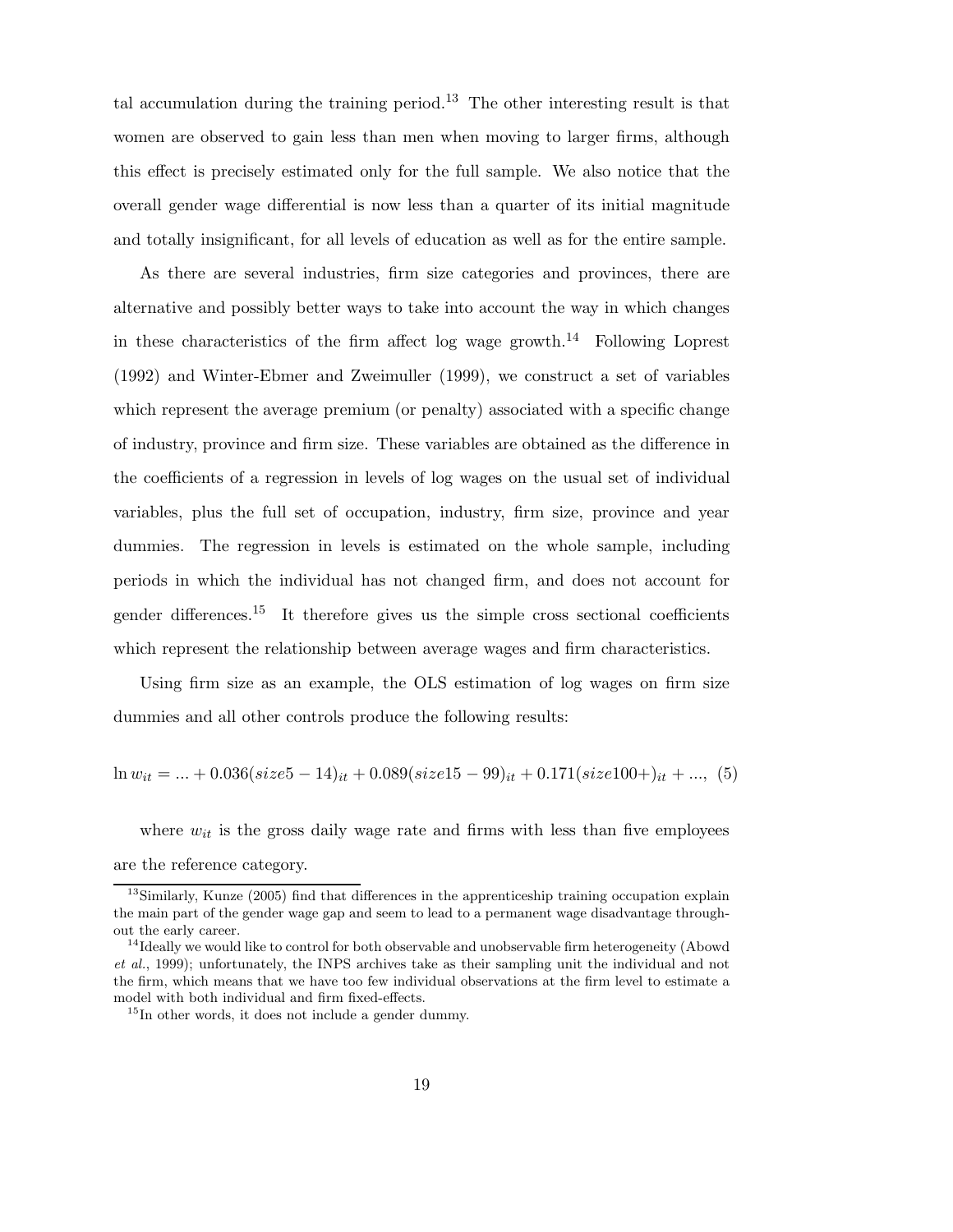We then calculate a new variable representing the premium (or penalty) associated with each possible combination of the coefficients. For example, the average increase in log wages obtained when moving from a firm of size 5-14 to a firm of size 15-99 will be computed as:

$$
\Delta \ln w_{i,t|[size(15-99)-size(5-14)]} = 0.089 - 0.036 = 0.053. \tag{6}
$$

So, for each change of employer between time  $t$  and  $t-1$  we have a single variable which gives us the premium associated to that specific change of firm characteristics. It is then possible to run a regression of log wage growth onto the usual set of controls and the four variables representing the average premium due to a change of qualification, industry, firm size or province so constructed. The coefficient on the variable representing the firm-size premium obtained from the log wage growth regression will tell us, for example, how much of the average premium associated to a change of firm size is to be gained when moving across employers. The interaction between this variable and a gender dummy will reflect whether there are differences between men and women in terms of the firms they move to or in terms of the premium (or penalty) gained when moving across the same type of firms.

Table 11 shows the results of applying this procedure to our data. We first present the coefficient for the overall gender wage growth penalty as calculated in the previous table, then consider what happens when adding the industry, firm size and province average premiums.<sup>16</sup> As we can see from the second column, individuals changing industry claim 86 per cent of the OLS estimated industry premium. Similarly, individuals who move to larger firms gain about 51 per cent of the firm size premium implied by the cross-sectional estimates, while those who move to smaller firms see their wage decrease by more than 63 per cent of the estimate predicted by OLS. Individuals changing province experience a wage increase equal

<sup>&</sup>lt;sup>16</sup>In Models II and III, change of occupation dummies and their interactions with the female dummies are not reported as the results are not significantly different from what shown in table 10.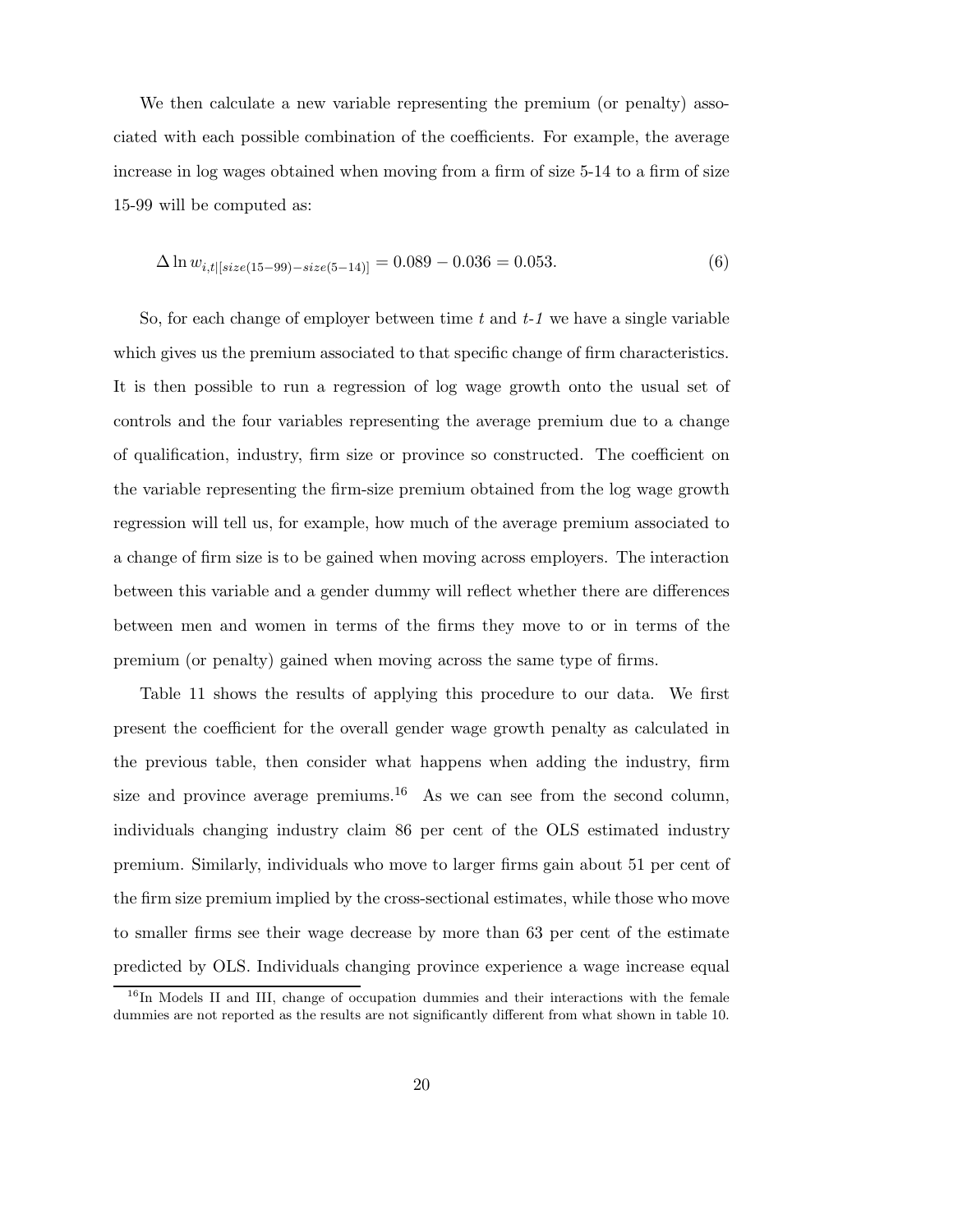to 33 per cent of the cross-sectional province premium, to signify that geographic mobility is an important aspect of between firm log wage growth.

We then consider the interaction between these variables and the female dummy (Model III) and see some very interesting results. First of all, although 13.8 per cent women against 20.8 per cent men change province of work when changing employer, there is no evidence that this translates into a disadvantage for women. Secondly, for the entire sample and the subsamples of workers with low and high education women are always found to gain significantly less than men when moving towards a larger firm. Female workers seem to lose slightly less than men when moving towards a small firm, but this coefficient is never statistically significant. As we can see from the p-value on the differences between these coefficients at the bottom of the table, there is a significant asymmetry between positive and negative changes of firm size for women but not for men. Once again, the "unexplained" sex differential in log wage growth diminishes and becomes completely insignificant once we account for these effects.

In light of this evidence we can argue that larger firms offer jobs with characteristics (more protection, more flexible schedule, more possibilities to change job within the firm, and so on) that women value more than men, so that they are prepared to accept a lower salary in exchange. We propose a test of this hypothesis. If larger firms offer non-monetary job characteristics which are valued by workers conditional on the current wage a worker who is employed in a larger firm should be less likely to move to another firm. As we can see from table 12, this is exactly what we find, i.e. we see that there is evidence of a negative relationship between the firm size and probability to change employer in the next period. More to the point, we find that this effect is even stronger for women (Model III), particularly the low educated. This evidence is consistent with the hypothesis that women value certain characteristics of the jobs offered by larger firms more than men and are therefore prepared to accept a lower compensation.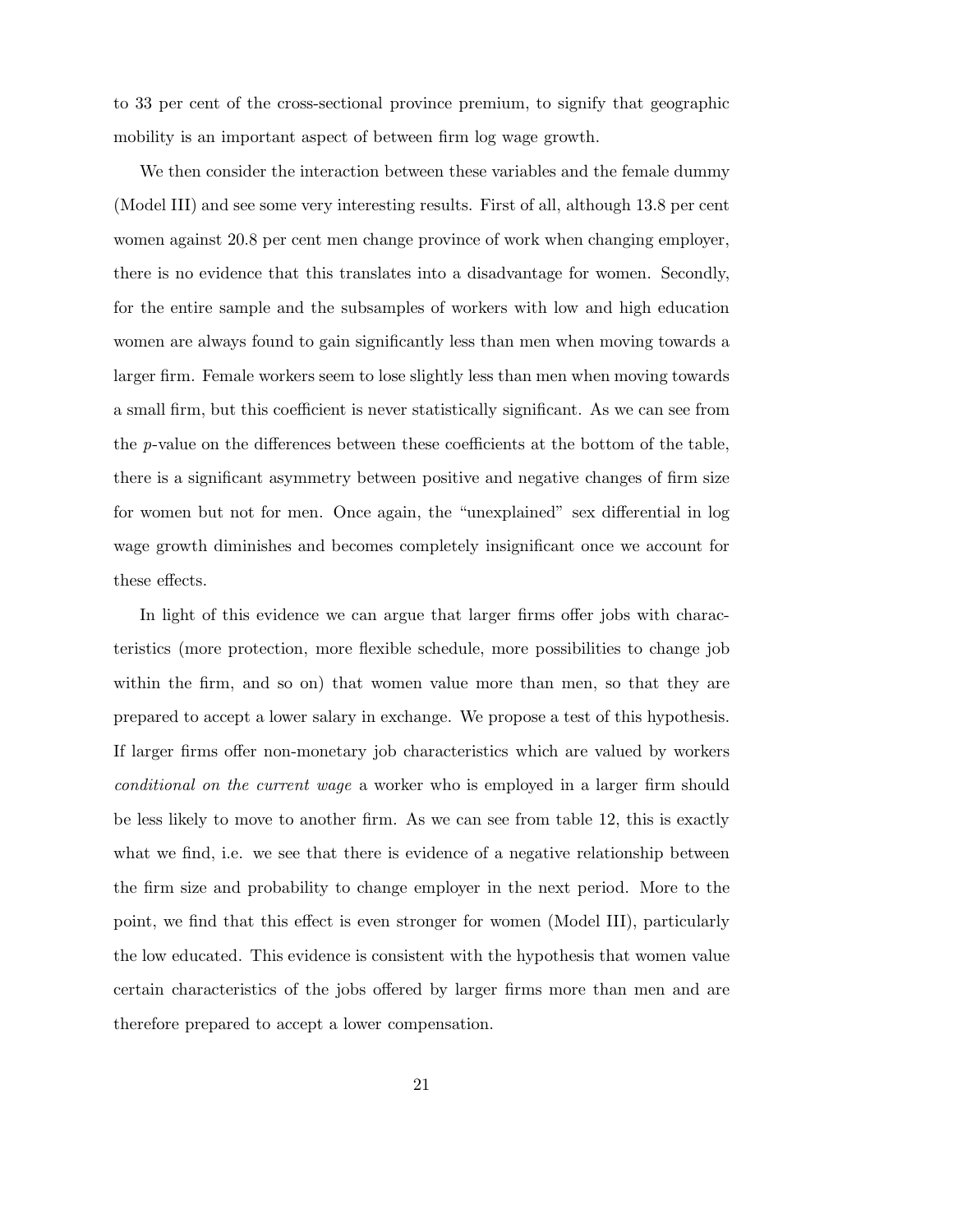# 7 Conclusion

This paper presents a study of gender differences in wage growth in the early careers of men and women in Italy. We focus here on wage growth due to job mobility. This is because differences in returns to job mobility are found to be the most important source of the observed differential in log wage growth between men and women during their early career and significantly contribute to the formation of a gender wage gap.

We first show that while men seem to gain when moving to a different employer, this is not the case for women. This difference cannot be attributed to self-selection of male workers into mobility. On the contrary, our evidence seems to indicate that observed and unobserved individual heterogeneity exacerbates rather than explain the observed gender mobility penalty.

We then look at whether the difference in between firm log wage growth rate is the result of a different type of job mobility across men and women. We first consider whether there is a higher incidence of involuntary separations among women than men, but we find no evidence to support this hypothesis. In particular, we find that the most significant gender penalty is observed among voluntary moves, defined here as those which occur within a very short period of time, involve positive wage growth and the highest salary increases. We then analyse whether the gap in between firm log wage growth coincides with marriage and fertility decisions. We find that there is not a perfect correspondence between the timing of job changes and fertility or marriage, so that these events are unlikely to be a direct explanation of the gender mobility penalty.

This leads us to speculate that the gender gap in between firm log wage growth might be explained by differences in the process of job search and therefore by different characteristics of the job or the employer. It turns out that unlike other studies (Light and Ureta, 1995; Loprest, 1992) once we control for the specific types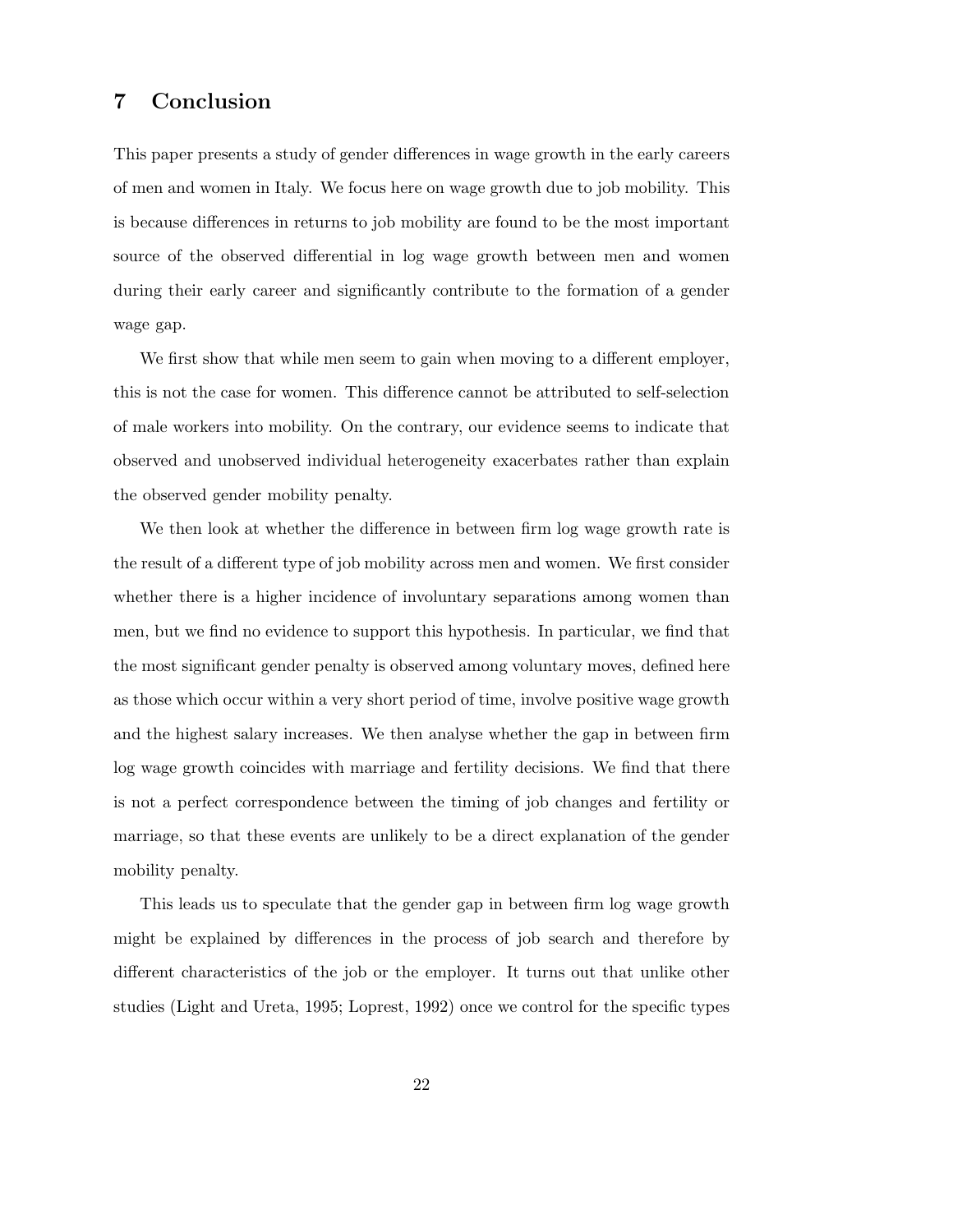of changes into different industries, occupations, firms of various sizes and provinces, we are able to account for the entire gender gap in between firm wage growth. In particular, we find that the gender penalty is higher when workers move towards larger firms and we show that this is because women value more than men certain characteristics of the jobs offered by these employers.

Overall we can say that the existence of a gender wage growth gap in the Italian labour market is explained to a large extent by the characteristics of the job or the employer rather than differences in worker characteristics or across-the-board discrimination. The family formation process may be important, but only insofar as it influences the process of job search and leads women to value more certain non-monetary aspects of the job when moving to a different employer.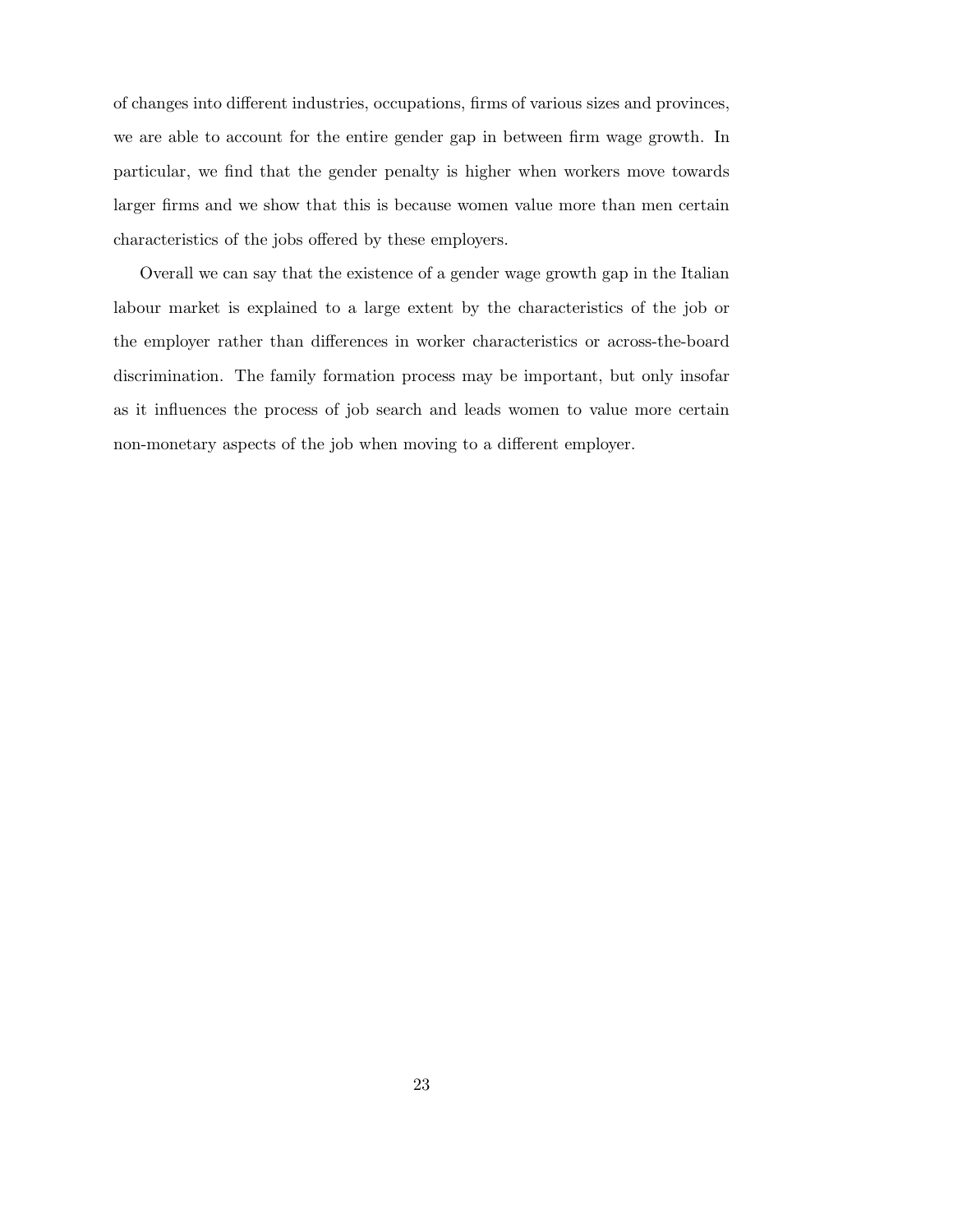### Appendix 1 - The selection of the sample and the derivation of the

#### variables of interest

The INPS archives provide information on all employees and employers working in the private sector in Italy and are the first large Italian dataset to provide information on workers' labour market histories and earnings over a long period of time.<sup>17</sup> In order to derive a panel structure, people born on the 10th of March, June, September and December of each year have been selected from these archives to form a 1:90 random sample of employees which is then followed over time.

For each worker in the panel the dataset provides information on gender, date and place of birth, and for each employment spell we know the starting and ending date, the occupation, industry, type of contract (full time or part time), gross earnings, weeks and days of paid work registered during the year. We also have an employer identifier and a set of variables related to the firm, such as the average number of employees employed during the year, geographic location and initial year of activity. Because of its administrative nature, however, the dataset presents some drawbacks. In particular, there is very little demographic information on individual characteristics. For example, information about education or years of schooling is not collected.<sup>18</sup>

In order to overcome this problem, we construct a proxy of the highest completed level of education using the age at which an individual first started to work.<sup>19</sup> We adopt the following procedure. As we do not observe the entire working history

 $17$ Two additional Italian microdata sources are: the Bank of Italy Survey (SHIW) and the Labor Force Survey (RTFL). However, even though these datasets are richer than the INPS archives in terms of demographic characteristics of the individuals they have some important drawbacks. In the SHIW too few people are followed over years and therefore the sample size is too small, while in the RTFL workers are followed only for a period of one year and half due to the rotating sampling design and no information on earning is provided.

<sup>&</sup>lt;sup>18</sup>Also note that the dataset covers only periods in employment and it is therefore impossible to know whether a gap in the records corresponds to a period of unemployment, self-employment or employment in the public sector.

<sup>&</sup>lt;sup>19</sup>Bonjour and Pacelli (1998) tested on Swiss data the size and the direction of bias when age is used as a proxy for education and experience. They find that using age as a proxy for education leads to a small bias for men and full time working women.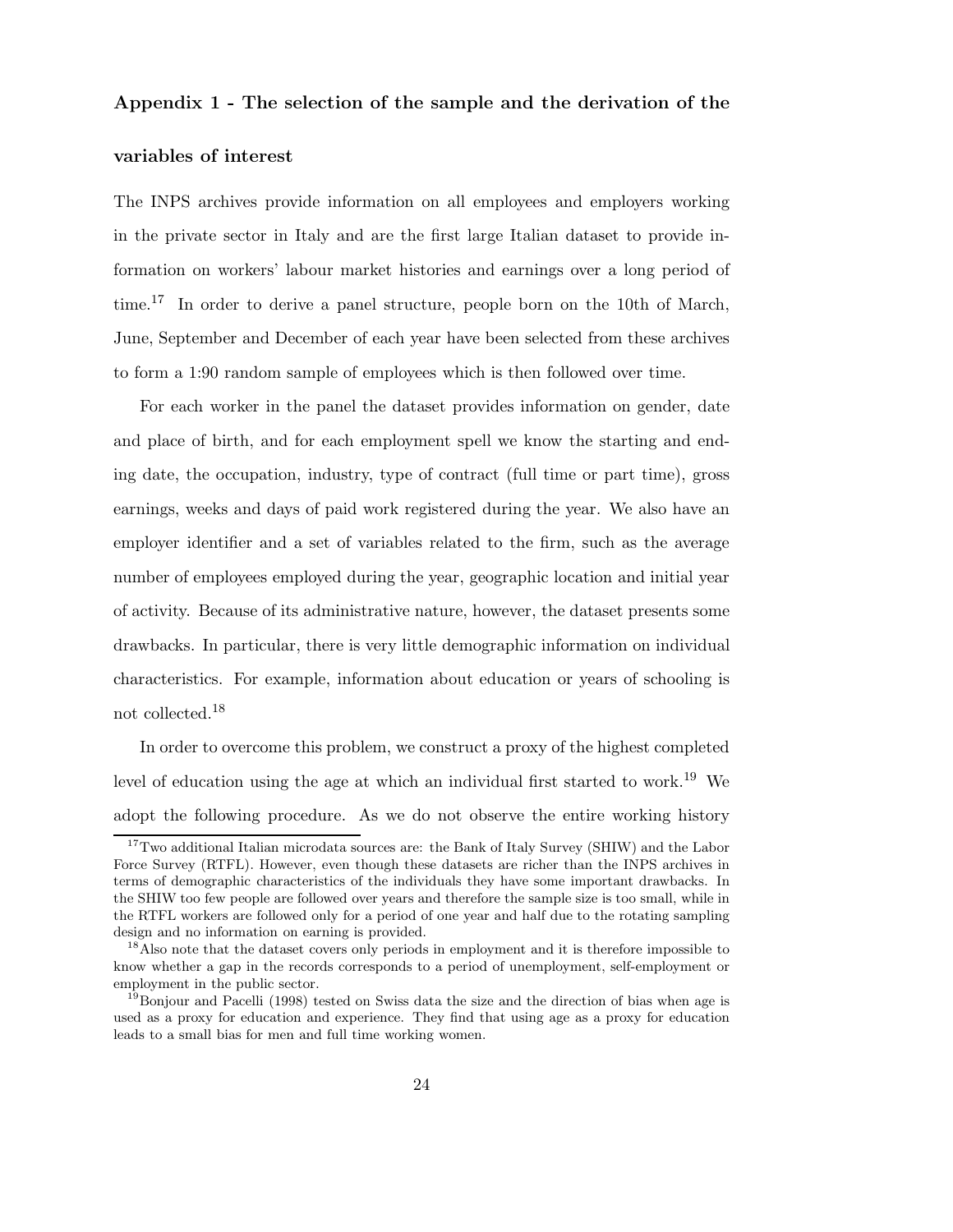of the individuals in our sample, but have information on the employment spells recorded from 1985 onwards, we select our sample by taking all individuals who enter the panel between the age of 15 and 18 in 1985, between the age of 15 and 19 in 1986, between the age of 15 and 20 in 1987, and so on. In this way we are able to track an individual from his or her entry into the labor market bacause we know that an individual whose first spell in the panel is recorded at age 20 has not been observed in the data before 1987 and consider 20 as his or her age of entry in the panel. There is some uncertainty about the previous work experience of those between 15 and 18 years included in 1985, for which we have incomplete information, but we assume that this is not going to affect our results as it concerns only about 3 per cent of our sample.

In order to derive a proxy of educational qualifications, we further specify the age at which the individual first started to work in a non-seasonal job. By seasonal job we intend an employment spell which lasts less than 4 weeks, or a spell which lasts between 4 and 17 weeks and occurs during the period between June and September. In this way we do not consider short spells of employment or spells which are compatible with school as part of the employment history of the worker. We then divide the sample into three groups: (i) individuals who start working (in a non-seasonal job) between the age of 15 and 18, (ii) those who start working between the age of 19 to 25, and (iii) those whose first employment spell in the data is observed between the age of 26 and 29. The same groupings were used by Favaro and Magrini (2005) to define workers with lower secondary, upper secondary and tertiary education level, respectively.

To check whether grouping individuals by their age of entry in the panel is a reasonable approximation of their level of education we use data from the household survey conducted by the Bank of Italy over the period between 1989 and 1998. This dataset provides information on a representative sample of Italian households and collects details of the economic and social status of their components, including the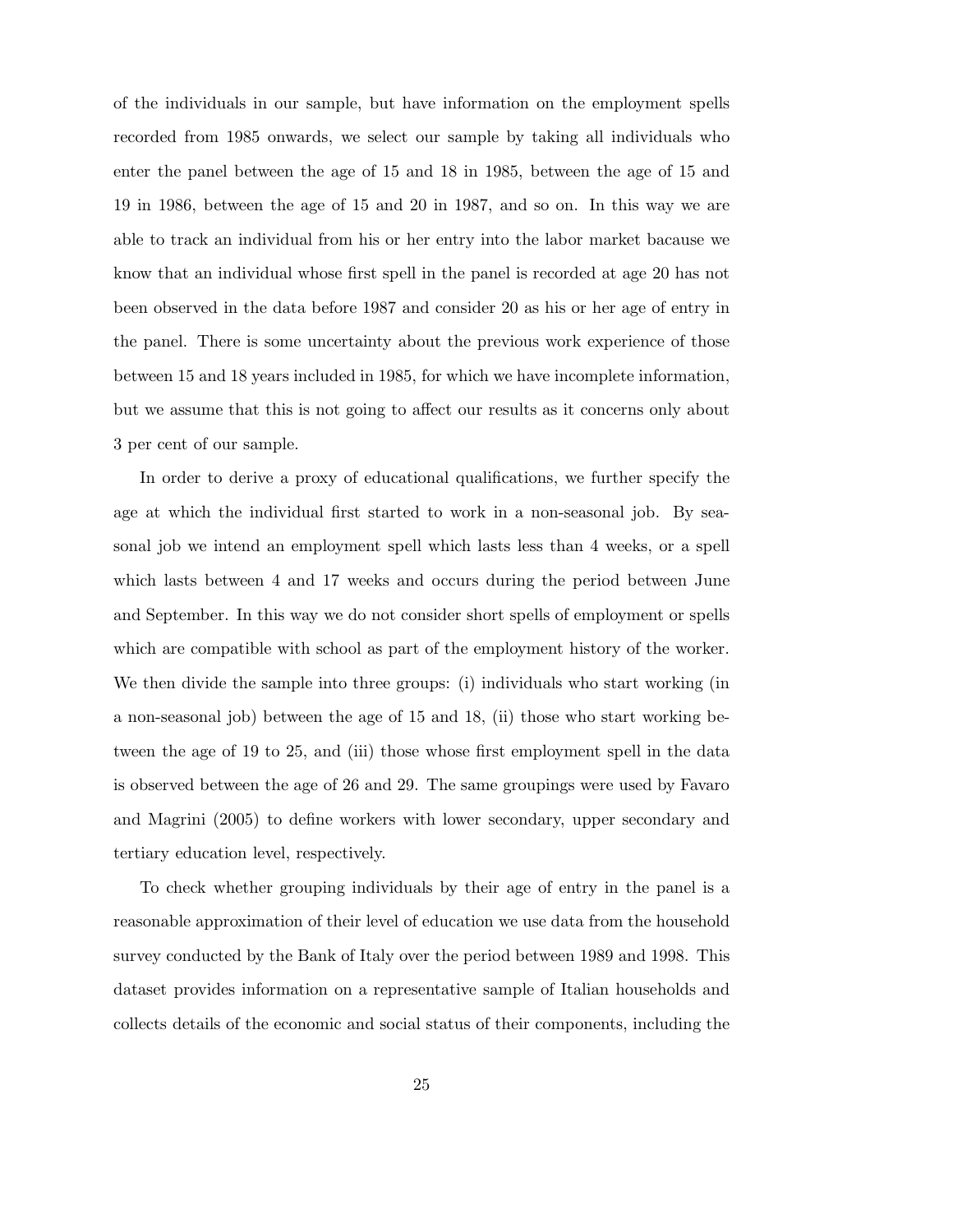age at which they started working and their educational qualification. Using this data, we calculate that among those entering the labour market between the age of 15 and 18 72.5 per cent had a lower secondary education qualification, about 25 per cent had a high school diploma, while the remaining fraction reported primary or no education. For those entering the labour market between 19 and 25 years the distribution by level of education was as follows: 74 per cent had achieved a high school diploma, 23 per cent had lower secondary education, while the remaining group was equally divided among those who had already completed a degree (1.5 per cent) or had primary or no qualifications  $(1.5 \text{ per cent})^{20}$ 

This confirms that age at first job can be considered a good proxy of an individual's level of education. Therefore, in the analysis that follows we will refer to employees entering the panel between 15 and 18 years and to those entering the panel between 19 and 25 years as having low and high (secondary) education, respectively. Since those who enter the labour market after age 25 are observed for a very short period of time (as they enter the panel quite late by construction) and are very few (less than 3 per cent of the sample), we exclude them from our analysis.

Each record in the original data corresponds to a single employment spell when this begins and ends within the same calendar year, while spells which span more than one year are divided into different yearly records. In order to derive the working histories of individuals and analyse their wages and wage growth over time we reorganise the data into a person-year longitudinal dataset with only one record of employment per year. This implies that if there is more than one employment spell during the year, only the longest spell is included in the data.

We define potential work experience as the total number of years since the first entry in the panel and consider up to a maximum of 10 years. Tenure is calculated as the number of weeks an individual is observed working for the same employer and this is then converted into years. For the purposes of this analysis job mobility

 $^{20}$ We considered only employees working in the private sector who were born after 1967 in order to replicate the main characteristics of individuals included in our sample.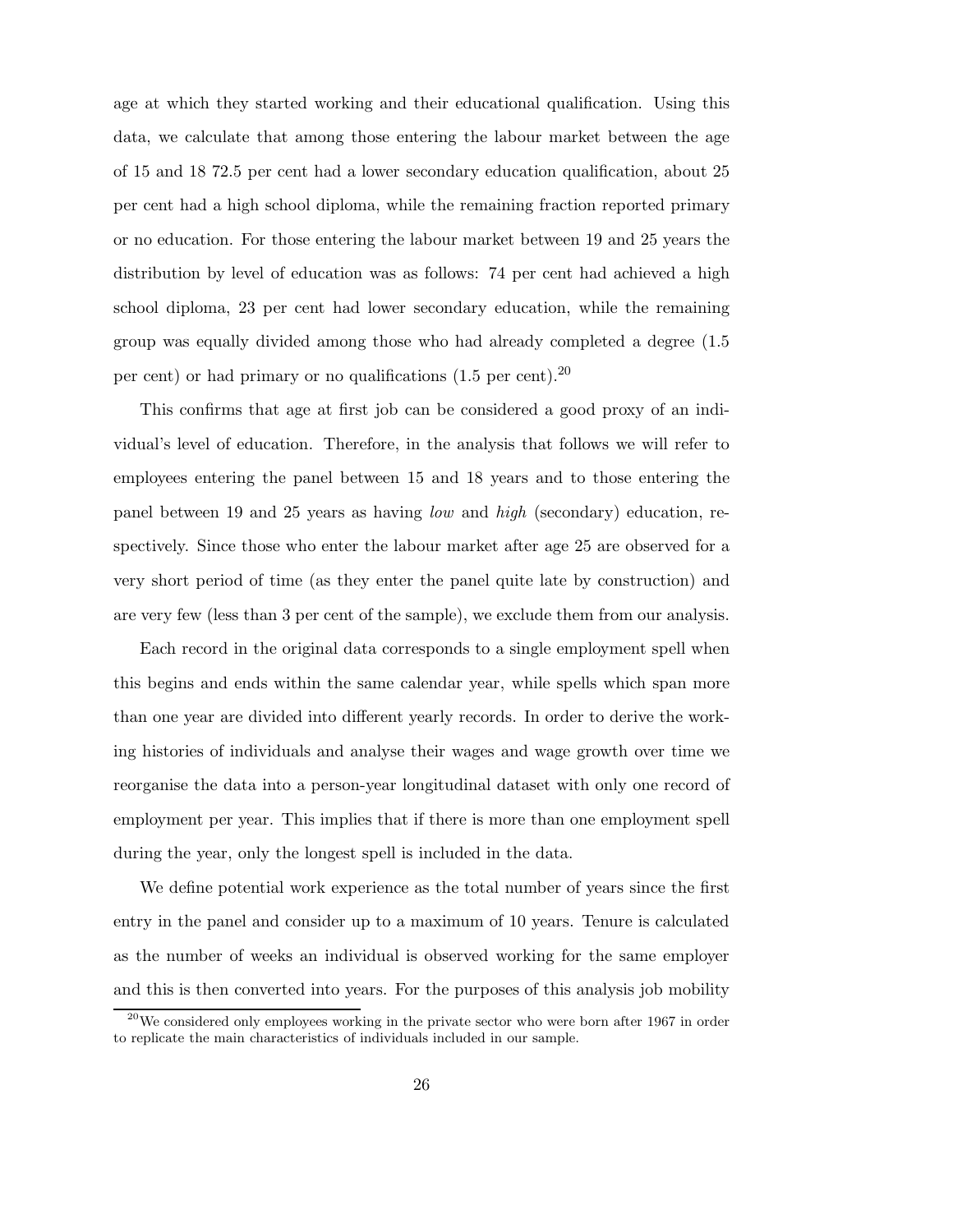is defined in terms of changes of employer. So that when we talk about number of jobs we intend to indicate the number of times a worker has changed employer.<sup>21</sup> The earning variable used is the real daily (gross) wage.<sup>22</sup> This is obtained by dividing the total amount earned during that year or during that employment spell (if within the year) by the number of days worked over that period, and deflating it by the Consumer Price Index (base year 1995). Finally, we have restricted our sample in order to avoid the presence of outliers. In particular, individuals with very high (more than 200 per cent) or very low (less than -200 per cent) wage growth are excluded from the final sample. We further restrict the analysis to individuals working full-time and those who have a period of interruption between two different jobs of no more than 2 years. Only 7 per cent of our sample has a record of part-time work (two thirds of them are women), due to the low availability of part-time jobs during that period in Italy, while 12 per cent (three quarters of them men) experience a job interruption greater than 24 months. This means that our results cannot be easily generalised, but allows us to concentrate our attention on individuals with a very strong attachment to the labour market, both in terms of hours and experience, who should be less heterogeneous in terms of individual preferences.

 $21$ There is a very limited number of recalls in the data, so that once workers leave an employer do not usually come back.

 $2<sup>22</sup>$ We carried out our analysis also using weekly instead of daily wages. This is because daily wages are potentially more affected by measurement error due to the fact that some employers might declare fewer working days in order to comply with minimum wage requirements. However, using weekly wages did not have a significant impact on our results.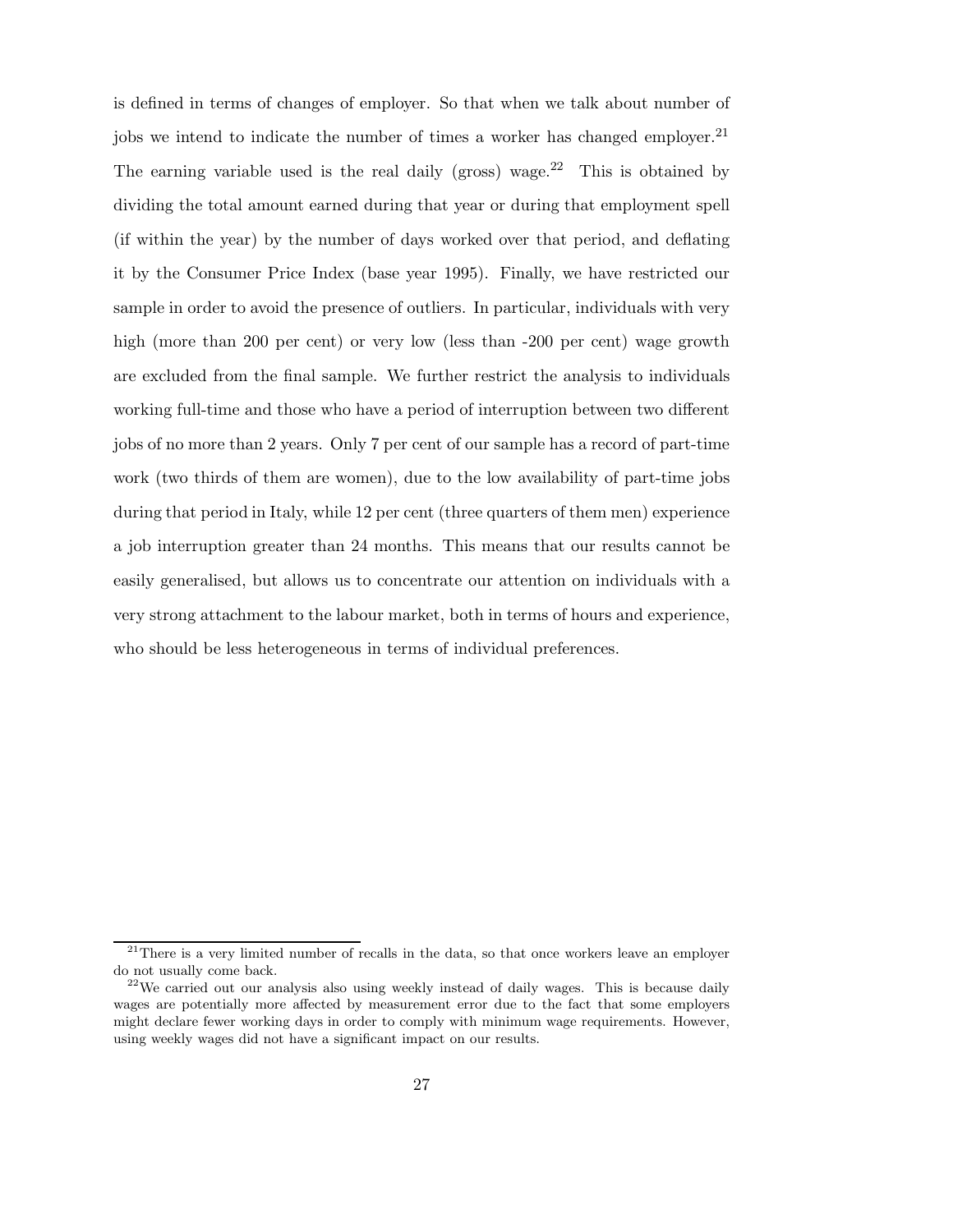# References

- Abowd, J., Kramarz, F., and D. Margolis (1999): "High-Wage Workers and High-Wage Firms", Econometrica, vol. 67: 251-333.
- Blau F. and L. Khan (2006): "The US Pay Gender Gap in the 1990s: Slowing Convergence?", Industrial and Labor Relation Review, Vol. 60 (1): 45-66
- Blau F. and L. Khan (2003): "Understanding International Differences in the Gender Pay Gap", Journal of Labor Economics, Vol 22(1): 106-144
- Bonjour, D. and L. Pacelli (1998): "Wage Formation and the Gender Wage Gap: Do Institutions Matter? Italy and Switzerland Compared", U.C.L. Discussion Paper, n. 12/98
- Borgarello A. and F. Devicienti (2002): "Tendenze nella distribuzione dei salari", in B. Contini (eds.) Osservatorio sulla mobilita' del lavoro in Italia, Il Mulino, Bologna.
- Borjas, G. and S. Rosen (1980): "Income Prospects and Job Mobility of Younger Men", in R. Ehrenberg (ed.) Research in Labor Economics, vol. 3: 159-181
- Capellari, S., Chies, L. and S. Zaccarin (2004): "The Male-Female Wage Gap and the Firm Effect: The Case of Young Italian Workers", Labour, vol. 18(4): 675-697
- Contini, B. and C. Villosio (2003): "Worker mobility, job displacement and wage dynamics: Italy 1985-91", Laboratorio Revelli Working Paper, n. 24
- Crossley, T., Jones, S. and P. Kuhn (1994): "Gender Differences in Displacement Costs: Evidence and Implications", Journal of Human Resources, vol. 29(2): 461-480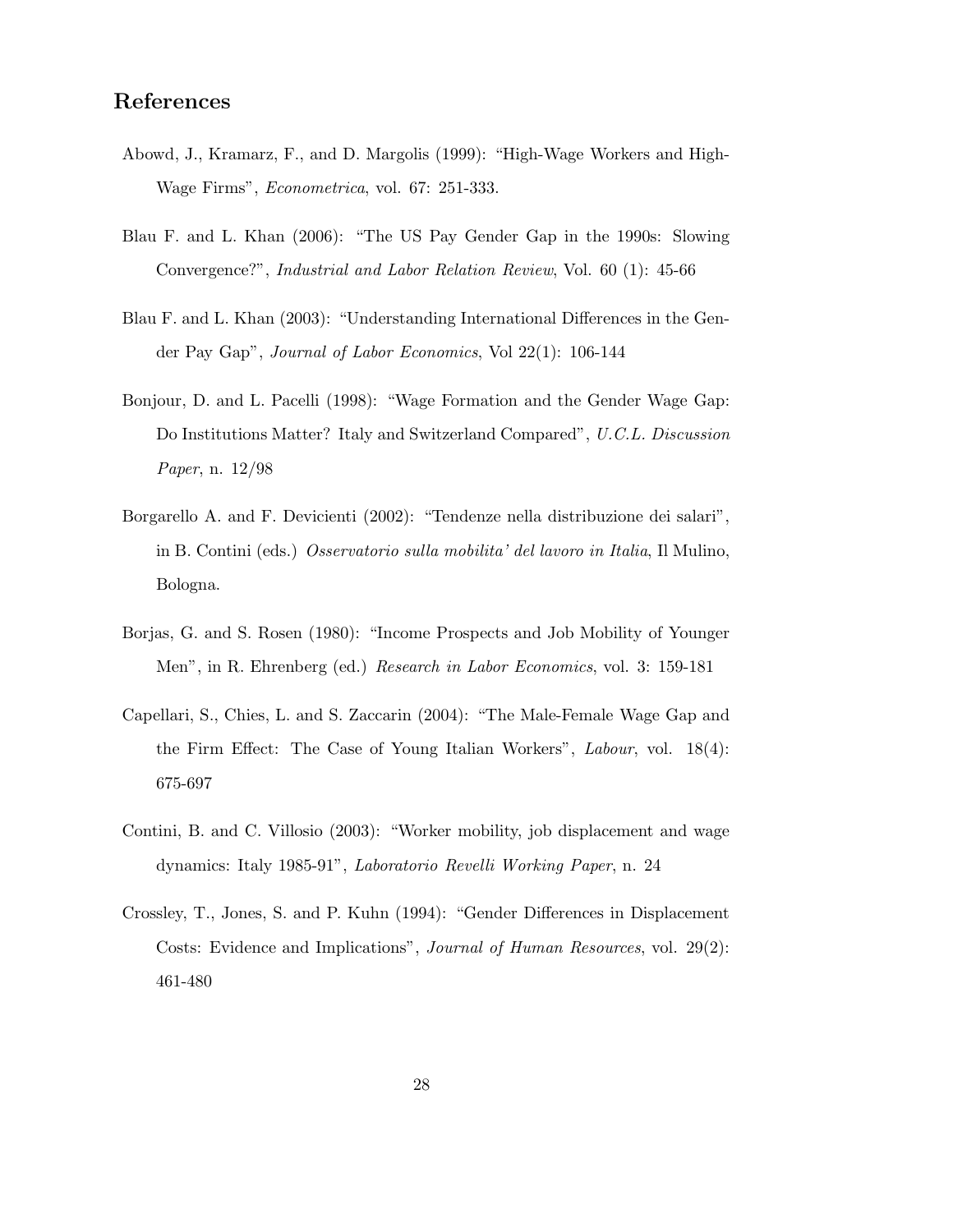- Favaro, D. and S. Magrini (2005): "Group versus Individual Discrimination among Young Workers: A Distributional Approach", Universita' Ca' Foscari di Venezia Nota di Lavoro, n. 02/2005
- Fitzenberger, B. and A. Kunze (2005): "Vocational Training and Gender: Wages and Occupational Mobility among Young Workers", Oxford Review of Economic Policy, 21(3): 392-415
- Kunze, A. (2005): "The Evolution of the Gender Wage Gap", Labour Economics, vol. 12: 73-97
- Light, A. and M. Ureta (1995): "Early-Career Work Experience and Gender Wage Differentials", Journal of Labor Economics, vol. 13(1): 121-154
- Loprest, P. J. (1992): "Gender Differences in Wage Growth and Job Mobility", American Economic Review, vol. 82(2): 526-532
- Madden, J. F. (1987): "Gender Differences in the Cost of Displacement: An Empirical Test of Discrimination in the Labor Market", American Economic Review, vol. 77(2): 246-251
- Mincer, J. (1986): "Wage Changes in Job Changes", in R. Ehrenberg (ed.) Research in Labor Economics, vol. 8: 171-197
- Manning, A. and J. Swaffield (2005): "The Gender Gap in Early-Career Wage Growth", CEP Discussion Paper, n. 700
- Manning, A. and H. Robinson (2004): "Something in the Way She Moves: A Fresh Look at an Old Gap", *Oxford Economic Papers*, vol. 56: 169-188
- Napari, S. (2006): "The Early Career Gender Wage Gap", CEP Discussion Paper, n.738
- Ruhm, C. J. (1987): "The Economic Consequences of Labor Mobility", Industrial and Labor Relations Review, vol. 41(19): 30-42.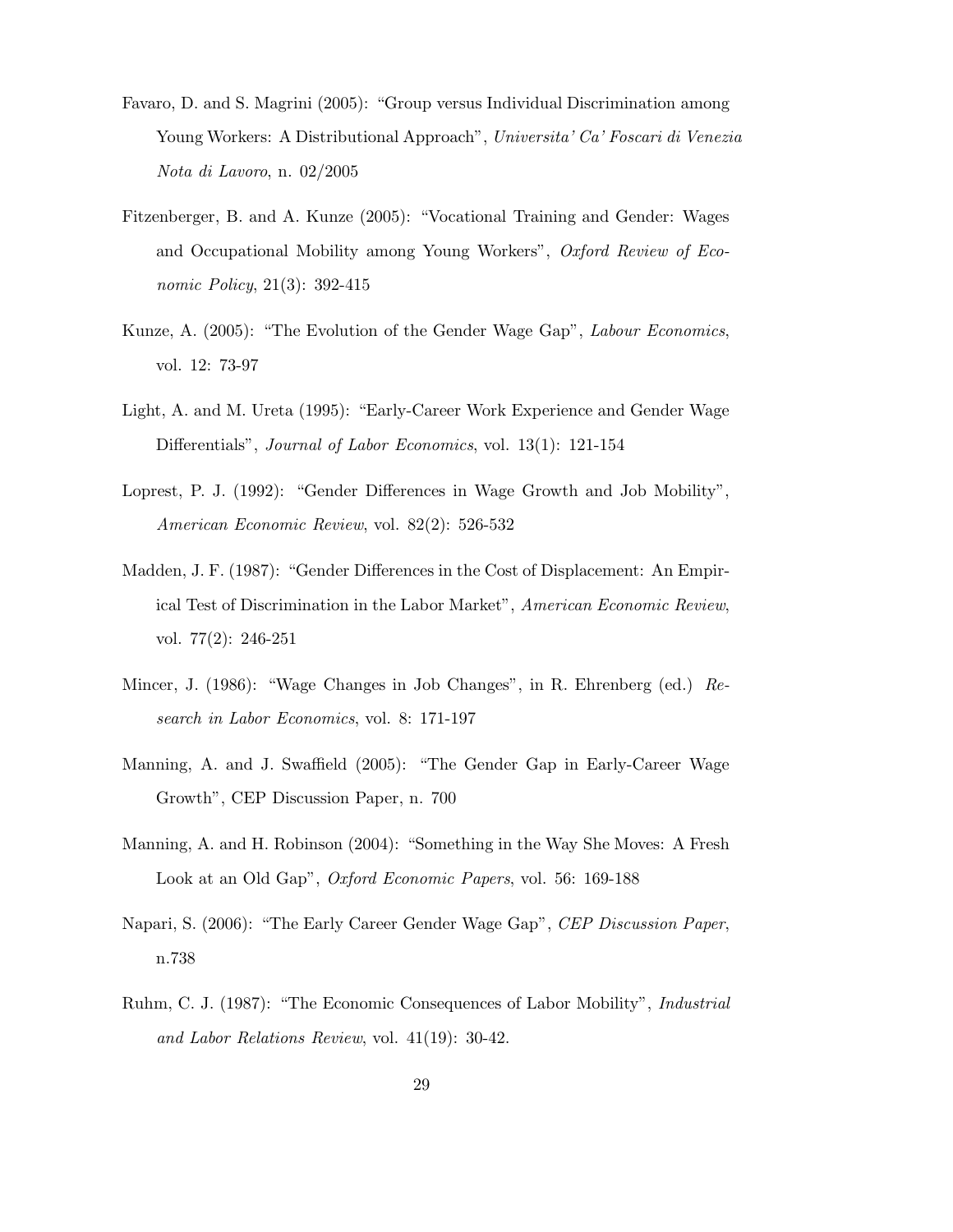- Topel, Robert H. and Michael P. Ward 1992. "Job Mobility and the Careers of Young Men", Quarterly Journal of Economics, Vol. 107, No. 2, pp. 439-479
- Winter-Ebmer, R. and J. Zweimuller (1999): "Firm-Size Wage Differentials in Switzerland: Evidence from Job-Changers", American Economic Review, vol.89(2): 89-93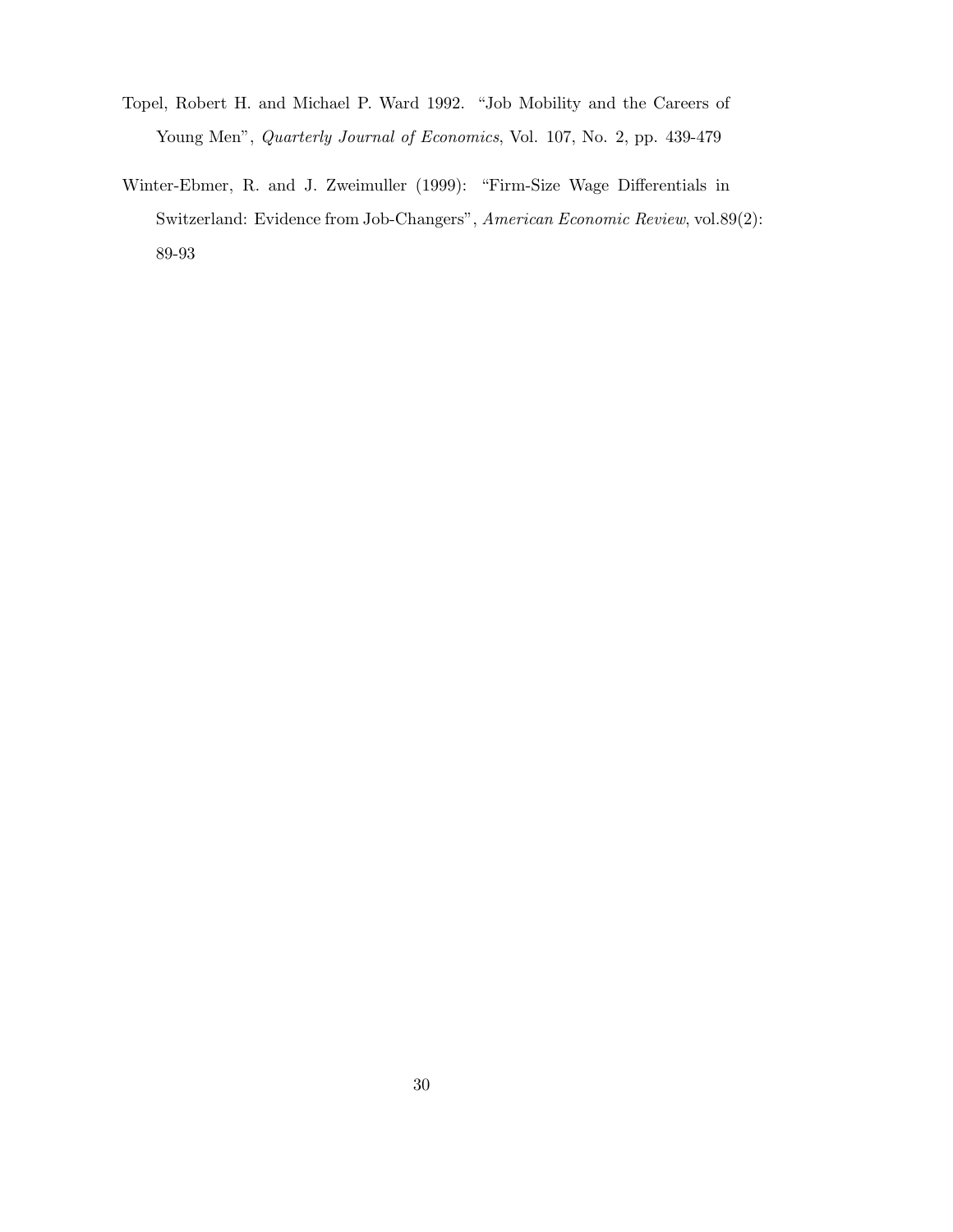

Figure 1: Log wage by potential experience

Note: Sample of individuals from the INPS administrative records for the period between <sup>1985</sup> and 1997. Plot of average log real daily wages by year of potential experience and sex.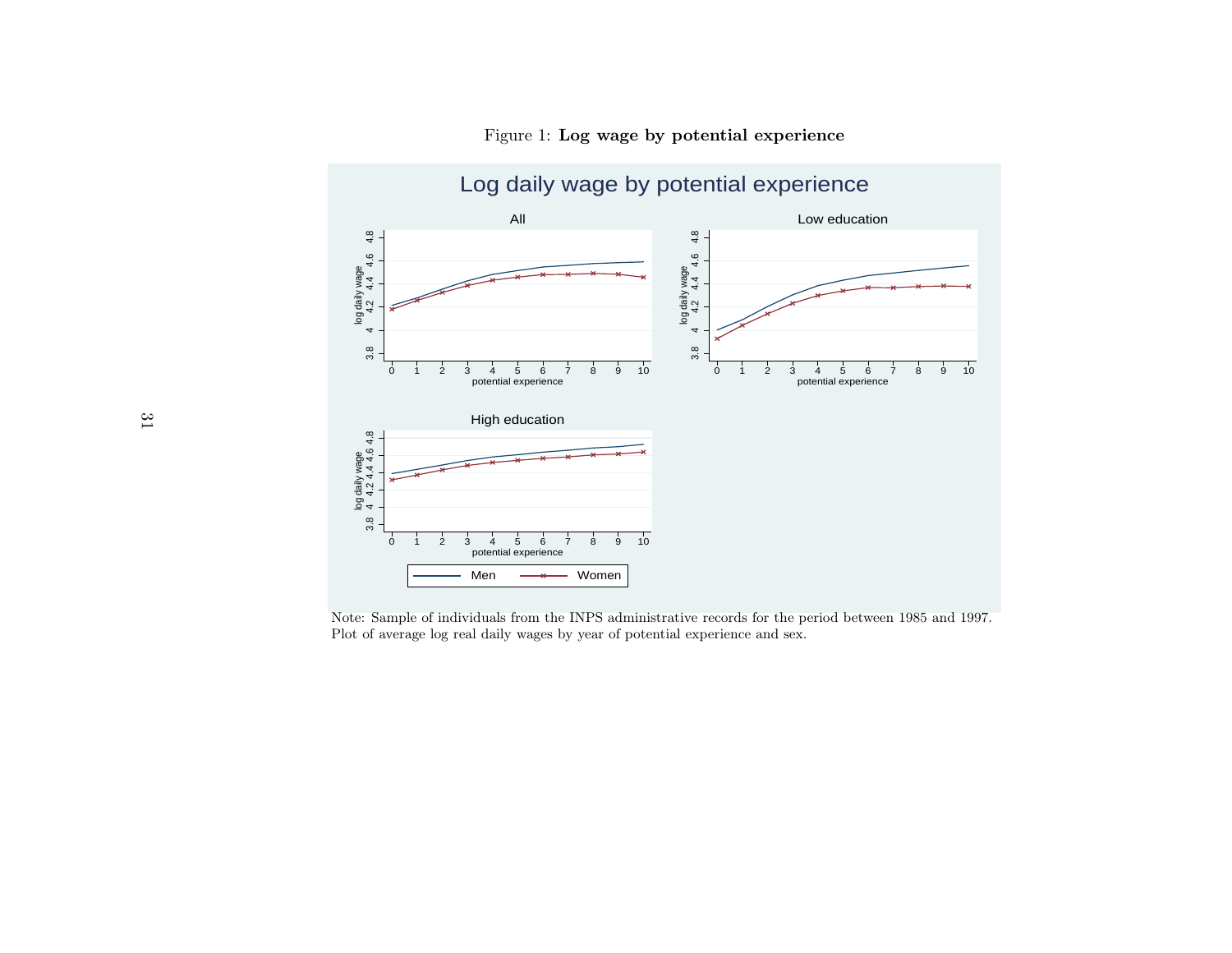

Figure 2: Log wage growth by potential experience

Note: Sample of individuals from the INPS administrative records for the period between <sup>1985</sup> and 1997. Plot of average log real daily wage growth by year of potential experience and sex.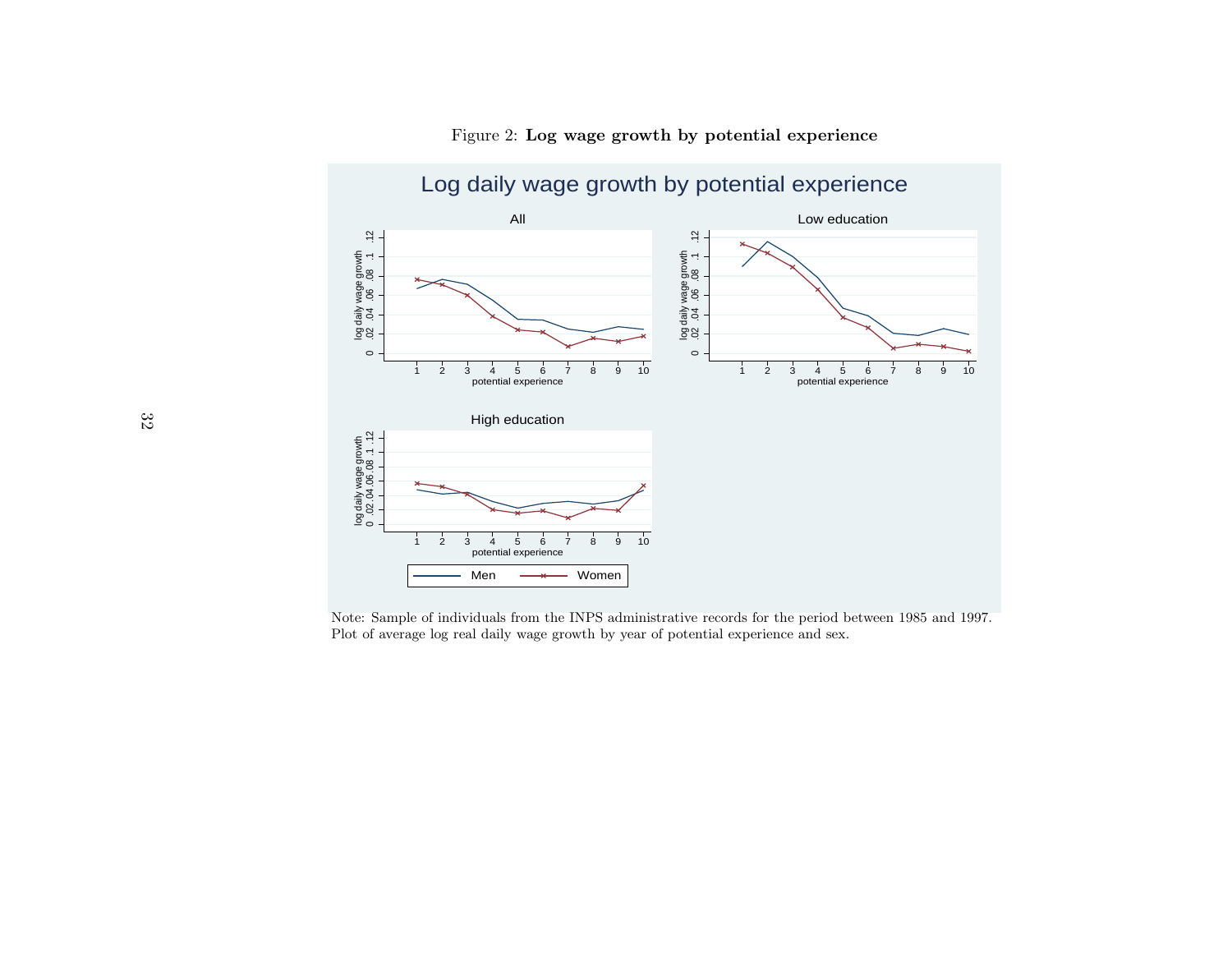

Figure 3: Percentage of firm changes by potential experience

Note: Sample of individuals from the INPS administrative records for the period between <sup>1985</sup> and 1997. Percentage of year-to-year firm changes by potential experience and sex.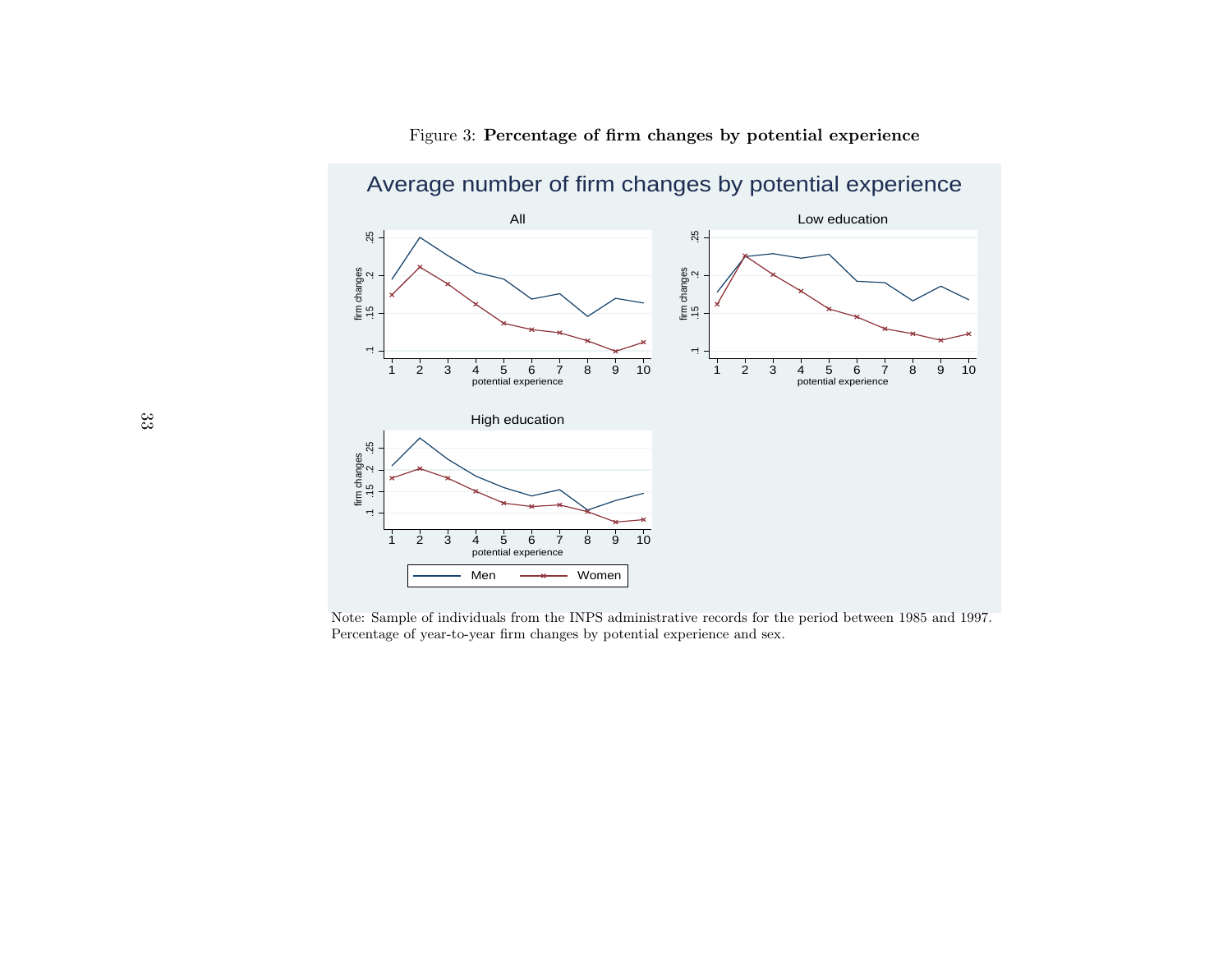

Figure 4: Cumulative number of firm changes by potential experience

Note: Sample of individuals from the INPS administrative records for the period between <sup>1985</sup> and 1997. Plot of average cumulative number of firm changes by potential experience and sex. The number of firm changes has been computed only for individuals who changed firm at least once during the period of observation.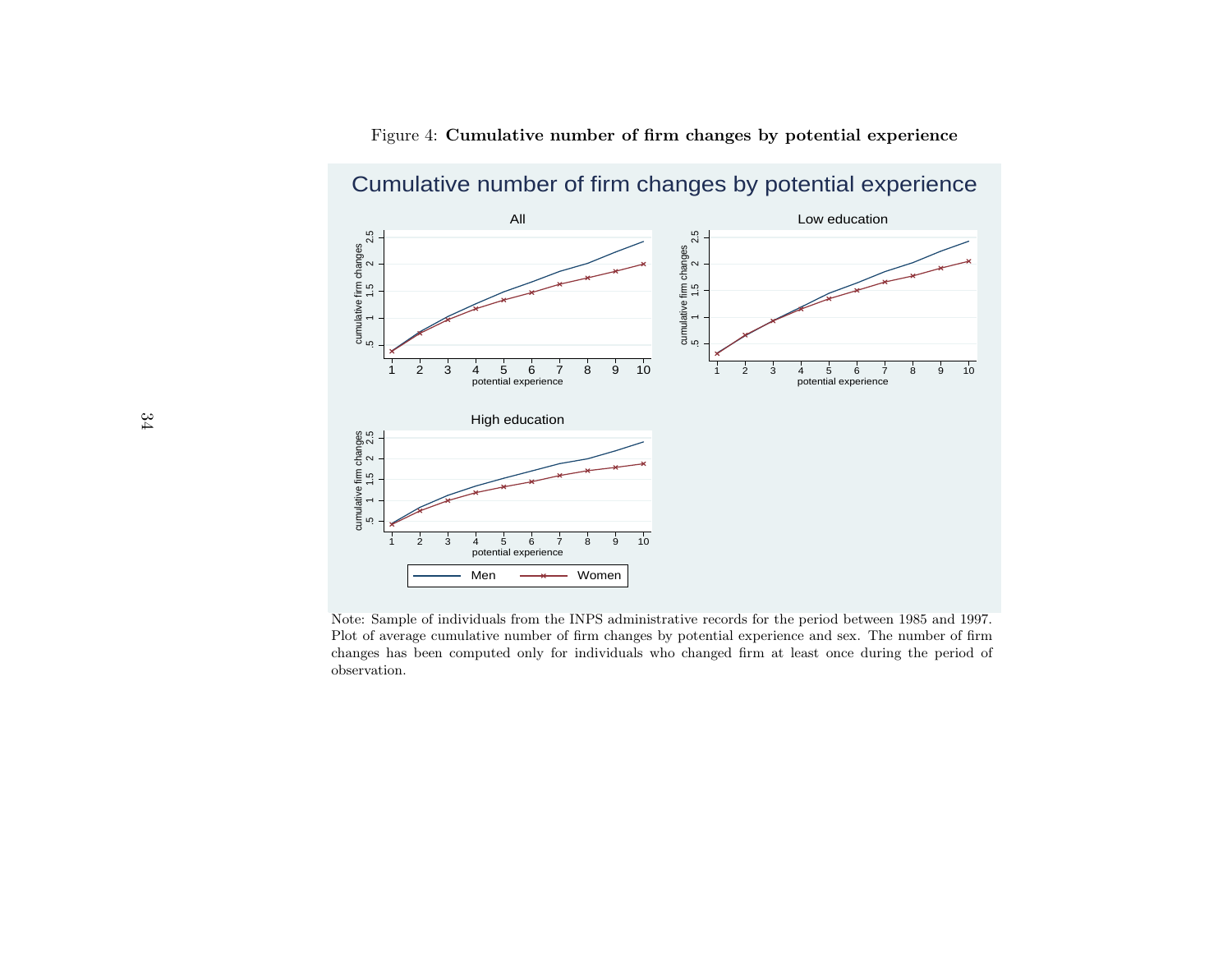

Figure 5: Log wage growth within firm and between firm by potential experience

Note: Sample of individuals from the INPS administrative records for the period between <sup>1985</sup> and 1997. Plot of average log real daily wage growth within firm and between firm by year of potential experience and sex. The maximum number of years of potential experience shown is truncated at <sup>8</sup> because of the very small numbers of individuals who change firm after this period.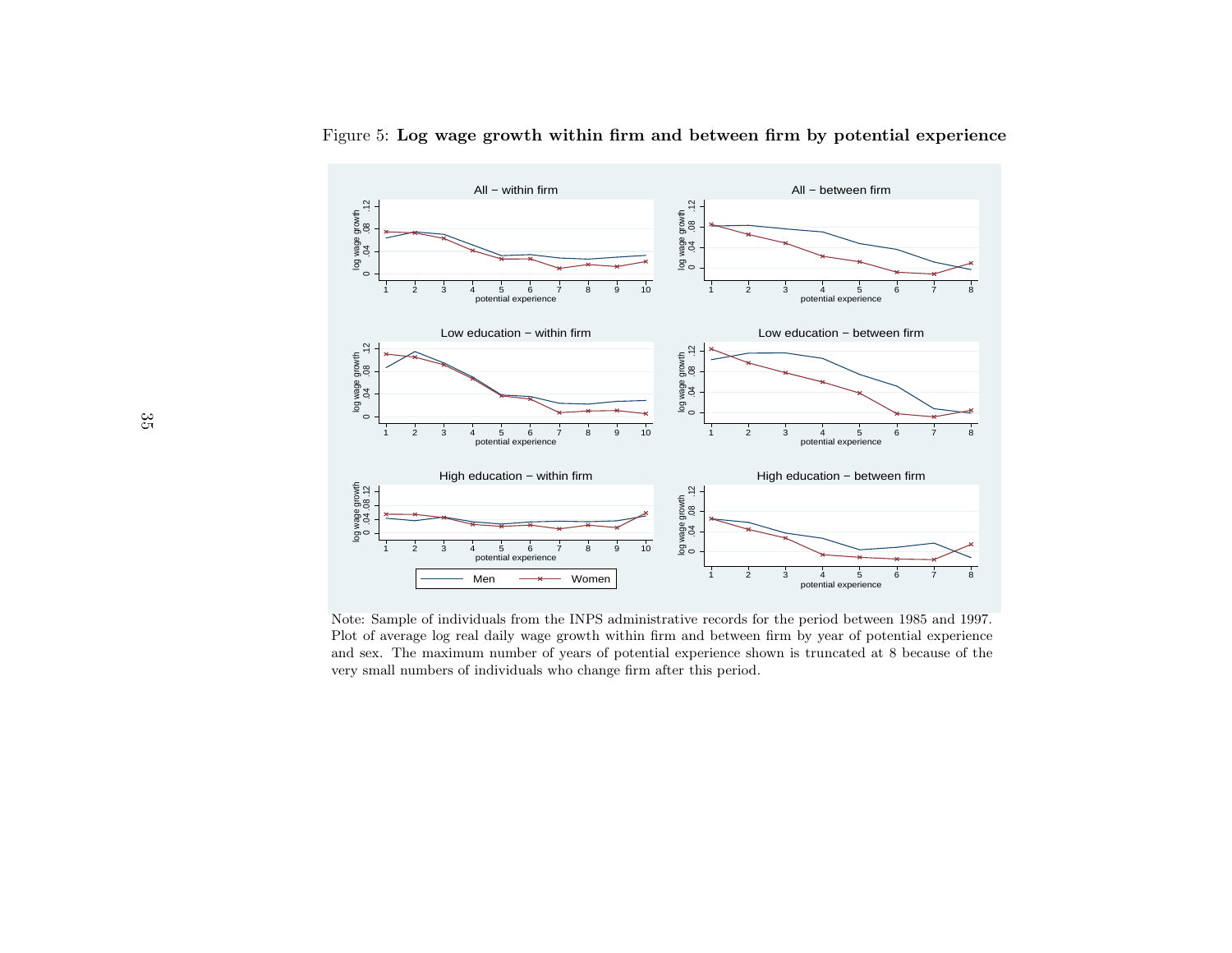|                                       | Men                                | Women                          | <b>Difference</b><br>Men - Women  |
|---------------------------------------|------------------------------------|--------------------------------|-----------------------------------|
| Panel A: All                          |                                    |                                |                                   |
| Within firm $(1)$                     | 0.0537<br>(0.0006)                 | 0.0501<br>(0.0501)             | $0.0037**$<br>(0.0010)            |
| Between firms $(2)$                   | 0.0639<br>(0.0022)                 | 0.0459<br>(0.0033)             | $0.0179**$<br>(0.0037)            |
| Difference $(2)-(1)$                  | $0.0101**$<br>(0.0024)             | $-0.0041$<br>(0.0032)          |                                   |
| Observations<br>Number of individuals | 78,252<br>18,019                   | 52,247<br>11,978               |                                   |
| Panel B: Low education                |                                    |                                |                                   |
| Within firm $(1)$                     | 0.0689                             | 0.0666                         | 0.0022                            |
| Between firms $(2)$                   | (0.0008)<br>0.0835                 | (0.0013)<br>0.0668             | (0.0015)<br>$0.0167**$            |
| Difference $(2)-(1)$                  | (0.0038)<br>$0.0147**$<br>(0.0034) | (0.0053)<br>0.0002<br>(0.0052) | (0.0056)                          |
| Observations<br>Number of individuals | 40,260<br>8.116                    | 21,011<br>4,178                |                                   |
| Panel C: High education               |                                    |                                |                                   |
| Within firm $(1)$                     | 0.0377                             | 0.0390                         | $-0.0013$                         |
| Between firms $(2)$                   | (0.0008)<br>0.0430<br>(0.0032)     | (0.0010)<br>0.0311<br>(0.0037) | (0.0012)<br>$0.0119*$<br>(0.0049) |
| Difference $(2)-(1)$                  | 0.0052<br>(0.0034)                 | $-0.0079$<br>(0.0039)          |                                   |
| Observations<br>Number of individuals | 37,992<br>9,903                    | 31,236<br>7,800                |                                   |

Table 1: Comparison of average log wage growth within firm and between firms by sex and education

Notes: Sample of individuals from the INPS administrative records for the period between <sup>1985</sup> and 1997. Standard errors adjusted in order to take into account the presence of multiple observations for each individual shown inparentheses. Symbols: \*\* significant at 1%; \* significant at 5%.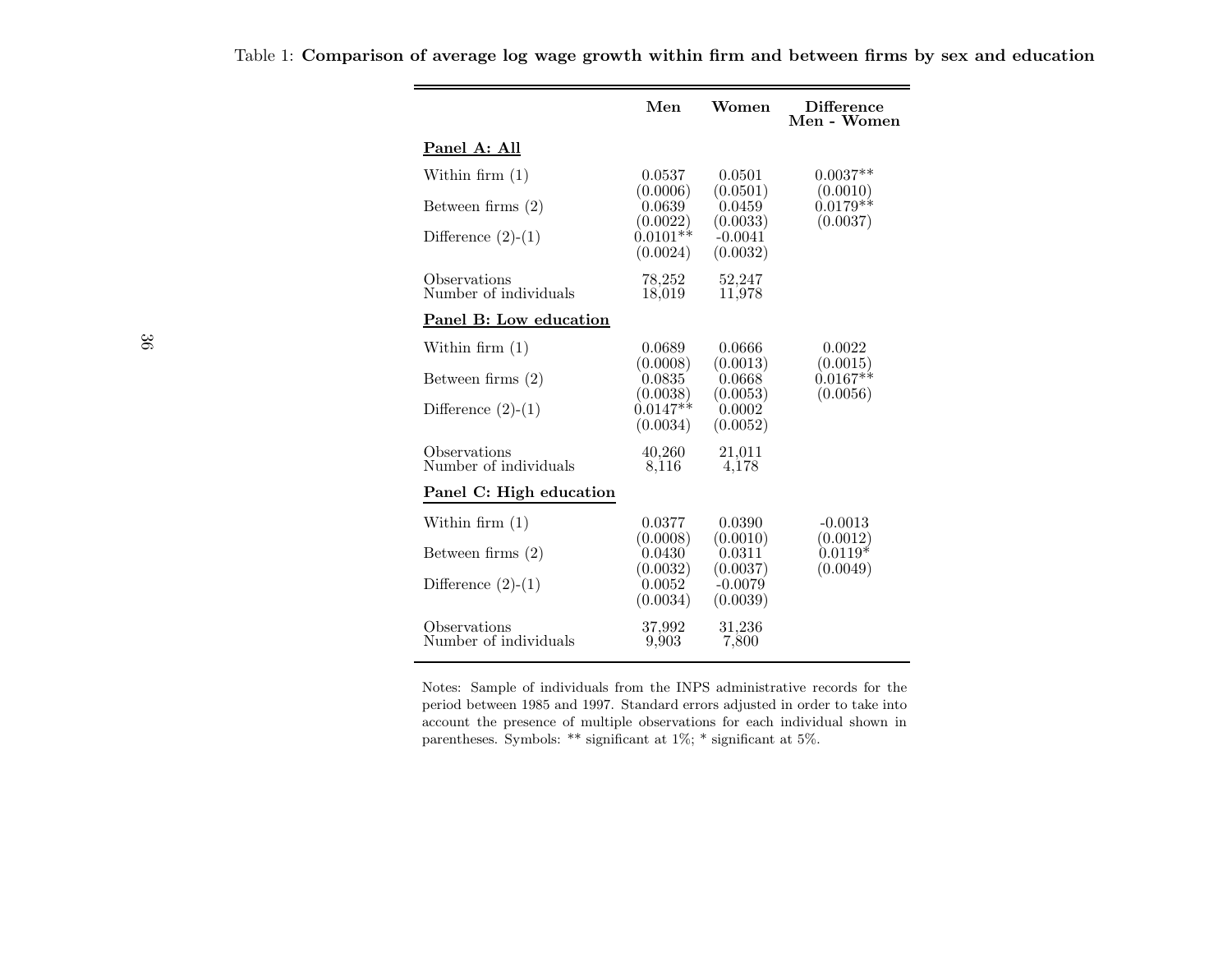|                                             |                   | All                                |                                    | Low education                                     | <b>High education</b> |                                    |  |
|---------------------------------------------|-------------------|------------------------------------|------------------------------------|---------------------------------------------------|-----------------------|------------------------------------|--|
|                                             | No controls       | With controls                      | No controls                        | With controls                                     | No controls           | With controls                      |  |
| Female                                      | $-0.0064**$       | $-0.0109**$                        | $-0.0052**$                        | $-0.0086**$                                       | $-0.0011$             | $-0.0125**$                        |  |
| Low education (ref.)                        | (0.0009)          | (0.0010)                           | (0.0014)                           | (0.0016)                                          | (0.0012)              | (0.0013)                           |  |
| High education                              |                   | $0.0023*$                          |                                    |                                                   |                       |                                    |  |
| Potential experience at time t              |                   | (0.0012)<br>$-0.0092**$            |                                    | $-0.0145**$                                       |                       | $-0.0063**$                        |  |
| Potential experience <sup>2</sup> at time t |                   | (0.0008)<br>$0.0074**$             |                                    | (0.0013)<br>$0.0116**$                            |                       | (0.0012)<br>$0.0048**$             |  |
| Tenure at time t                            |                   | (0.0008)<br>$0.0093**$             |                                    | (0.0012)<br>$0.0118**$<br>$(0.0011)$<br>-0.0140** |                       | (0.0012)<br>$0.0072**$             |  |
| Tenure at time t-1                          |                   | (0.0008)<br>$-0.0109**$            |                                    | $(0.0013)$<br>-0.0086**                           |                       |                                    |  |
| Blue collar at time t (ref.)                |                   | (0.0010)                           |                                    | (0.0013)                                          |                       | (0.0015)                           |  |
| White collar at time t                      |                   | $0.0421**$                         |                                    | 0.0168<br>(0.0093)                                |                       | $0.0529**$                         |  |
| Apprenticeship at time t                    |                   | (0.0048)<br>$-0.1572**$            |                                    | $(0.0056)$<br>$-0.1735**$                         |                       |                                    |  |
| Initial contract: permanent (ref.)          |                   | (0.0034)                           |                                    | (0.0038)                                          |                       | (0.0084)                           |  |
| Initial contract: apprenticeship            |                   | $0.0062**$<br>(0.0013)             |                                    | 0.0030<br>(0.0020)                                |                       | $0.0056**$<br>(0.0021)             |  |
| Initial contract: fixed-term                |                   | $0.0037**$                         |                                    | $-0.0052*$                                        |                       | $0.0054**$                         |  |
| Age of the firm at time t                   |                   | (0.0010)<br>$0.0001*$              |                                    | (0.0023)<br>$0.0003**$                            |                       | (0.0012)<br>0.0001                 |  |
| Firm size at time t: $0-4$ (ref.)           |                   | (0.0001)                           |                                    | (0.0001)                                          |                       | (0.0001)                           |  |
| Firm size at time t: 5-14                   |                   | $0.0102**$<br>(0.0028)             |                                    | $0.0169**$<br>(0.0039)                            |                       | 0.0006<br>(0.0040)                 |  |
| Firm size at time t: 15-99                  |                   | $0.0306**$                         |                                    | $0.0513**$                                        |                       | 0.0067                             |  |
| Firm size at time t: $100+$                 |                   | (0.0036)<br>$0.0860**$<br>(0.0050) | (0.0051)<br>$0.1127**$<br>(0.0077) |                                                   |                       | (0.0050)<br>$0.0595**$<br>(0.0066) |  |
| Observations<br>Number of individuals       | 130.499<br>29,997 | 130,499<br>29,997                  | 61,271<br>12,294                   | 61,271<br>12,294                                  | 69,228<br>17,703      | 69,228<br>17,703                   |  |

Table 2: Log wage growth gender differential

Number of individuals 29,997 29,997 29,997 12,294 12,294 17,703 17,703<br>Notes: Sample of individuals from the INPS administrative records for the period between 1985 and 1997. Dependent variable is the difference in log real daily wages between year <sup>t</sup> and year t-1. Estimation is by OLS. Where indicated other control variables include: <sup>a</sup> full set of dummies for occupation at time t-1, <sup>a</sup> full set of dummies for firm size at time t-1, <sup>a</sup> full set of dummies for industry (2 digit) at time <sup>t</sup> and at time t-1, <sup>a</sup> full set of dummies for province at time <sup>t</sup> and at time t-1, and <sup>a</sup> full set of year dummies. Huber-White heteroskedasticity robust standard errors adjusted in order to take into account the presence of multiple observations for each individual shown in parentheses. Symbols: \*\* significant at 1%; \* significantat 5%.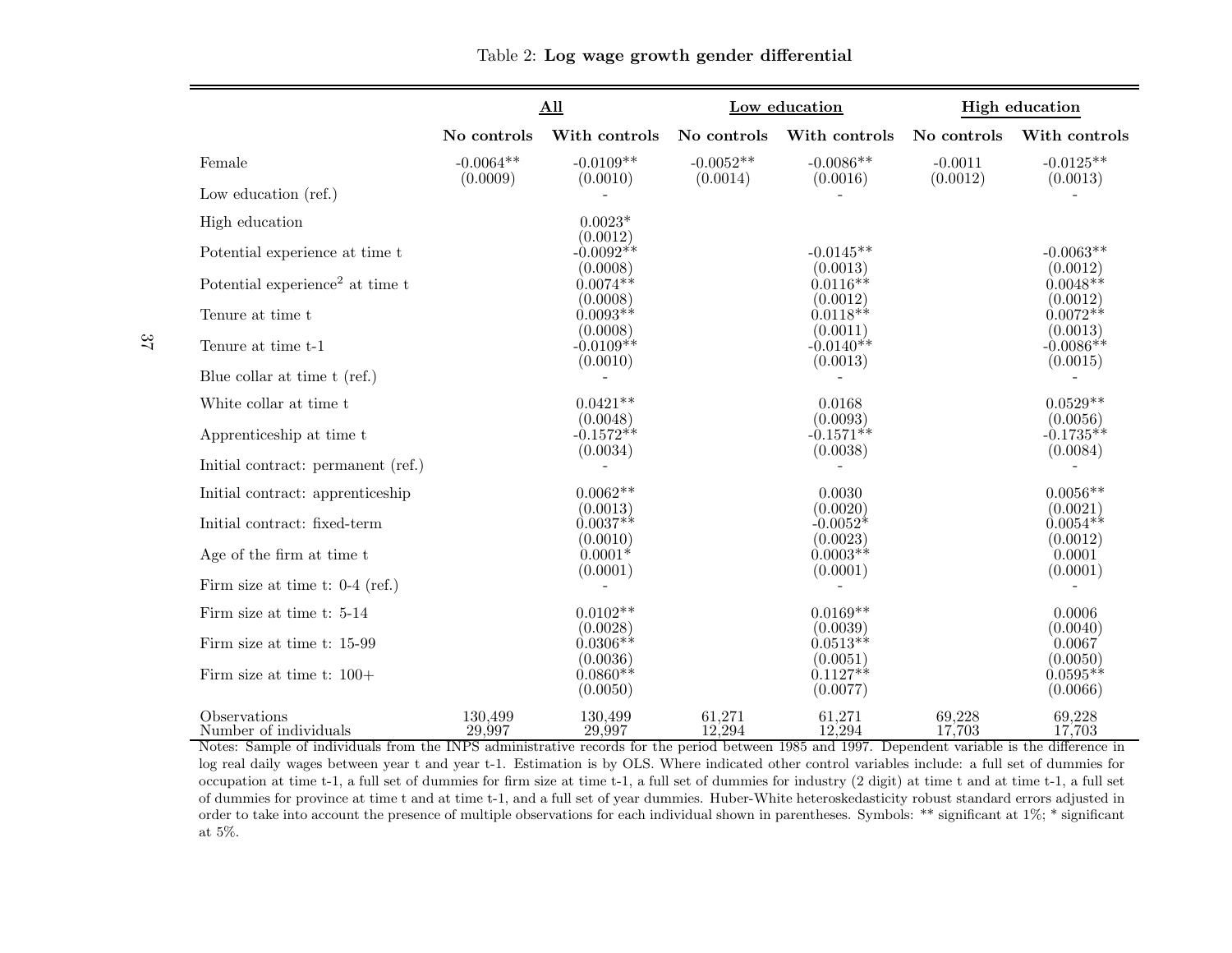|                                                         |                                     | All                                 |                                    | Low education                       |                                | <b>High education</b>               |
|---------------------------------------------------------|-------------------------------------|-------------------------------------|------------------------------------|-------------------------------------|--------------------------------|-------------------------------------|
|                                                         | No controls                         | With controls                       | No controls                        | With controls                       | No controls                    | With controls                       |
| Female                                                  | $-0.0037**$                         | $-0.0086**$                         | $-0.0022$                          | $-0.0058**$                         | 0.0013                         | $-0.0106**$                         |
| Change of firm at time t                                | (0.0010)<br>$0.0101**$              | (0.0010)<br>$-0.0021$<br>(0.0026)   | (0.0015)<br>$0.0147**$             | (0.0017)<br>0.0028                  | (0.0012)<br>0.0053<br>(0.0034) | (0.0014)<br>$-0.0084*$              |
| Female*change of firm at time $\ensuremath{\mathbf{t}}$ | (0.0024)<br>$-0.0143**$<br>(0.0040) | $-0.0132**$<br>(0.0036)             | (0.0034)<br>$-0.0145*$<br>(0.0062) | (0.0037)<br>$-0.0154**$<br>(0.0056) | -0.0131 $^*$<br>(0.0052)       | (0.0036)<br>$-0.0125**$<br>(0.0048) |
| Low education $(ref.)$                                  |                                     |                                     |                                    |                                     |                                |                                     |
| High education                                          |                                     | $0.0024*$<br>(0.0012)               |                                    |                                     |                                |                                     |
| Potential experience at time t                          |                                     | $-0.0088**$                         |                                    | $-0.0143**$                         |                                | $-0.0054**$                         |
| Potential experience <sup>2</sup> at time t             |                                     | (0.0008)<br>$0.0071**$              |                                    | (0.0013)<br>$0.0115**$              |                                | (0.0012)<br>$0.0039**$              |
| Tenure at time t                                        |                                     | (0.0008)<br>$0.0074**$              |                                    | (0.0012)<br>$0.0111**$              |                                | (0.0012)<br>$0.0034*$               |
| Tenure at time t-1                                      |                                     | (0.0010)<br>$-0.0092**$             |                                    | (0.0014)<br>$-0.0135**$             |                                | (0.0016)<br>$-0.0051**$             |
| Blue collar at time t (ref.)                            |                                     | (0.0011)                            |                                    | (0.0015)                            |                                | (0.0017)                            |
| White collar at time t                                  |                                     | $0.0425**$                          |                                    | 0.0172                              |                                | $0.0534**$                          |
| Apprenticeship at time t                                |                                     | (0.0048)<br>$-0.1576**$<br>(0.0034) |                                    | (0.0093)<br>$-0.1569**$<br>(0.0038) |                                | (0.0056)<br>$-0.1768**$<br>(0.0084) |
| Initial contract: permanent (ref.)                      |                                     |                                     |                                    |                                     |                                |                                     |
| Initial contract: apprenticeship                        |                                     | $0.0059**$                          |                                    | 0.0029                              |                                | $0.0051*$                           |
| Initial contract: fixed-term                            |                                     | (0.0013)<br>$0.0035**$              |                                    | (0.0020)<br>$-0.0052*$              |                                | (0.0021)<br>$0.0050**$              |
| Age of the firm at time t                               |                                     | (0.0010)<br>$0.0001*$               |                                    | (0.0023)<br>$0.0003**$              |                                | (0.0012)<br>0.0001                  |
| Firm size at time t: $0-4$ (ref.)                       |                                     | (0.0001)                            |                                    | (0.0001)                            |                                | (0.0001)                            |
| Firm size at time t: 5-14                               |                                     | $0.0103**$                          |                                    | $0.0170**$                          |                                | 0.0007                              |
| Firm size at time t: 15-99                              |                                     | (0.0028)<br>$0.0311**$              |                                    | (0.0039)<br>$0.0514**$              |                                | (0.0040)<br>0.0073                  |
| Firm size at time t: $100+$                             |                                     | (0.0036)<br>$0.0868**$<br>(0.0050)  |                                    | (0.0051)<br>$0.1129**$<br>(0.0077)  |                                | (0.0050)<br>$0.0607**$<br>(0.0066)  |
| Observations<br>Number of individuals                   | 130,499<br>29.997                   | 130,499<br>29.997                   | 61,271<br>12.294                   | 61,271<br>12.294                    | 69,228<br>17.703               | 69,228<br>17.703                    |

Table 3: Log wage growth gender differential within firm and between firms

Number of individuals 29,997 29,997 29,997 12,294 17,703 17,703 17,703<br>Notes: Sample of individuals from the INPS administrative records for the period between 1985 and 1997. Dependent variable is the difference in log real daily wages between year <sup>t</sup> and year t-1. Estimation is by OLS. Where indicated other control variables include: <sup>a</sup> full set of dummies for occupation at time t-1, <sup>a</sup> full set of dummies for firm size at time t-1, <sup>a</sup> full set of dummies for industry (2 digit) at time <sup>t</sup> and at time t-1, <sup>a</sup> full set of dummies for province at time <sup>t</sup> and at time t-1, and <sup>a</sup> full set of year dummies. Huber-White heteroskedasticity robust standard errors adjusted in order to take into account the presence of multiple observations for each individual shown in parentheses. Symbols: \*\* significant at 1%; \* significantat 5%.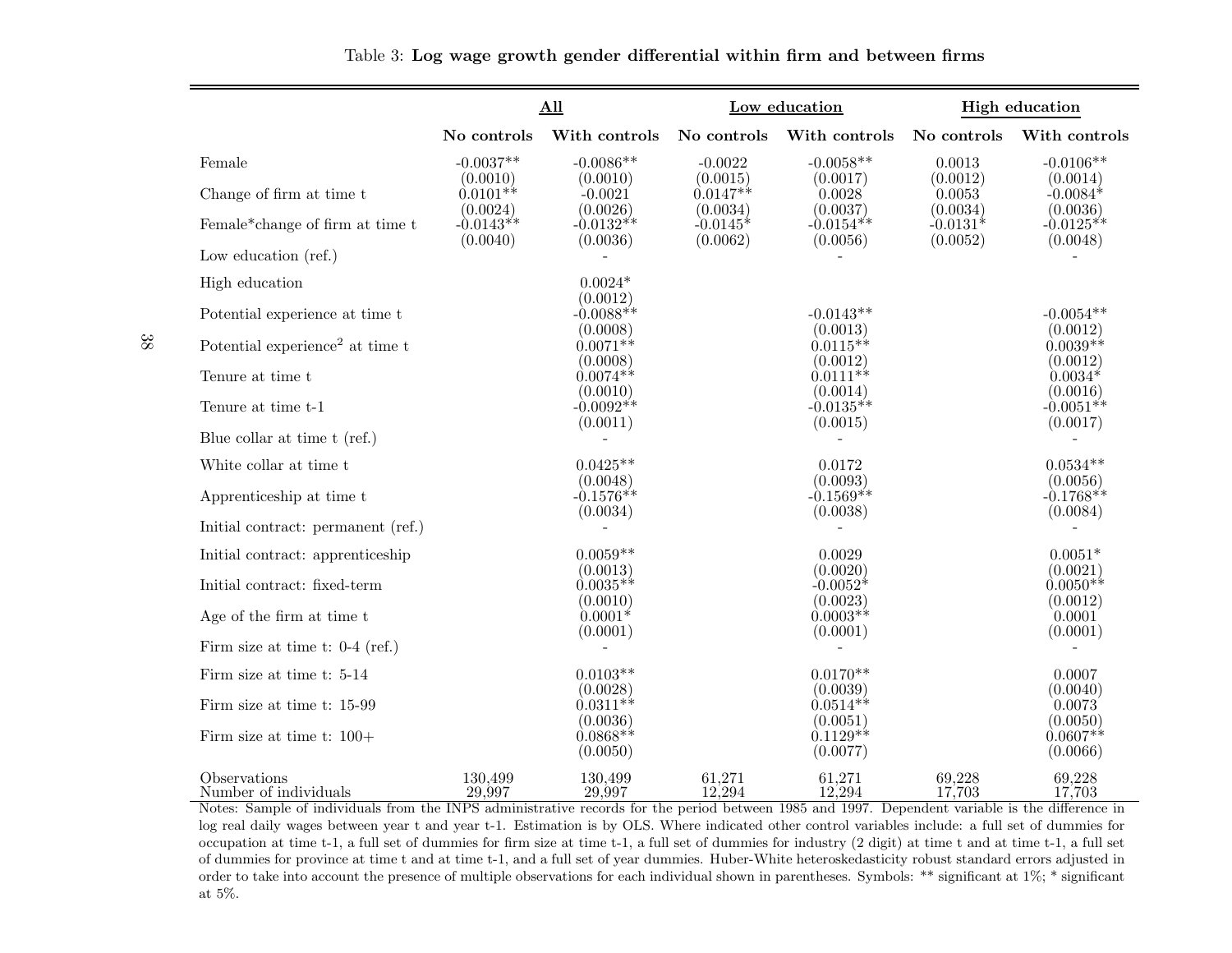| Table 4: Log wage growth gender differential and individual fixed-effects |  |  |  |
|---------------------------------------------------------------------------|--|--|--|
|---------------------------------------------------------------------------|--|--|--|

| Panel A: All                                                                                                                                                         | $_{\rm OLS}$<br>No controls        | Fixed effects<br>No Controls | <b>OLS</b><br>With controls         | Fixed effects<br>With controls      | $_{\rm OLS}$<br>With controls       | <b>Fixed effects</b><br>With controls |
|----------------------------------------------------------------------------------------------------------------------------------------------------------------------|------------------------------------|------------------------------|-------------------------------------|-------------------------------------|-------------------------------------|---------------------------------------|
| Female                                                                                                                                                               | $-0.0037**$                        |                              | $-0.0086**$                         |                                     | $-0.0098**$                         |                                       |
| Change of firm at time t                                                                                                                                             | (0.0010)<br>$0.0101**$             | $0.0157**$                   | (0.0010)<br>$-0.0021$               | $-0.0027$                           | (0.0011)<br>$-0.0005$               | 0.0014                                |
| Female*change of firm at time t                                                                                                                                      | (0.0024)<br>$-0.0143**$            | (0.0024)<br>$-0.0250**$      | (0.0026)<br>$-0.0132**$             | (0.0026)<br>$-0.0181**$             | (0.0025)<br>$-0.0119**$             | (0.0028)<br>$-0.0146**$               |
| Change of firm at time $t+1$                                                                                                                                         | (0.0040)                           | (0.0039)                     | (0.0036)                            | (0.0037)                            | (0.0035)<br>$-0.0041$               | (0.0039)<br>$-0.0023$                 |
| Female*change of firm at time $t+1$                                                                                                                                  |                                    |                              |                                     |                                     | (0.0053)<br>$0.0123**$              | (0.0068)<br>$0.0130**$                |
| Female*change of firm at time $t$ - female*change of firm at time $t+1$                                                                                              |                                    |                              |                                     |                                     | (0.0037)<br>$-0.0241**$             | (0.0046)<br>$-0.0276**$               |
| Observations<br>Number of individuals                                                                                                                                | 130,499<br>29,997                  | 130,499<br>29,997            | 130,499<br>29,997                   | 130,499<br>29,997                   | (0.0056)<br>130,499<br>29,997       | (0.0049)<br>130,499<br>29,997         |
| Panel B: Low education<br>Female                                                                                                                                     | $-0.0022$                          |                              | $-0.0058**$                         |                                     | $-0.0067**$                         |                                       |
| Change of firm at time t                                                                                                                                             | (0.0015)<br>$0.0147**$             | $0.0217**$<br>(0.0034)       | (0.0017)<br>0.0028                  | 0.0037                              | (0.0018)<br>0.0051                  | $0.0089*$                             |
| Female*change of firm at time t                                                                                                                                      | (0.0034)<br>$-0.0145*$<br>(0.0062) | $-0.0280**$<br>(0.0060)      | (0.0037)<br>$-0.0154**$<br>(0.0056) | (0.0037)<br>$-0.0205**$<br>(0.0056) | (0.0036)<br>$-0.0142**$<br>(0.0054) | (0.0040)<br>$-0.0186**$<br>(0.0060)   |
| Change of firm at time $t+1$                                                                                                                                         |                                    |                              |                                     |                                     | 0.0013<br>(0.0076)                  | 0.0059<br>(0.0096)                    |
| Female* change of firm at time $t+1$                                                                                                                                 |                                    |                              |                                     |                                     | 0.0101<br>(0.0055)                  | 0.0079<br>(0.0068)                    |
| Female*change of firm at time $t$ - female*change of firm at time $t+1$                                                                                              |                                    |                              |                                     |                                     | $-0.0244**$<br>(0.0084)             | $-0.0265**$<br>(0.0073)               |
| Observations<br>Number of individuals                                                                                                                                | 61,271<br>12,294                   | 61,271<br>12,294             | 61,271<br>12,294                    | 61,271<br>12,294                    | 61,271<br>12,294                    | 61,271<br>12,294                      |
| Panel C: High education                                                                                                                                              |                                    |                              |                                     |                                     |                                     |                                       |
| Female                                                                                                                                                               | 0.0013<br>(0.0012)                 |                              | $-0.0106**$<br>(0.0014)             |                                     | $-0.0120**$<br>(0.0014)             |                                       |
| Change of firm at time t                                                                                                                                             | 0.0053                             | $0.0087**$                   | $-0.0084*$                          | $-0.0103**$                         | $-0.0074*$                          | $-0.0067$                             |
| Female*change of firm at time t                                                                                                                                      | (0.0034)<br>$-0.0131*$             | (0.0033)<br>$-0.0203**$      | (0.0036)<br>$-0.0125**$             | (0.0036)<br>$-0.0167**$             | (0.0035)<br>$-0.0109*$              | (0.0039)<br>$-0.0122*$                |
| Change of firm at time $t+1$                                                                                                                                         | (0.0052)                           | (0.0051)                     | (0.0048)                            | (0.0049)                            | (0.0046)<br>$-0.0104$<br>(0.0076)   | (0.0053)<br>$-0.0078$<br>(0.0097)     |
| Female*change of firm at time $t+1$                                                                                                                                  |                                    |                              |                                     |                                     | $0.0150**$<br>(0.0050)              | $0.0167**$<br>(0.0063)                |
| Female*change of firm at time $t$ - female*change of firm at time $t+1$                                                                                              |                                    |                              |                                     |                                     | $-0.0259**$<br>(0.0076)             | $-0.0289**$<br>(0.0066)               |
| Observations<br>Number of individuals                                                                                                                                | 69,228<br>17,703                   | 69,228<br>17,703             | 69,228<br>17,703                    | 69,228<br>17,703                    | 69,228<br>17,703                    | 69,228<br>17,703                      |
| Notes: Sample of individuals from the INPS administrative records for the period between 1985 and 1997. Dependent variable is the difference in log real daily wages |                                    |                              |                                     |                                     |                                     |                                       |

 year <sup>t</sup> and year t-1. Estimation method shown. Where indicated other control variables include: <sup>a</sup> quadratic term in potential experience, tenure at time t, tenure at timehigh education dummy (where applicable), a full set of dummies for the type of initial contract, a linear term in the age of the firm, a full set of dummies for occupation <sup>t</sup> and at time t-1, <sup>a</sup> full set of dummies for firm size at time <sup>t</sup> and at time t-1, <sup>a</sup> full set of dummies for industry (2 digit) at time <sup>t</sup> and at time t-1, <sup>a</sup> full set of dummies province at time t and at time t-1, and a full set of year dummies. Huber-White heteroskedasticity robust standard errors adjusted in order to take into account the pr multiple observations for each individual shown in parentheses. Symbols: \*\* significant at 1%; \* significant at 5%.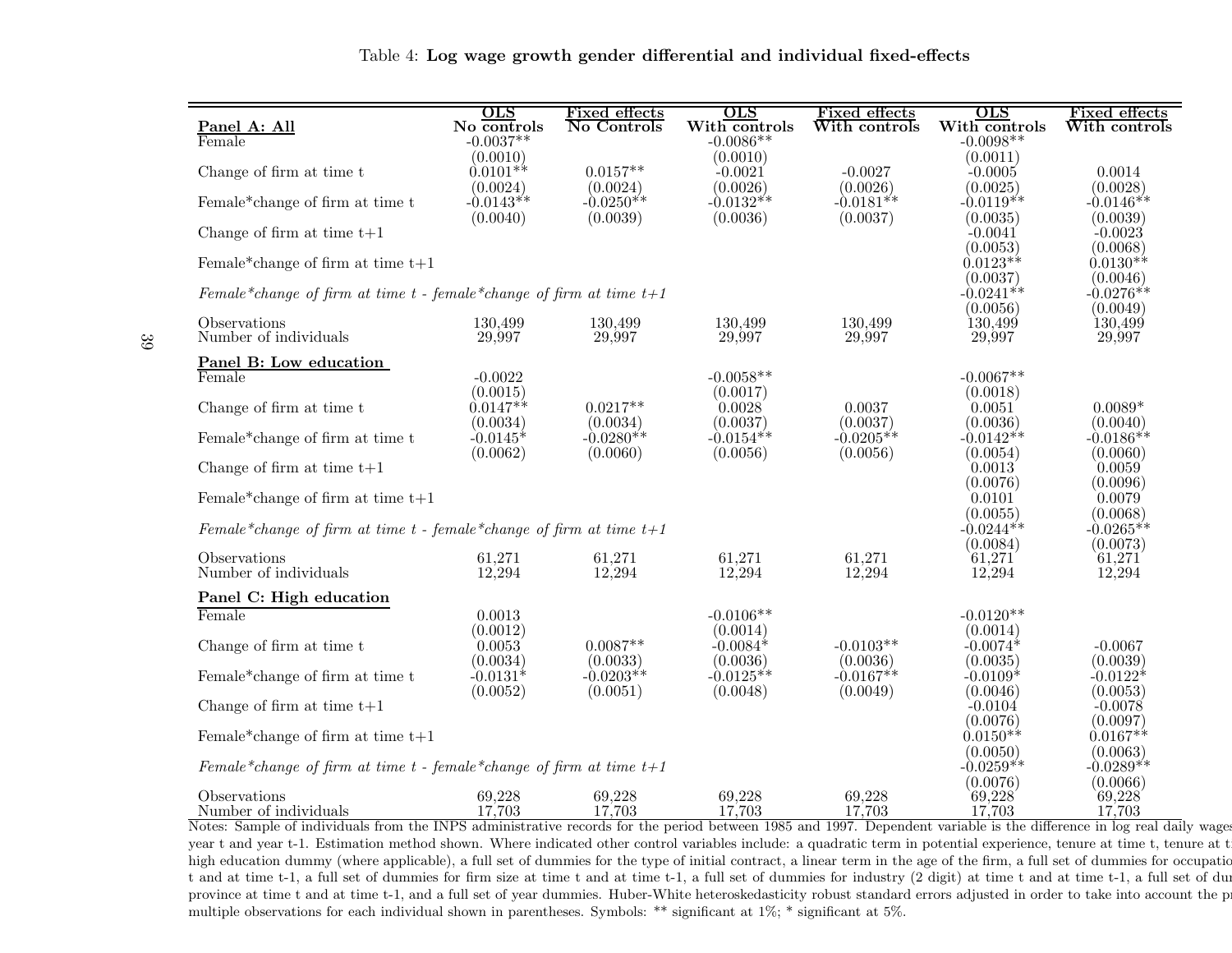|                                                 | <u>All</u>                          |                                     |                                   | Low education                      | High education                      |                                     |
|-------------------------------------------------|-------------------------------------|-------------------------------------|-----------------------------------|------------------------------------|-------------------------------------|-------------------------------------|
|                                                 | No controls                         | With controls                       | No controls                       | With controls                      | No controls                         | With controls                       |
| Female                                          | $-0.0037**$                         | $-0.0084**$                         | $-0.0022$                         | $-0.0057**$                        | 0.0013                              | $-0.0103**$                         |
| Change of firm at time t within 2 months        | (0.0010)<br>$0.0349**$              | (0.0010)<br>$0.0314**$              | (0.0015)<br>$0.0320**$            | (0.0017)<br>$0.0322**$             | (0.0012)<br>$0.0387**$              | (0.0014)<br>$0.0286**$              |
| Change of firm at time t after 2 months         | (0.0033)<br>$-0.0060$               | (0.0035)<br>$-0.0199**$             | (0.0048)<br>0.0039                | (0.0050)<br>$-0.0122**$            | (0.0046)<br>$-0.0175**$             | (0.0048)<br>$-0.0288**$             |
| Female*change of firm at time t within 2 months | (0.0034)<br>$-0.0173**$<br>(0.0052) | (0.0032)<br>$-0.0161**$<br>(0.0047) | (0.0047)<br>$-0.0119$<br>(0.0083) | (0.0045)<br>$-0.0157*$<br>(0.0074) | (0.0049)<br>$-0.0211**$<br>(0.0067) | (0.0047)<br>$-0.0170**$<br>(0.0061) |

 $(0.0052)$   $(0.0047)$   $(0.0083)$   $(0.0074)$   $(0.0067)$   $(0.0061)$ 

 $(0.0058)$   $(0.0052)$   $(0.0087)$   $(0.0078)$   $(0.0078)$   $(0.0070)$ 

 $-0.0131$ 

 $(0.0070)$ 

#### Table 5: Log wage growth gender differential by duration of the interruption between job spells

#### Observations $\begin{array}{cccc} 130,499 & 130,499 & 61,271 & 61,271 & 69,228 & 69,228 \ \text{R} & 130,695 & 130,697 & 69,228 & 69,228 \end{array}$  $17,703$ Number of individuals 29,997 29,997 29,997 12,294 12,294 17,703 17,703 40

Female\*change of firm at time t after 2 months  $-0.0148*$   $-0.0136*$   $-0.0163$   $-0.0163$   $-0.0152$   $-0.0126$   $-0.0078$   $-0.0078$   $-0.0078$   $-0.0078$   $-0.0078$ 

Notes: Sample of individuals from the INPS administrative records for the period between <sup>1985</sup> and 1997. Dependent variable is the difference in log real daily wages between year t and year t-1. Estimation is by OLS. Where indicated other control variables include: a quadratic term in potential experience, tenure at time t, tenure at time t-1, <sup>a</sup> high education dummy (where applicable), <sup>a</sup> full set of dummies for the type of initial contract, <sup>a</sup> linear term in the age of the firm, <sup>a</sup> full set of dummies for occupation at time <sup>t</sup> and at time t-1, <sup>a</sup> full set of dummies for firm size at time <sup>t</sup> and at time t-1, <sup>a</sup> full set of dummies for industry (2 digit) at time <sup>t</sup> and at time t-1, <sup>a</sup> full set of dummies for province at time <sup>t</sup> and at time t-1, and <sup>a</sup> full set of year dummies. Huber-White heteroskedasticity robust standard errors adjusted in order to take into account the presence of multiple observations for each individual shown in parentheses. Symbols: \*\* significant at 1%; \* significant at 5%.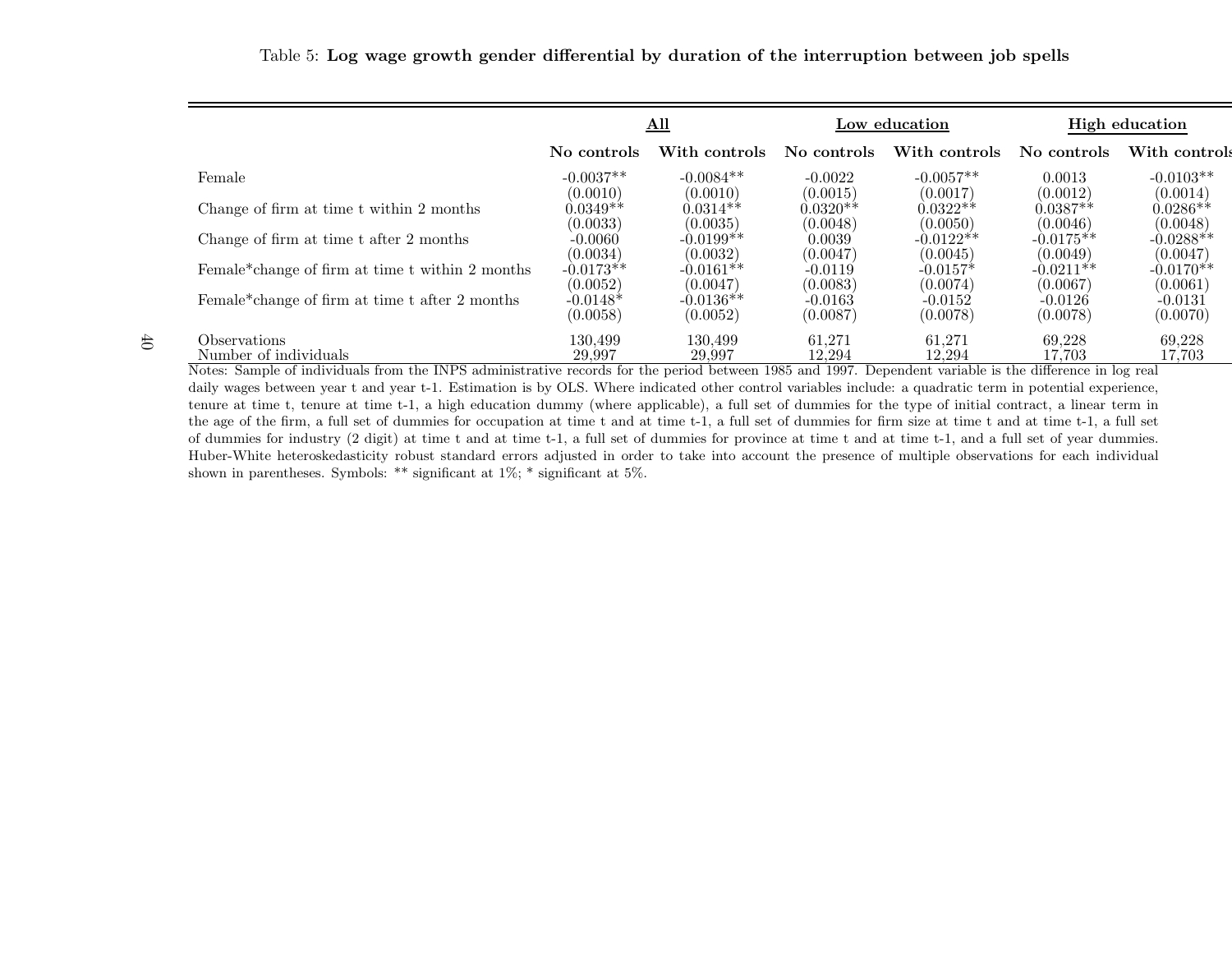|                                                                                                                                  | <b>OLS</b>              | <b>Fixed effects</b>  | <b>OLS</b>              | <b>Fixed effects</b> |
|----------------------------------------------------------------------------------------------------------------------------------|-------------------------|-----------------------|-------------------------|----------------------|
|                                                                                                                                  | No controls             | No controls           | With controls           | With controls        |
| Panel A: All                                                                                                                     |                         |                       |                         |                      |
| Female                                                                                                                           | $-0.0134**$             |                       | $-0.0106*$<br>(0.0046)  |                      |
| Tenure at time t-1                                                                                                               | (0.0042)<br>$-0.0139**$ | $-0.0247**$           | $-0.0091**$             | $-0.0144**$          |
|                                                                                                                                  | (0.0020)                | (0.0046)              | (0.0021)                | (0.0044)             |
| Female <sup>*</sup> tenure at time t-1                                                                                           | $-0.0040$<br>(0.0030)   | 0.0019<br>(0.0074)    | $-0.0002$<br>(0.0028)   | 0.0014<br>(0.0066)   |
| Observations                                                                                                                     | 24,598                  | 24,598                | 24,598                  | 24,598               |
| Number of individuals                                                                                                            | 14,775                  | 14,775                | 14,775                  | 14,775               |
| <u>Panel B: Low education</u>                                                                                                    |                         |                       |                         |                      |
| Female                                                                                                                           | $-0.0093$<br>(0.0066)   |                       | $-0.0040$<br>(0.0074)   |                      |
| Tenure at time t-1                                                                                                               | $-0.0149**$             | $-0.0179**$           | $-0.0099**$             | $-0.0155**$          |
| Female*tenure at time t-1                                                                                                        | (0.0025)<br>$-0.0078*$  | (0.0063)              | (0.0026)                | (0.0059)             |
|                                                                                                                                  | (0.0038)                | $-0.0078$<br>(0.0107) | $-0.0022$<br>(0.0036)   | 0.0012<br>(0.0093)   |
| Observations                                                                                                                     | 11,803                  | 11,803                | 11,803                  | 11,803               |
| Number of individuals                                                                                                            | 6,533                   | 6,533                 | 6,533                   | 6,533                |
| Panel C: High education                                                                                                          |                         |                       |                         |                      |
| Female                                                                                                                           | $-0.0101$               |                       | $-0.0145*$              |                      |
| Tenure at time t-1                                                                                                               | (0.0055)<br>$-0.0176**$ | $-0.0350**$           | (0.0061)<br>$-0.0097**$ | $-0.0205**$          |
|                                                                                                                                  | (0.0034)                | (0.0069)              | (0.0036)                | (0.0071)             |
| Female <sup>*</sup> tenure at time t-1                                                                                           | 0.0026                  | 0.0152                | 0.0011                  | 0.0045               |
|                                                                                                                                  | (0.0047)                | (0.0103)              | (0.0046)                | (0.0096)             |
| Observations                                                                                                                     | 12.795                  | 12,795                | 12.795                  | 12.795               |
| Number of individuals<br>Notes: Sample of individuals from the INPS administrative records for the period between 1985 and 1997. | 8,242                   | 8,242                 | 8,242                   | 8,242                |

Table 6: Between firms log wage growth gender differential by tenure in the previous job

Dependent variable is the difference in log real daily wages between year <sup>t</sup> and year t-1 for periods in which the individual changes firm. Estimation method shown. Where indicated other control variables include: <sup>a</sup> quadratic term in potential experience, tenure at time t-1, <sup>a</sup> high education dummy (where applicable), <sup>a</sup> full set of dummies for the type of initial contract, <sup>a</sup> linear term in the age of the firm, <sup>a</sup> full set of dummies for occupation at time <sup>t</sup> and at time t-1, <sup>a</sup> full set of dummies for firm size at time <sup>t</sup> and at time t-1, <sup>a</sup> full set of dummies for industry (2 digit) at time <sup>t</sup> and at time t-1, <sup>a</sup> full set of dummies for province at time <sup>t</sup> and at time t-1, and <sup>a</sup> full set of year dummies. Huber-White heteroskedasticity robust standard errors adjusted in order to take into account the presence of multiple observations for each individual shown inparentheses. Symbols: \*\* significant at 1%; \* significant at 5%.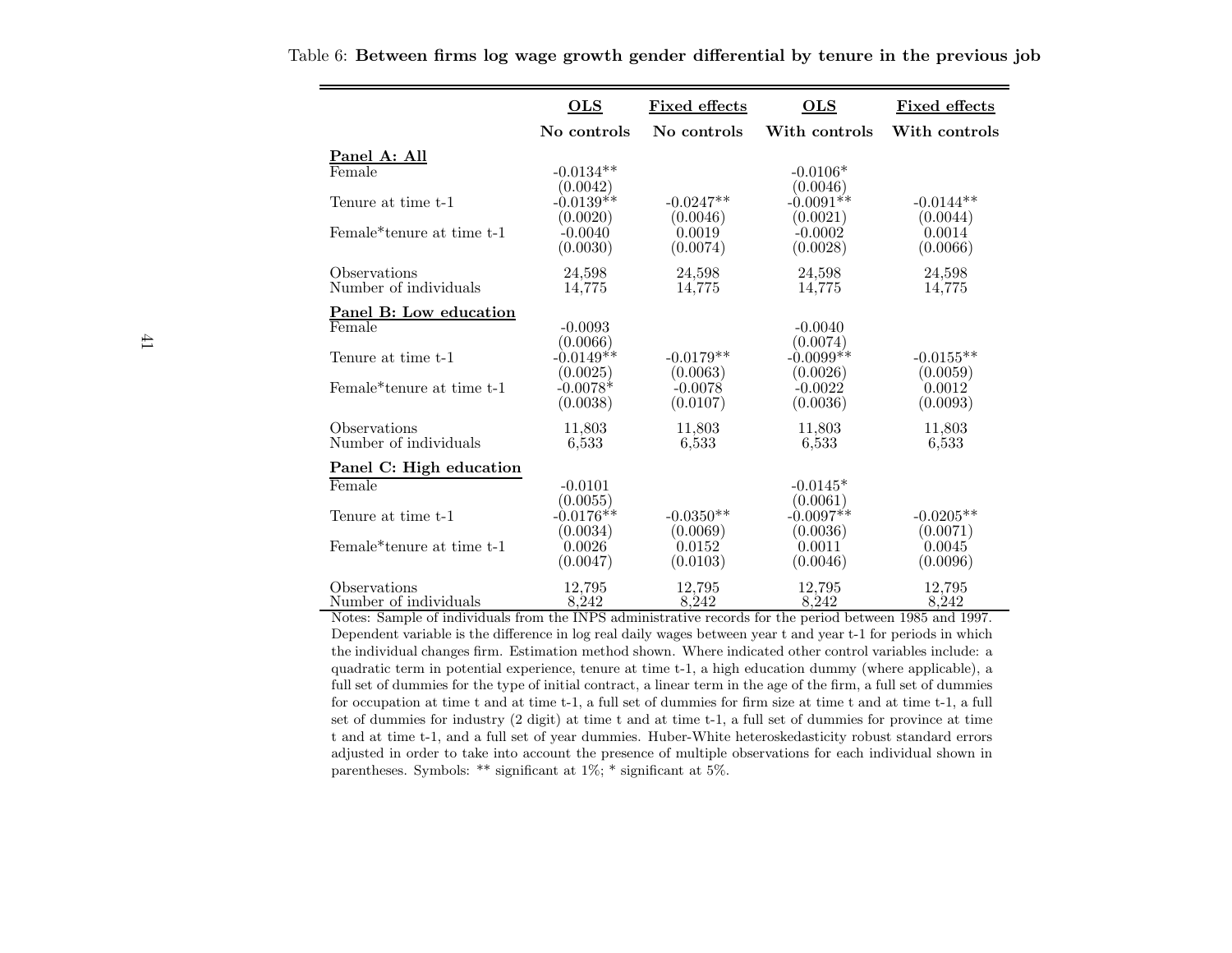|                                      |             | All           |             | Low education | <b>High education</b> |               |
|--------------------------------------|-------------|---------------|-------------|---------------|-----------------------|---------------|
|                                      | No controls | With controls | No controls | With controls | No controls           | With controls |
| Panel A: Negative change in log wage |             |               |             |               |                       |               |
| Female                               | $0.0240**$  | 0.0084        | $0.0164*$   | 0.0121        | $0.0259**$            | 0.0060        |
|                                      | (0.0045)    | (0.0056)      | (0.0071)    | (0.0094)      | (0.0059)              | (0.0071)      |
| <i>Observations</i>                  | 10,156      | 10,156        | 4,519       | 4,519         | 5,637                 | 5,637         |
| Number of individuals                | 8,171       | 8,171         | 3,546       | 3,546         | 4,625                 | 4,625         |
| Panel B: Positive change in log wage |             |               |             |               |                       |               |
| Female                               | $-0.0360**$ | $-0.0216**$   | $-0.0304**$ | $-0.0199**$   | $-0.0339**$           | $-0.0249**$   |
|                                      | (0.0042)    | (0.0049)      | (0.0063)    | (0.0075)      | (0.0056)              | (0.0067)      |
| <i>Observations</i>                  | 14.442      | 14.442        | 7,284       | 7,284         | 7,158                 | 7,158         |
| Number of individuals                | 10.761      | 10.761        | 5.088       | 5.088         | 5.673                 | 5.673         |

Table 7: Between firms log wage growth gender differential according to negative and positive changes in log wage

Notes: Sample of individuals from the INPS administrative records for the period between <sup>1985</sup> and 1997. Dependent variable is the difference in log real daily wages between year t and year t-1 for periods in which the individual changes firm. Estimation is by OLS. Where indicated other control variables include: <sup>a</sup> quadratic term in potential experience, tenure at time t-1, <sup>a</sup> high education dummy (where applicable), <sup>a</sup> full set of dummies for the type of initial contract, <sup>a</sup> linear term in the age of the firm, <sup>a</sup> full set of dummies for occupation at time <sup>t</sup> and at time t-1, <sup>a</sup> full set of dummies for firm size at time <sup>t</sup> and at time t-1, <sup>a</sup> full set of dummies for industry (2 digit) at time <sup>t</sup> and at time t-1, <sup>a</sup> full set of dummies for province at time <sup>t</sup> and at time t-1, and <sup>a</sup> full set of year dummies. Huber-White heteroskedasticity robust standard errors adjusted in order to take into account the presence of multiple observationsfor each individual shown in parentheses. Symbols: \*\* significant at 1%; \* significant at 5%.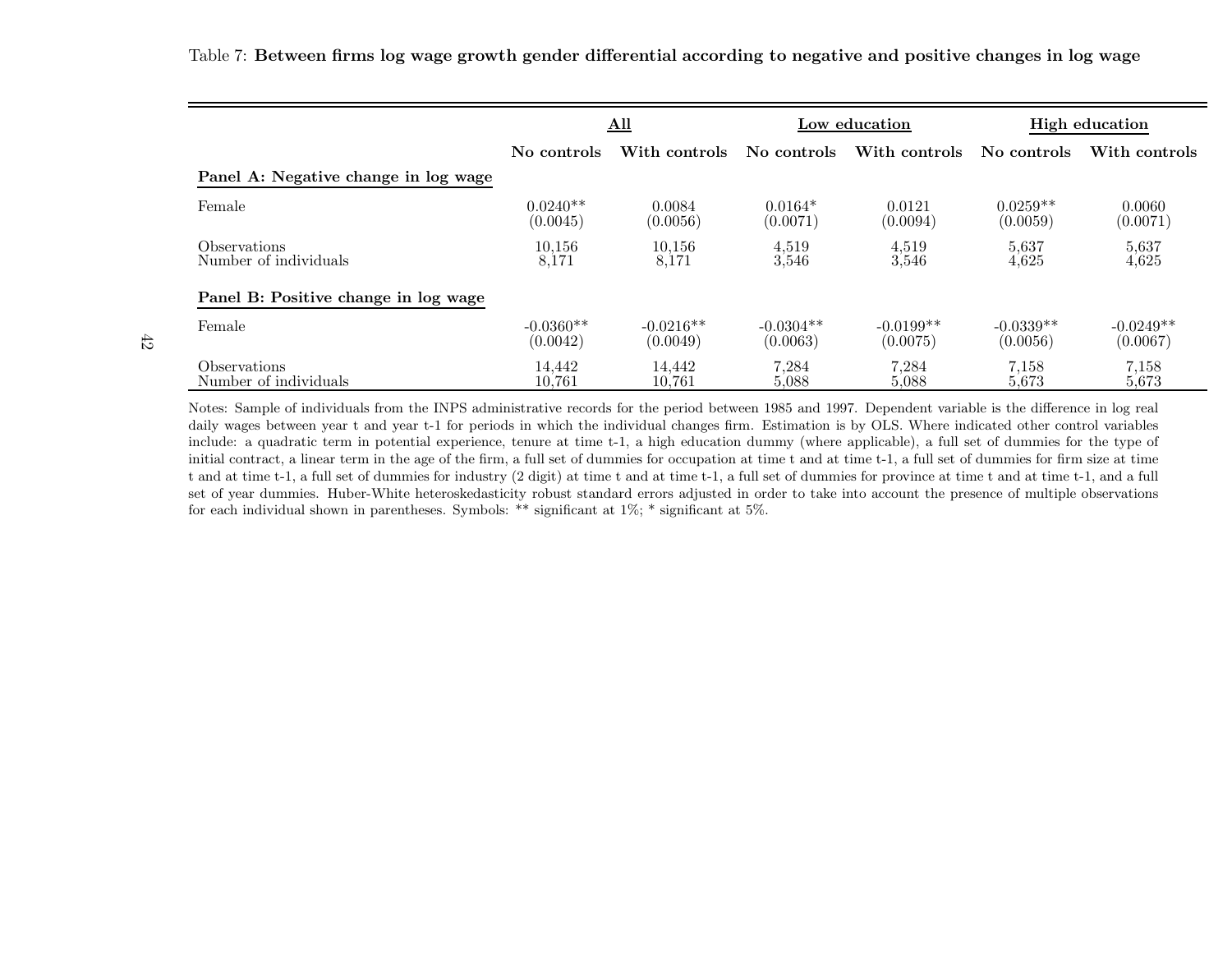|                                                                                                                                                                                       |                         | All                     |                         | Low education           | <b>High education</b>   |                         |  |
|---------------------------------------------------------------------------------------------------------------------------------------------------------------------------------------|-------------------------|-------------------------|-------------------------|-------------------------|-------------------------|-------------------------|--|
|                                                                                                                                                                                       | No controls             | With controls           | No controls             | With controls           | No controls             | With controls           |  |
| Panel A: 0.25 percentile                                                                                                                                                              |                         |                         |                         |                         |                         |                         |  |
| Female                                                                                                                                                                                | $0.0118*$<br>(0.0041)   | 0.0032<br>(0.0049)      | 0.0081<br>(0.0063)      | 0.0109<br>(0.0088)      | $0.0177**$<br>(0.0055)  | $-0.0009$<br>(0.0062)   |  |
| Panel B: 0.50 percentile                                                                                                                                                              |                         |                         |                         |                         |                         |                         |  |
| Female                                                                                                                                                                                | $-0.0143**$<br>(0.0031) | $-0.0108**$<br>(0.0038) | $-0.0161**$<br>(0.0049) | $-0.0115$<br>(0.0063)   | $-0.0074$<br>(0.0036)   | $-0.0081$<br>(0.0048)   |  |
| Panel C: 0.75 percentile                                                                                                                                                              |                         |                         |                         |                         |                         |                         |  |
| Female                                                                                                                                                                                | $-0.0483**$<br>(0.0052) | $-0.0329**$<br>0.0052   | $-0.0495**$<br>(0.0075) | $-0.0281**$<br>(0.0077) | $-0.0389**$<br>(0.0058) | $-0.0325**$<br>(0.0068) |  |
| Observations<br>Number of individuals<br>Notes: Sample of individuals from the INPS administrative records for the period between 1985 and 1997. Dependent variable is the difference | 24.598<br>14,775        | 24,598<br>14,775        | 11,803<br>6.533         | 11,803<br>6.533         | 12,795<br>8.242         | 12,795<br>8,242         |  |

 in log real daily wages between year <sup>t</sup> and year t-1 for periods in which the individual changes firm. Estimation is by quantile regression. Where indicated other control variables include: a quadratic term in potential experience, tenure at time t-1, a high education dummy (where applicable), <sup>a</sup> full set of dummies for the type of initial contract, <sup>a</sup> linear term in the age of the firm, <sup>a</sup> full set of dummies for occupation at time <sup>t</sup> and at time t-1, <sup>a</sup> full set of dummies for firm size at time <sup>t</sup> and at time t-1, <sup>a</sup> full set of dummies for industry (2 digit) at time <sup>t</sup> and at time t-1, <sup>a</sup> full set of dummies for province at time <sup>t</sup> and at time t-1, and <sup>a</sup> full set of year dummies. Standard errors obtained by bootstrap (500 replications) in order to take into account the presence of multiple observations for each individual shown in parentheses. Symbols: \*\*significant at 1%; \* significant at 5%.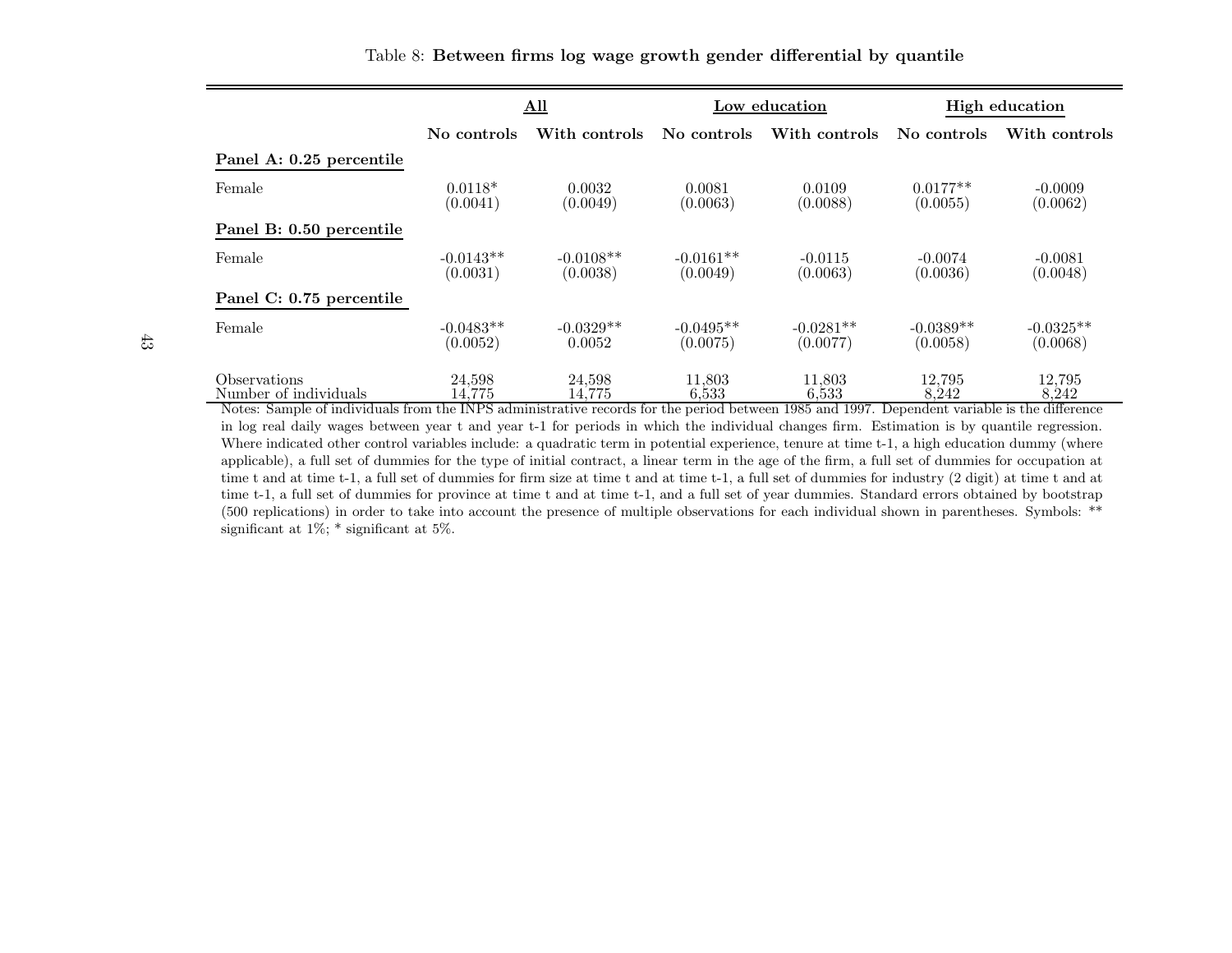|                                     |                       | All                   |                        | Low education         |                       | <b>High education</b> |
|-------------------------------------|-----------------------|-----------------------|------------------------|-----------------------|-----------------------|-----------------------|
|                                     | No controls           | With controls         | No controls            | With controls         | No controls           | With controls         |
| Change of firm at time $t^*$ age 16 | 0.0528<br>(0.0442)    | 0.0387<br>(0.0421)    | 0.0528<br>(0.0442)     | 0.0367<br>(0.0421)    |                       |                       |
| Change of firm at time $t^*$ age 17 | 0.0026<br>(0.0240)    | 0.0035<br>(0.0220)    | 0.0026<br>(0.0240)     | 0.0059<br>(0.0218)    |                       |                       |
| Change of firm at time $t^*$ age 18 | 0.0241<br>(0.0205)    | $-0.0103$<br>(0.0182) | $-0.0003$<br>(0.0205)  | $-0.0105$<br>(0.0181) |                       |                       |
| Change of firm at time $t^*$ age 19 | 0.0080<br>(0.0174)    | $-0.0035$<br>(0.0150) | 0.00797<br>(0.0174)    | $-0.0033$<br>(0.0150) |                       |                       |
| Change of firm at time $t^*$ age 20 | $-0.0521**$           | $-0.0385**$           | $-0.0611**$            | $-0.0448**$           | $-0.0315$             | $-0.0262$             |
|                                     | (0.0149)              | (0.0126)              | (0.0177)               | (0.0151)              | (0.0294)              | (0.0238)              |
| Change of firm at time $t^*$ age 21 | $-0.0313**$           | $-0.0189$             | $-0.0392*$             | $-0.0194$             | $-0.0337$             | $-0.0263$             |
|                                     | (0.0118)              | (0.0102)              | (0.0163)               | (0.0143)              | (0.0174)              | (0.0148)              |
| Change of firm at time $t^*$ age 22 | $-0.0233*$            | $-0.0336**$           | $-0.0486**$            | $-0.0580**$           | $-0.0144$             | $-0.0227$             |
|                                     | (0.0107)              | (0.0095)              | (0.0164)               | (0.0145)              | (0.0138)              | (0.0124)              |
| Change of firm at time $t^*$ age 23 | $-0.0344**$           | $-0.0434**$           | $-0.0359*$             | $-0.0330*$            | $-0.0332*$            | $-0.0428**$           |
|                                     | (0.0111)              | (0.0101)              | (0.0181)               | (0.0168)              | (0.0137)              | (0.0125)              |
| Change of firm at time $t^*$ age 24 | $-0.0101$             | $-0.0205$             | $-0.0488*$             | $-0.0588*$            | $-0.0043$             | $-0.0153$             |
|                                     | (0.0120)              | (0.0111)              | (0.0240)               | (0.0230)              | (0.0139)              | (0.0128)              |
| Change of firm at time $t^*$ age 25 | $-0.0193$             | $-0.0284*$            | $-0.0045$              | $-0.0033$             | $-0.0241$             | $-0.0374**$           |
|                                     | (0.0117)              | (0.0112)              | (0.0218)               | (0.0201)              | (0.0136)              | (0.0130)              |
| Change of firm at time $t^*$ age 26 | 0.0040                | $-0.0056$             | $-0.0024$              | $-0.0312$             | $-0.0039$             | $-0.0015$             |
|                                     | (0.0152)              | (0.0143)              | $\left( 0.0372\right)$ | (0.0341)              | (0.0168)              | (0.0158)              |
| Change of firm at time $t^*$ age 27 | 0.0056                | $-0.0089$             | $-0.0016$              | $-0.0073$             | $-0.0086$             | $-0.0108$             |
|                                     | (0.0170)              | (0.0167)              | (0.0358)               | (0.0399)              | (0.0188)              | (0.0182)              |
| Change of firm at time $t^*$ age 28 | $-0.0174$             | $-0.0084$             | 0.0020                 | 0.0419                | $-0.0237$             | $-0.0233$             |
|                                     | (0.0236)              | (0.0228)              | (0.1048)               | (0.0960)              | (0.0243)              | (0.0235)              |
| Change of firm at time $t^*$ age 29 | $-0.0306$<br>(0.0330) | $-0.0343$<br>(0.0335) |                        |                       | $-0.0306$<br>(0.0330) | $-0.0390$<br>(0.0328) |
| Change of firm at time $t^*$ age 30 | $-0.0081$<br>(0.0385) | $-0.0403$<br>(0.0374) |                        |                       | $-0.0081$<br>(0.0385) | $-0.0412$<br>(0.0377) |
| Observations                        | 130,499               | 130,499               | 61,271                 | 61,271                | 69,228                | 69,228                |
| Number of individuals               | 29,997                | 29,997                | 12,294                 | 12,294                | 17,703                | 17,703                |

Number of individuals 29,997 29,997 29,997 12,294 12,294 17,703 17,703 17,703<br>Notes: Sample of individuals from the INPS administrative records for the period between 1985 and 1997. Dependent variable is the difference in daily wages between year t and year t-1. Estimation is by OLS. The reported coefficient represent the difference between male and female wage growth associated with <sup>a</sup> change of firm by age. The specification includes: female dummy, change of firm dummy and its interaction with <sup>a</sup> full set of age dummies, interactions between female dummy, the change of firm dummy and the full set of age dummies, <sup>a</sup> quadratic term in potential experience, tenure at time t, tenure at time t-1, <sup>a</sup> high education dummy (where applicable), <sup>a</sup> full set of dummies for the type of initial contract, <sup>a</sup> linear term in the age of the firm, <sup>a</sup> full set of dummies for occupation at time <sup>t</sup> and at time t-1, <sup>a</sup> full set of dummies for firm size at time <sup>t</sup> and at time t-1, <sup>a</sup> full set of dummies for industry (2 digit) at time <sup>t</sup> and at time t-1, <sup>a</sup> full set of dummies for province at time <sup>t</sup> and at time t-1, and <sup>a</sup> full set of year dummies. Huber-White heteroskedasticity robust standard errors adjusted in order to take into account the presence of multiple observations for each individual shown in parentheses. Symbols: \*\*significant at 1%; \* significant at 5%.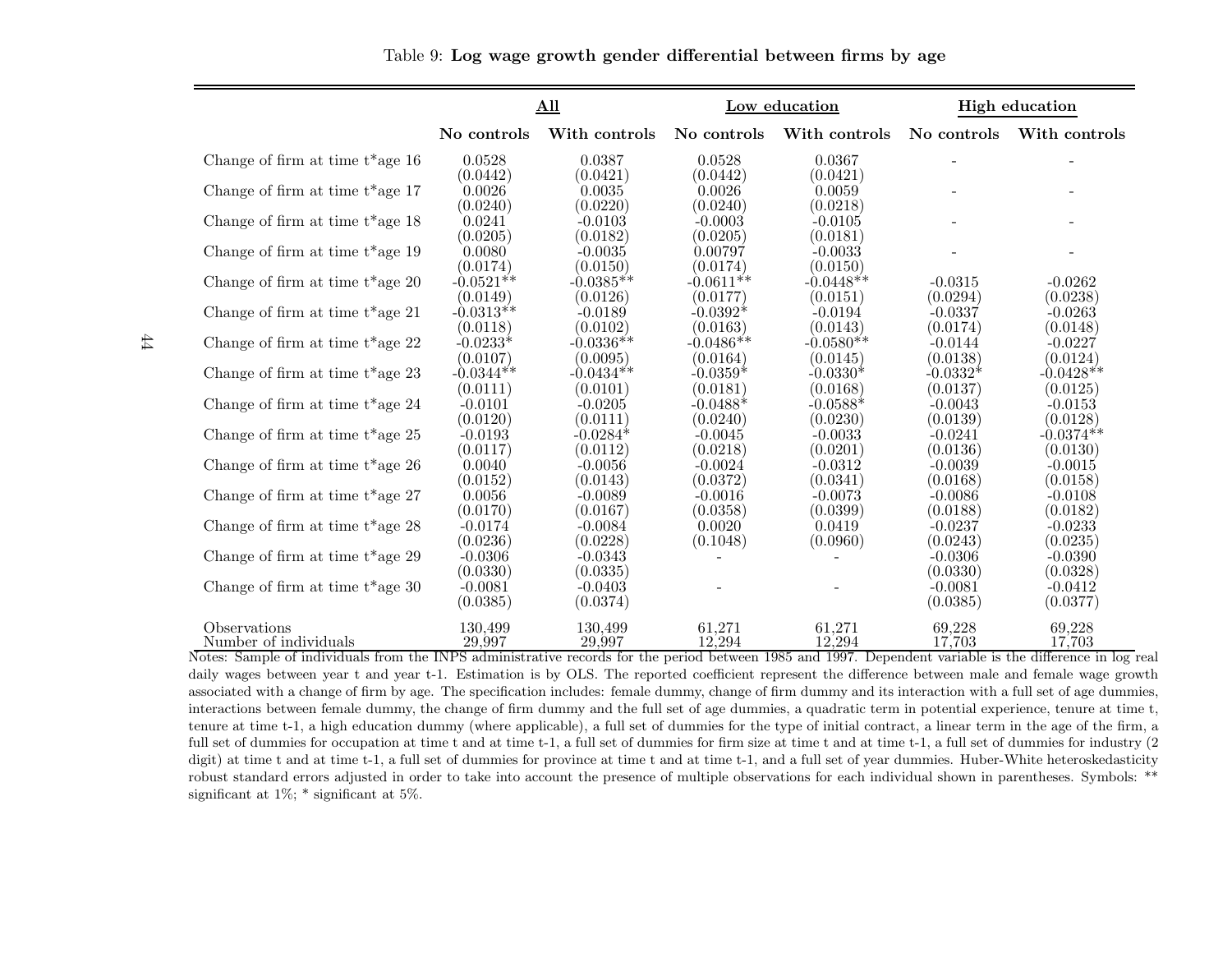|                                       |                         | $\underline{\mathrm{All}}$ |                         |                         | Low education           |                        | <b>High education</b>  |                         |                         |
|---------------------------------------|-------------------------|----------------------------|-------------------------|-------------------------|-------------------------|------------------------|------------------------|-------------------------|-------------------------|
|                                       | I                       | $\mathbf{II}$              | III                     | 1                       | $\mathbf{I}$            | III                    | I                      | п                       | III                     |
| Female                                | $-0.0141**$<br>(0.0036) | $-0.0091**$<br>(0.0035)    | 0.0035<br>(0.0061)      | $-0.0184**$<br>(0.0055) | $-0.0095$<br>(0.0052)   | 0.0045<br>(0.0096)     | $-0.0104*$<br>(0.0047) | $-0.0092$<br>(0.0047)   | 0.0007<br>(0.0079)      |
| Blue collar to white collar           |                         | $0.0481**$                 | $0.0459**$              |                         | 0.0198                  | 0.0046                 |                        | $0.0571**$              | $0.0562**$              |
|                                       |                         | (0.0094)                   | (0.0117)                |                         | (0.0206)                | (0.0293)               |                        | (0.0106)                | (0.0129)                |
| Blue collar to apprentice             |                         | $0.3284**$                 | $-0.3509**$             |                         | $-0.3159**$             | $-0.3387**$            |                        | $-0.4086**$             | $-0.4293**$             |
| White collar to blue collar           |                         | (0.0153)<br>$-0.0952**$    | (0.0188)<br>$-0.0983**$ |                         | (0.0172)<br>$-0.0847**$ | (0.0212)<br>$-0.0712*$ |                        | (0.0330)<br>$-0.0962**$ | (0.0398)<br>$-0.1047**$ |
|                                       |                         | (0.0123)                   | (0.0162)                |                         | (0.0275)                | (0.0324)               |                        | (0.0138)                | (0.0188)                |
| White collar to apprentice            |                         | $-0.2590**$                | $-0.3059**$             |                         | $-0.2541**$             | -0.3650 $^{**}$        |                        | $-0.2700**$             | $-0.2466*$              |
|                                       |                         | (0.0552)                   | (0.0672)                |                         | (0.0836)                | (0.0856)               |                        | (0.0516)                | (0.1008)                |
| Apprentice to blue collar             |                         | $0.2630**$<br>(0.0073)     | $0.2708**$<br>(0.0085)  |                         | $0.2584**$<br>(0.0082)  | $0.2652**$<br>(0.0096) |                        | $0.2837**$<br>(0.0162)  | $0.3001**$<br>(0.0188)  |
| Apprentice to white collar            |                         | $0.2904**$                 | $0.3558**$              |                         | $0.2766**$              | $0.3670**$             |                        | $0.3162**$              | $0.3550**$              |
|                                       |                         | (0.0170)                   | (0.0315)                |                         | (0.0245)                | (0.0469)               |                        | (0.0237)                | (0.0422)                |
| Change of industry                    |                         | $-0.0098**$                | $-0.0093*$              |                         | $-0.0157**$             | $-0.0144*$             |                        | $-0.0019$               | $-0.0020$               |
| Change to larger firm                 |                         | (0.0037)<br>$0.0297**$     | (0.0046)<br>$0.0371**$  |                         | (0.0054)<br>$0.0438**$  | (0.0063)<br>$0.0508**$ |                        | (0.0050)<br>$0.0163*$   | (0.0066)<br>$0.0221*$   |
|                                       |                         | (0.0047)                   | (0.0059)                |                         | (0.0067)                | (0.0081)               |                        | (0.0066)                | (0.0087)                |
| Change to smaller firm                |                         | $-0.0440**$                | $-0.0403**$             |                         | $-0.0403**$             | $\cdot 0.0387^{**}$    |                        | $-0.0470**$             | $-0.0425**$             |
| Change of province                    |                         | (0.0050)<br>$-0.0050$      | (0.0062)<br>$-0.0048$   |                         | (0.0074)<br>$-0.0062$   | (0.0088)<br>$-0.0087$  |                        | (0.0067)<br>$-0.0038$   | (0.0087)<br>$-0.0016$   |
|                                       |                         | (0.0049)                   | (0.0059)                |                         | (0.0079)                | (0.0092)               |                        | (0.0062)                | (0.0077)                |
| Female*blue collar to white collar    |                         |                            | 0.0061                  |                         |                         | 0.0370                 |                        |                         | 0.0029                  |
|                                       |                         |                            | (0.0195)                |                         |                         | (0.0401)               |                        |                         | (0.0224)                |
| Female*blue collar to apprentice      |                         |                            | 0.0608<br>(0.0311)      |                         |                         | $-0.0647$<br>(0.0348)  |                        |                         | 0.0568<br>(0.0695)      |
| Female*white collar to blue collar    |                         |                            | 0.0077                  |                         |                         | $-0.0344$              |                        |                         | 0.0208                  |
|                                       |                         |                            | (0.0247)                |                         |                         | (0.0576)               |                        |                         | (0.0276)                |
| Female*white collar to apprentice     |                         |                            | 0.0619<br>(0.0982)      |                         |                         | 0.1435<br>(0.1361)     |                        |                         | $-0.0375$<br>(0.1164)   |
| Female*apprentice to blue collar      |                         |                            | $-0.0302*$              |                         |                         | $-0.0268$              |                        |                         | $-0.0510$               |
|                                       |                         |                            | (0.0145)                |                         |                         | (0.0172)               |                        |                         | (0.0292)                |
| Female*apprentice to white collar     |                         |                            | $-0.0980**$             |                         |                         | $-0.1315*$             |                        |                         | $-0.0603$               |
| Female*change of industry             |                         |                            | (0.0368)<br>$-0.0011$   |                         |                         | (0.0545)<br>$-0.0050$  |                        |                         | (0.0489)<br>0.0014      |
|                                       |                         |                            | (0.0076)                |                         |                         | (0.0117)               |                        |                         | (0.0101)                |
| Female*change to larger firm          |                         |                            | -0.0212 $^*$            |                         |                         | $-0.0225$              |                        |                         | $-0.0154$               |
|                                       |                         |                            | (0.0094)                |                         |                         | (0.0139)               |                        |                         | (0.0128)                |
| Female*change to smaller firm         |                         |                            | $-0.0089$<br>(0.0103)   |                         |                         | $-0.0029$<br>(0.0160)  |                        |                         | $-0.0110$<br>(0.0136)   |
| Female*change of province             |                         |                            | $-0.0008$               |                         |                         | 0.0130                 |                        |                         | $-0.0072$               |
|                                       |                         |                            | (0.0103)                |                         |                         | (0.0177)               |                        |                         | (0.0128)                |
| Observations<br>Number of individuals | 24,598<br>14,775        | 24,598<br>14,775           | 24,598<br>14,775        | 11,803<br>6,533         | 11,803<br>6,533         | 11,803<br>6,533        | 12,795<br>8,242        | 12,795<br>8,242         | 12,795<br>8,242         |

Table 10: Between firms log wage growth by change of qualification, industry, firm size and geography

Number of individuals 14,775 14,775 14,775 6,533 6,533 6,533 8,242 8,242 8,242 Notes: Sample of individuals from the INPS administrative records for the period between <sup>1985</sup> and 1997. Dependent variable is the difference in log real daily wages year <sup>t</sup> and year t-1 for periods in which the individual changes firm. Estimation is by OLS. Other control variables include: <sup>a</sup> quadratic term in potential experience, time t-1, a high education dummy (where applicable), a full set of dummies for the type of initial contract, a linear term in the age of the firm, and a full set of year Huber-White heteroskedasticity robust standard errors adjusted in order to take into account the presence of multiple observations for each individual shown in parenSymbols: \*\* significant at 1%; \* significant at 5%.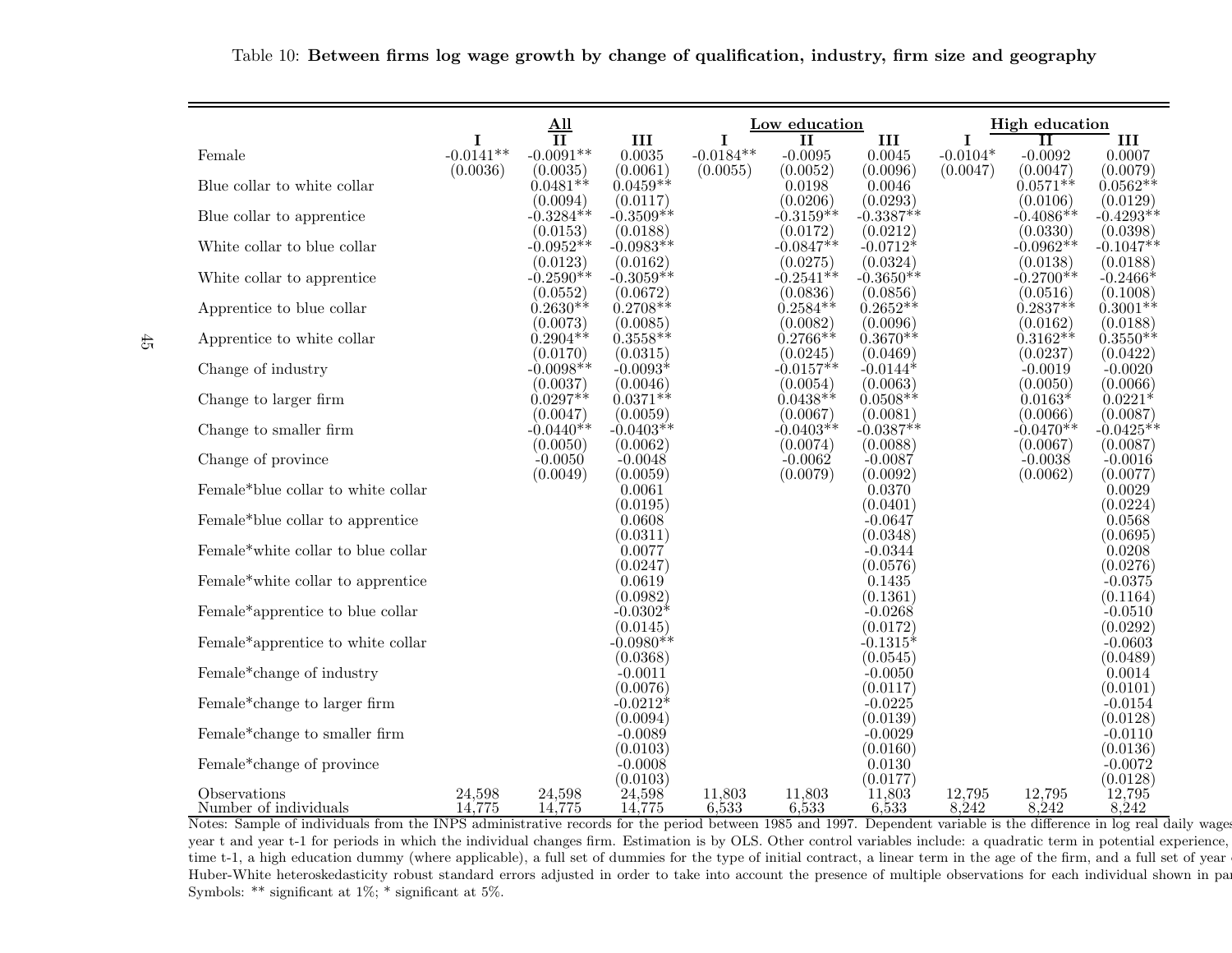Table 11: Between firms log wage growth according to change of qualification, industry, size of the firm andgeography average premium

|                                                                                                                                                          |                  | $All$                  |                                |                 | Low education          |                                |                 | <b>High education</b>  |                                   |
|----------------------------------------------------------------------------------------------------------------------------------------------------------|------------------|------------------------|--------------------------------|-----------------|------------------------|--------------------------------|-----------------|------------------------|-----------------------------------|
|                                                                                                                                                          | $\mathbf I$      | $\mathbf{I}$           | III                            | I               | $\mathbf{I}$           | III                            | I               | $\mathbf{I}$           | Ш                                 |
| Female                                                                                                                                                   | $-0.0141**$      | $-0.0110**$            | 0.0041                         | $-0.0184**$     | $-0.0100$              | 0.0088                         | $-0.0104*$      | $-0.0118**$            | $-0.0019$                         |
| Change of industry                                                                                                                                       | (0.0036)         | (0.0035)<br>$0.8572**$ | (0.0046)<br>$0.8787**$         | (0.0055)        | (0.0053)<br>$0.8578**$ | (0.0079)<br>$0.8523**$         | (0.0047)        | (0.0044)<br>$0.8594**$ | (0.0058)<br>$0.8921**$            |
| Change to larger firm [1]                                                                                                                                |                  | (0.0248)<br>$0.5131**$ | (0.0329)<br>$0.6450**$         |                 | (0.0375)<br>$0.7253**$ | (0.0463)<br>$0.8523**$         |                 | (0.0345)<br>$0.3749**$ | (0.0443)<br>$0.4721**$            |
| Change to smaller firm $[2]$                                                                                                                             |                  | (0.0436)<br>$0.6307**$ | (0.0543)<br>$0.6215**$         |                 | (0.0655)<br>$0.7621**$ | (0.0463)<br>$0.7146**$         |                 | (0.0644)<br>$0.5647**$ | (0.0706)<br>$0.5745**$            |
| Change of province                                                                                                                                       |                  | (0.0561)<br>$0.3333*$  | (0.0686)<br>0.2921             |                 | (0.0801)<br>0.2914     | (0.099)<br>0.2855              |                 | (0.0747)<br>$0.5585**$ | (0.0984)<br>$0.5824**$            |
| Female*change of industry                                                                                                                                |                  | (0.1200)               | (0.1398)<br>$-0.0475$          |                 | (0.2021)               | (0.2141)<br>0.0378             |                 | (0.1685)               | (0.1914)<br>$-0.0830$             |
| Female*change to larger firm [3]                                                                                                                         |                  |                        | (0.0550)<br>$-0.4083**$        |                 |                        | (0.0820)<br>$-0.4794**$        |                 |                        | (0.0725)<br>$-0.2551*$            |
| Female* change to smaller firm $[4]$                                                                                                                     |                  |                        | (0.0850)<br>0.0152             |                 |                        | (0.1230)<br>0.1383             |                 |                        | (0.1084)<br>$-0.0260$             |
| Female*change of province                                                                                                                                |                  |                        | (0.1195)<br>0.1576<br>(0.3204) |                 |                        | (0.2041)<br>0.0255<br>(0.4674) |                 |                        | (0.1445)<br>$-0.1581$<br>(0.3597) |
| P-value $[1]=[2]$                                                                                                                                        |                  | [0.13]                 | [0.80]                         |                 | [0.076]                | [0.34]                         |                 | [0.06]                 | [0.43]                            |
| P-value $[3]=[4]$<br>Observations<br>Number of observations                                                                                              | 24,598<br>14,775 | 24,598<br>14,775       | [0.01]<br>24,598<br>14,775     | 11,803<br>6,533 | 11,803<br>6,533        | [0.02]<br>11,803<br>6,533      | 12,795<br>8,242 | 12,795<br>8,242        | [0.26]<br>12,795<br>8,242         |
| Notes: Sample of individuals from the INPS administrative records for the period between 1985 and 1997. Dependent variable is the difference in log real |                  |                        |                                |                 |                        |                                |                 |                        |                                   |

daily wages between year t and year t-1 for periods in which the individual changes firm. Estimation is by OLS. Other control variables include: a quadratic term in potential experience, tenure at time t-1, <sup>a</sup> high education dummy (where applicable), <sup>a</sup> full set of dummies for the type of initial contract, <sup>a</sup> linear term in the age of the firm, and <sup>a</sup> full set of year dummies. Standard errors obtained by bootstrap (100 replications) in order to take into account thepresence of generated regressors. Symbols: \*\* significant at 1%; \* significant at 5%.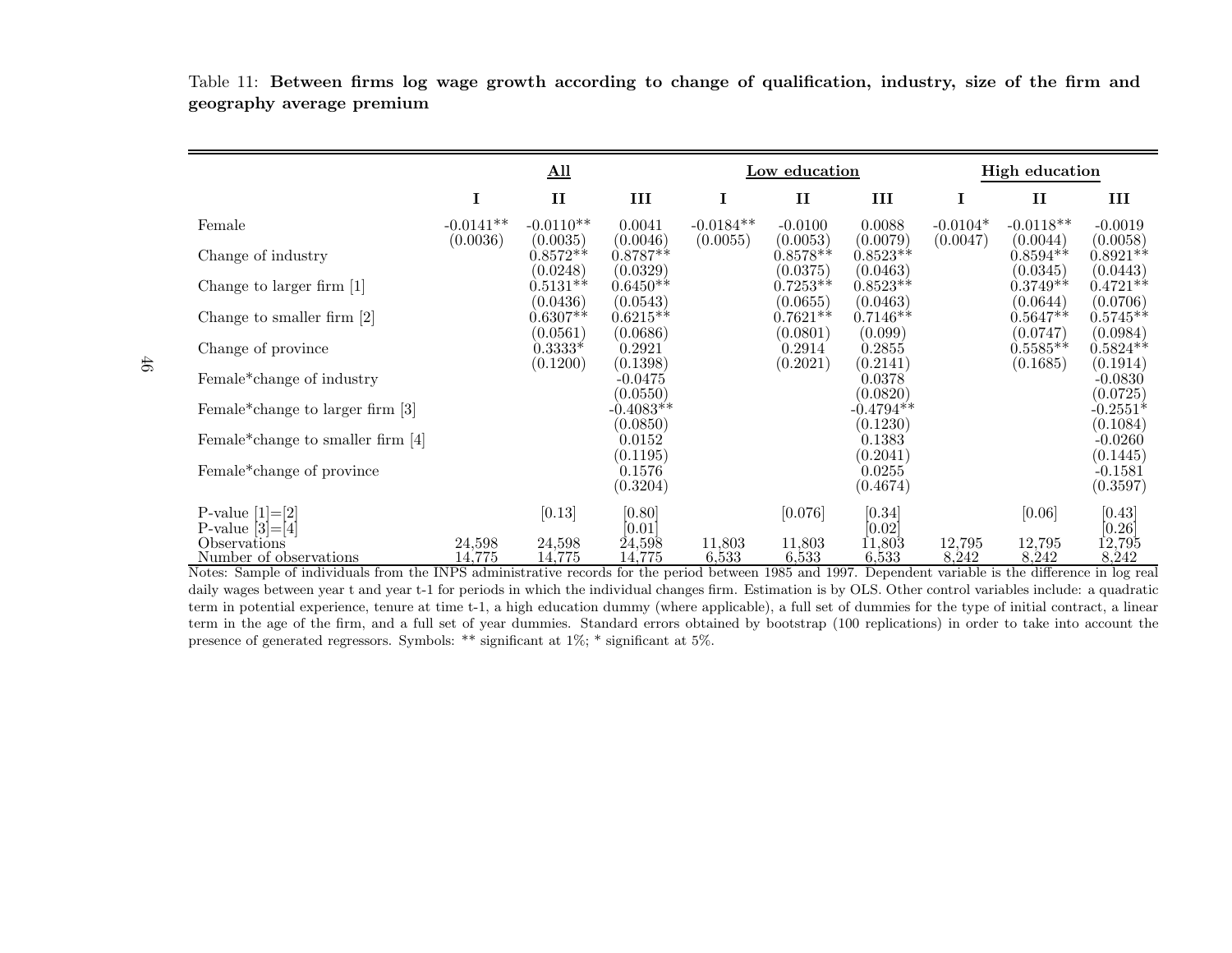|  | Table 12: Propensity to change firm in the next period by firm size |  |  |  |  |  |  |  |  |  |  |
|--|---------------------------------------------------------------------|--|--|--|--|--|--|--|--|--|--|
|--|---------------------------------------------------------------------|--|--|--|--|--|--|--|--|--|--|

|                                                             | $\underline{\mathrm{All}}$ |                                    |                                    |                                                               | Low education                      |                                     | <b>High education</b>   |                                   |                                     |
|-------------------------------------------------------------|----------------------------|------------------------------------|------------------------------------|---------------------------------------------------------------|------------------------------------|-------------------------------------|-------------------------|-----------------------------------|-------------------------------------|
|                                                             | I                          | $\mathbf{I}$                       | III                                | 1                                                             | $\mathbf{I}$                       | Ш                                   | Ι                       | $\mathbf{I}$                      | Ш                                   |
| Female                                                      | $-0.031**$                 | $-0.0302**$                        | $-0.0222**$                        | $-0.0330**$                                                   | $-0.0319**$                        | $-0.0077$                           | $-0.0316**$             | $-0.0306**$                       | $-0.0367**$                         |
| Log wage at time t                                          | (0.028)                    | (0.0028)<br>$0.0202**$<br>(0.0051) | (0.0050)<br>$0.0198**$<br>(0.0051) | (0.0045)                                                      | (0.0045)<br>$0.0277**$<br>(0.0075) | (0.0073)<br>$0.0205**$<br>(0.0075)  | (0.0036)                | (0.0036)<br>$0.0144*$<br>(0.0071) | (0.0071)<br>$0.0144*$<br>(0.0071)   |
| Firm size at time t: $0-4$ (ref.)                           |                            |                                    |                                    |                                                               |                                    |                                     |                         |                                   |                                     |
| Firm size at time t: 5-14                                   | $-0.0025$<br>(0.0031)      | $-0.0033$<br>(0.0031)              | $-0.0027$<br>(0.0038)              | $-0.0057$<br>(0.0042)                                         | $-0.0066$<br>(0.0043)              | $-0.0013$<br>(0.0051)               | 0.0004<br>(0.0005)      | $-0.0000$<br>(0.0046)             | $-0.0051$                           |
| Firm size at time t: 15-99                                  | $-0.0228**$<br>(0.0032)    | $-0.0246**$<br>(0.0032)            | $-0.0191**$<br>(0.0062)            | $-0.0318**$<br>(0.0046)                                       | $-0.0342**$<br>(0.0047)            | $-0.0213**$<br>(0.0057)             | $-0.0138**$<br>(0.0045) | $-0.0147**$<br>(0.0046)           | (0.0056)<br>$-0.0173**$<br>(0.0058) |
| Firm size at time t: $100+$                                 | $-0.0525**$<br>(0.0038)    | $-0.0555**$<br>(0.0038)            | $-0.0500**$<br>(0.0046)            | $-0.0740**$<br>(0.0058)                                       | $-0.3163**$<br>(0.0058)            | $-0.0589**$<br>(0.0071)             | $-0.0407**$<br>(0.0051) | $-0.0428**$<br>(0.0052)           | $-0.0453**$<br>(0.0063)             |
| Female*firm size at time t: $0-4$ (ref.)                    |                            |                                    |                                    |                                                               |                                    |                                     |                         |                                   |                                     |
| Female <sup>*</sup> firm size at time t: 5-14               |                            |                                    | $-0.0019$                          |                                                               |                                    | $-0.0198*$                          |                         |                                   | 0.0119                              |
| Female <sup>*</sup> firm size at time t: 15-99              |                            |                                    | (0.0062)<br>$-0.0148*$<br>(0.0062) |                                                               |                                    | (0.0084)<br>$-0.0402**$<br>(0.0084) |                         |                                   | (0.0094)<br>0.0061<br>(0.0090)      |
| Female*firm size at time t: $100+$                          |                            |                                    | $-0.0588**$<br>(0.0071)            |                                                               |                                    | $-0.0587**$<br>(0.0118)             |                         |                                   | 0.0060<br>(0.0094)                  |
| Observations<br>$c \cdot 1 \cdot 1 \cdot 1$<br><b>TAIDO</b> | 130.499                    | 130,499                            | 130,499                            | 61,271<br>$\cdot$ $\cdot$ $\cdot$ $\cdot$<br>100 <sub>5</sub> | 61,271<br>1.100 <sub>7</sub>       | 61,271                              | 69,208                  | 69,208<br>$\bigcap$ $\bigcap$     | 69,208                              |

Notes: Sample of individuals from the INPS administrative records for the period between <sup>1985</sup> and 1997. Dependent variable is <sup>a</sup> 0/1 dummy for whether the worker changes firm in the next period. The numbers shown represent marginal effects from <sup>a</sup> probit model. Other control variables include: <sup>a</sup> quadratic term in potential experience, tenure at time t, <sup>a</sup> high education dummy (where applicable), <sup>a</sup> full set of dummies for the type of initial contract, <sup>a</sup> linear term in the age of the firm, <sup>a</sup> full set of dummies for occupation at time t, <sup>a</sup> full set of dummies for industry (2 digit) at time t, <sup>a</sup> full set of dummies for province at time t, and <sup>a</sup> full set of year dummies. Standard errors obtained by bootstrap (100 replications) in order to take into account the presence of generated regressors. Symbols: \*\*significant at  $1\%$ ; \* significant at 5%.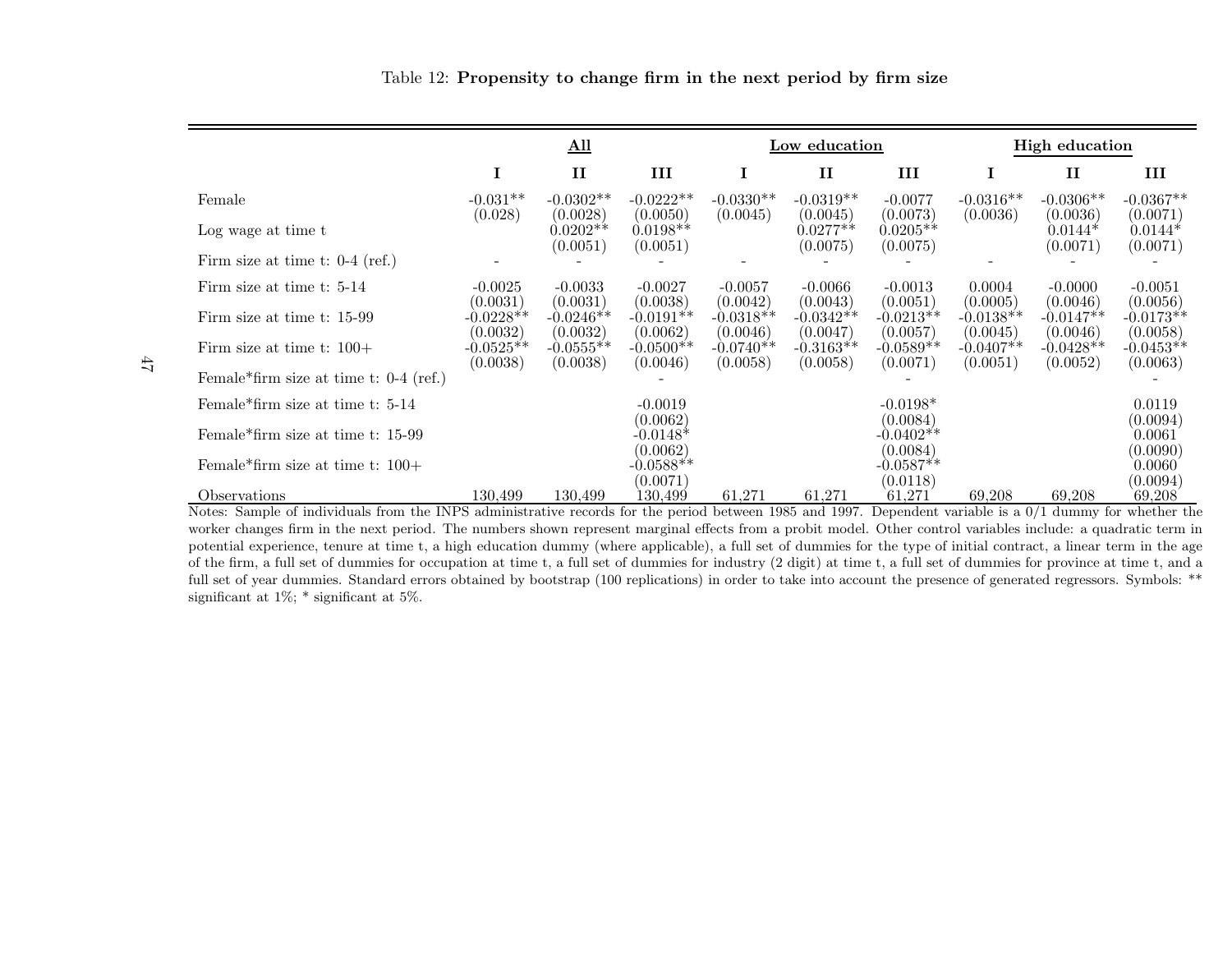|                          | <u>All</u> |      | Low education |      | <b>High education</b> |       |  |
|--------------------------|------------|------|---------------|------|-----------------------|-------|--|
| Variable                 | Mean       | s.d. | Mean          | s.d. | Mean                  | s.d.  |  |
| Log daily wage growth    | 0.05       | 0.22 | 0.07          | 0.22 | 0.04                  | 0.20  |  |
| Female                   | 0.60       | 0.49 | 0.66          | 0.47 | 0.55                  | 0.50  |  |
| Change of firm           | 0.15       | 0.36 | 0.16          | 0.37 | 0.15                  | 0.35  |  |
| Potential experience     | 3.01       | 2.61 | 3.36          | 2.79 | 2.71                  | 2.41  |  |
| Tenure                   | 1.10       | 1.67 | 1.15          | 1.71 | 1.05                  | 1.64  |  |
| <i>Occupation:</i>       |            |      |               |      |                       |       |  |
| Blue collar              | 0.50       | 0.50 | 0.50          | 0.50 | 0.50                  | 0.50  |  |
| White collar             | 0.27       | 0.44 | 0.06          | 0.24 | 0.44                  | 0.50  |  |
| Apprenticeship           | 0.23       | 0.42 | 0.43          | 0.50 | 0.06                  | 0.24  |  |
| <i>Initial contract:</i> |            |      |               |      |                       |       |  |
| Permanent                | 0.3        | 0.47 | 0.1           | 0.33 | 0.5                   | 0.50  |  |
| Fixed term               | 0.4        | 0.50 | 0.8           | 0.40 | 0.1                   | 0.34  |  |
| Apprenticeship           | 0.2        | 0.41 | 0.1           | 0.28 | 0.3                   | 0.47  |  |
| Age of the firm          | 12.0       | 9.32 | 2.9           | 8.08 | 13.0                  | 10.14 |  |
| Firm size:               |            |      |               |      |                       |       |  |
| $0 - 4$                  | 0.26       | 0.44 | 0.31          | 0.46 | 0.21                  | 0.40  |  |
| $5 - 14$                 | 0.26       | 0.44 | 0.31          | 0.46 | 0.21                  | 0.41  |  |
| 15-99                    | 0.28       | 0.45 | 0.28          | 0.45 | 0.28                  | 0.45  |  |
| $100+$                   | 0.20       | 0.40 | 0.10          | 0.30 | 0.30                  | 0.46  |  |
| Number of observation    | 130,499    |      | 61,271        |      | 69,228                |       |  |

Table A.1: Main descriptive statistics for full sample and different education groups

i<br>L

Notes: Sample of individuals from the INPS administrative records for the period between <sup>1985</sup> and 1997.